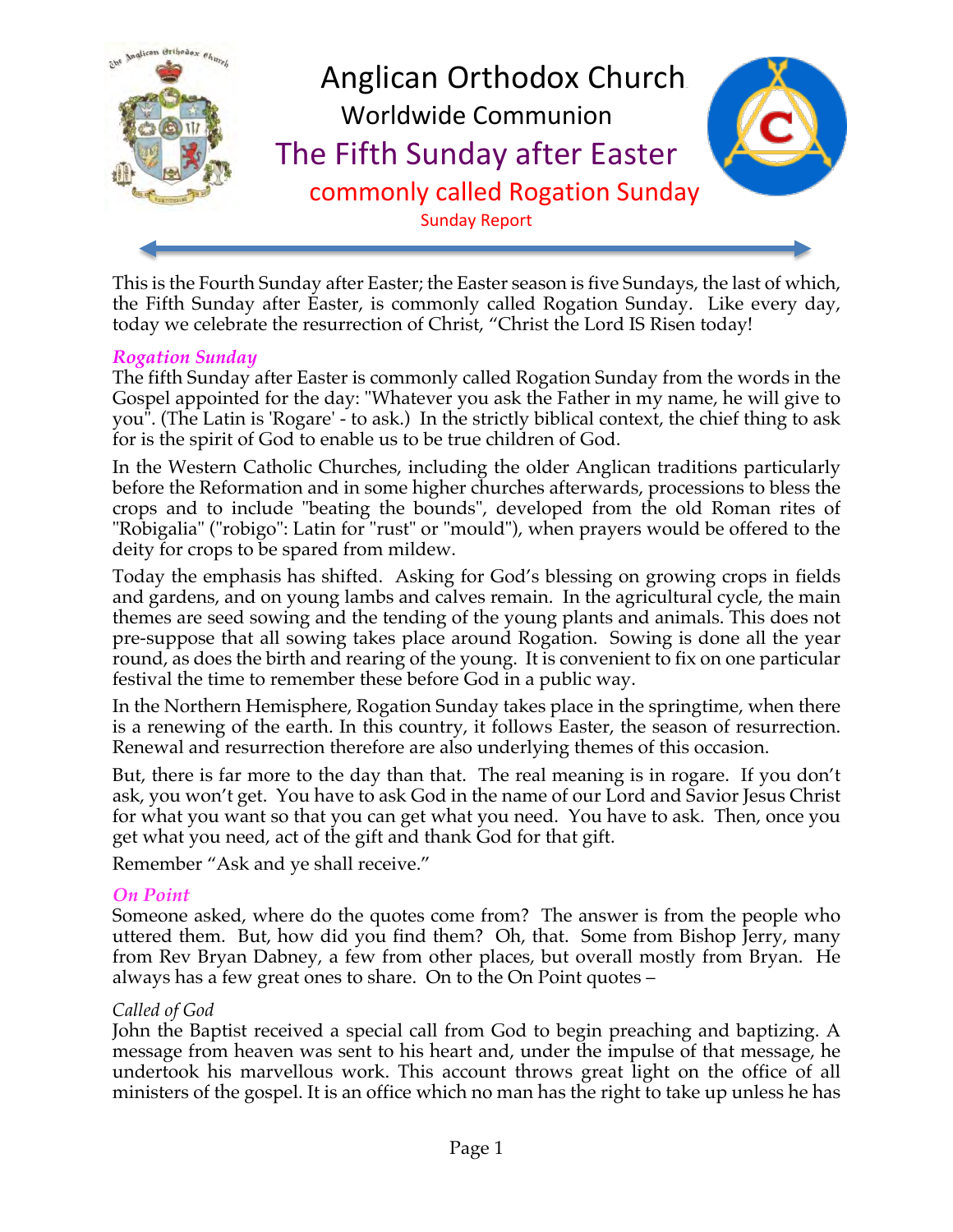Page 2

an inward call from God as well as an outward call from man. Visions and revelations, of course, we have no right to expect. Fanatical claims to special gifts of the Spirit must always be checked and discouraged. But an inward call a man must have before he puts his hand to the work of the ministry. Let it be a part of our daily prayers that our churches may have no ministers except those who are really called of God. An unconverted minister is an injury and burden to a church.

> *JC Ryle*  $19<sup>th</sup>$  century Anglican bishop and author

*The End*

"I was going to say I wished we'd never come. But, I don't, I don't, I don't. Even if we are killed. I'd rather be killed fighting for Narnia than grow old and stupid at home and perhaps go about in a bath-chair and then die in the end just the same."

> *Jack Lewis* The Last Battle

Who is a God like unto thee, that pardoneth iniquity, and passeth by the transgression of the remnant of his heritage? he retaineth not his anger for ever, because he delighteth in mercy. *Micah 7:18*

If thou canst believe, all things are possible to him that believeth.

Let the dead bury their dead: but go thou and preach the kingdom of God.

*St. Luke 9:60*

For we preach not ourselves, but Christ Jesus the Lord; and ourselves your servants for Jesus' sake.

*II Corinthians 4:5*

# *Christian or?*

The problem with the folks that identify themselves as something other than Christian, is that they start to believe on more of the ideas of the person they are following, than the ideas of Jesus Christ and God, whom they are supposed to be following. They get lost in the theological rabbit hole and wander so far back, they've gone past where they were supposed to be, and got lost off the narrow uphill trail towards heaven, and on the wide downhill trail towards hell instead.

*Jack Arnold* 21<sup>st</sup> century Anglican Orthodox Minister

It is being said that the chief need of the Church today is to repent because of its lack of unity... we would suggest that before she repents of her disunity, she must repent of her apostasy. She must repent of her perversion of, and substitutes for, 'the faith once delivered to the saints.' She must repent of setting up her own thinking and methods over against the divine revelation in Holy Scripture. Here lies the reason for her lack of spiritual power and inability to deliver a living message in the power of the Holy Ghost to a world ready to perish.

*Martin Lloyd Jones* 20<sup>th</sup> century Welsh theologian and author

Curiously, the left... traffics in nostalgia for Communism's idealism... Communism is just the left taken to its inevitable conclusion. And so the left excuses Communism's excess of enthusiasm for the cause. Mistakes were made. The mass murder of millions...

*St. Mark 9:23*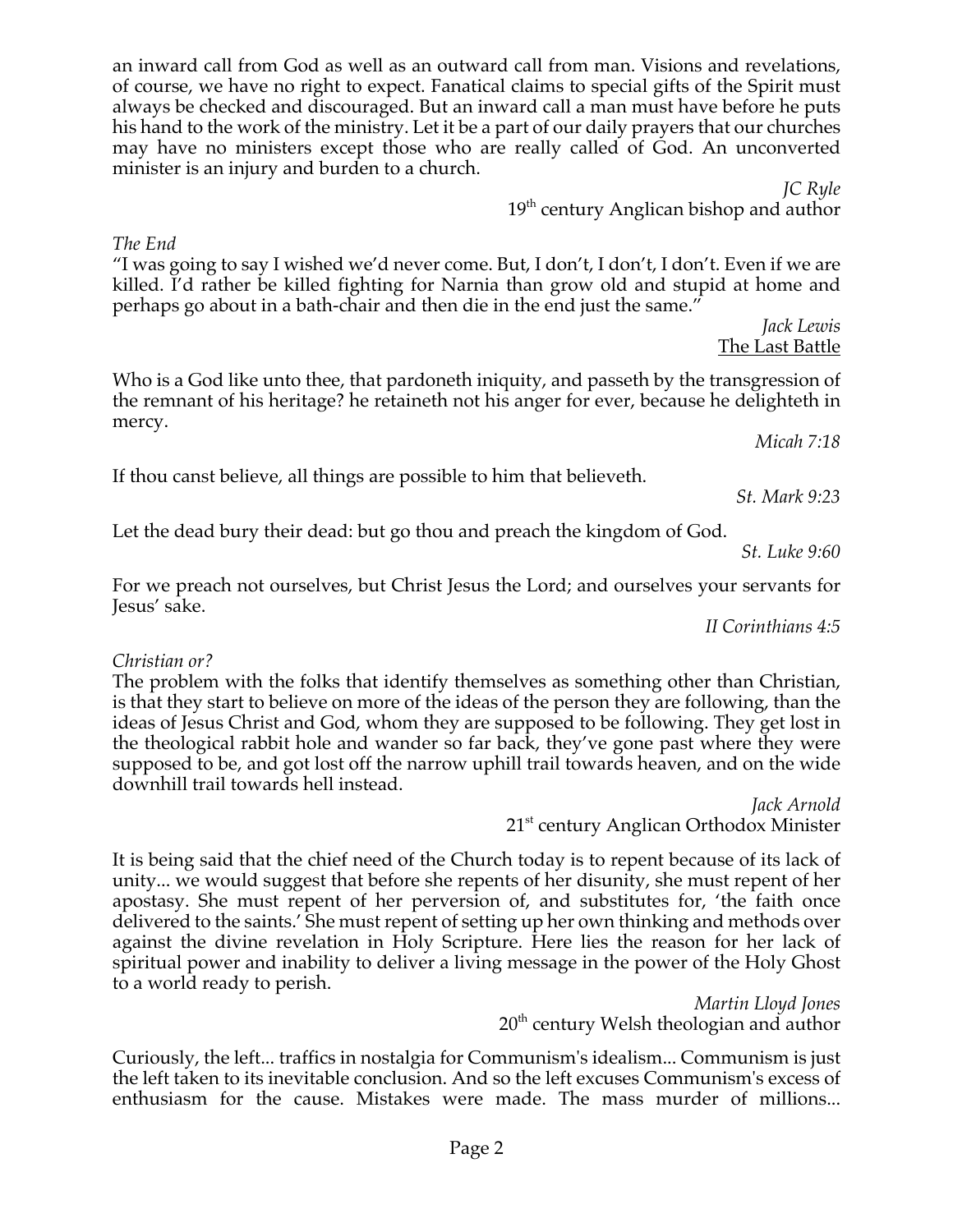Generations of repression... Forced abortions, mass starvation, forced labor, slavery, death camps, virulent racism, psychiatric torture, invasion and terrorism being a few... Their ideals... [inspired] the left to try and turn America into a totalitarian state. It still does... When the media runs... evocative nostalgic pieces about Communism, it's the equivalent of a pedophile sharing snapshots of summer camp. It's the disgusting secret of truly vile people... [who claim] to be our moral superiors on account of their commitment to total government control of everything... for the benefit of the people.

*Daniel Greenfield* 21<sup>st</sup> century American commentator The Dirty Red Secrets of May, 5-3-2017

The FBI is supposed to be the elite federal law enforcement agency of the United States and is supposed to investigate and refer any clear violation of federal laws for prosecution. When the director stands on national television, describes such a violation in detail, putting forward every element of said crime as printed in the Statute, and then dismisses same on national television he has destroyed said agency and its integrity.

*Karl Denninger*  $20<sup>th</sup>$  and  $21<sup>st</sup>$  century American entrepreneur and author

#### *Propers*

Each Sunday there are Propers: special prayers and readings from the Bible. There is a Collect for the Day; that is a single thought prayer, most written either before the refounding of the Church of England in the 1540s or written by Bishop Thomas Cranmer, the first Archbishop of Canterbury after the re-founding.

The Collect for the Day is to be read on Sunday and during Morning and Evening Prayer until the next Sunday. The Epistle is normally a reading from one of the various Epistles, or letters, in the New Testament. The Gospel is a reading from one of the Holy Gospels, Matthew, Mark, Luke and John. The Collect is said by the minister as a prayer, the Epistle can be read by either a designated reader (as we do in our church) or by one of the ministers and the Holy Gospel, which during the service in our church is read by an ordained minister.

The propers are the same each year, except if a Red Letter Feast, that is one with propers in the prayerbook, falls on a Sunday, then those propers are to be read instead, except in a White Season, where it is put off. Red Letter Feasts, so called because in the Altar Prayerbooks the titles are in red, are special days. Most of the Red Letter Feasts are dedicated to early saints instrumental in the development of the church, others to special events. Some days are particularly special and the Collect for that day is to be used for an octave (eight days) or an entire season, like Advent or Lent.

The Propers for today are found on Page 175-176, with the Collect first:

The Collect for The Fifth Sunday after Easter, commonly called Rogation Sunday. *The Collect.*

**LORD**, from whom all good things do come; Grant to us thy humble servants, that by thy holy inspiration we may think those things that are good, and by thy merciful guiding may perform the same; through our Lord Jesus Christ. *Amen.* **O**

The Epistle for today came from the First Chapter of the General Epistle of Saint James beginning at the Twenty-Second Verse. Saint James tells us not to just talk about being Christians, but to act on those beliefs and do things. We act in accordance with the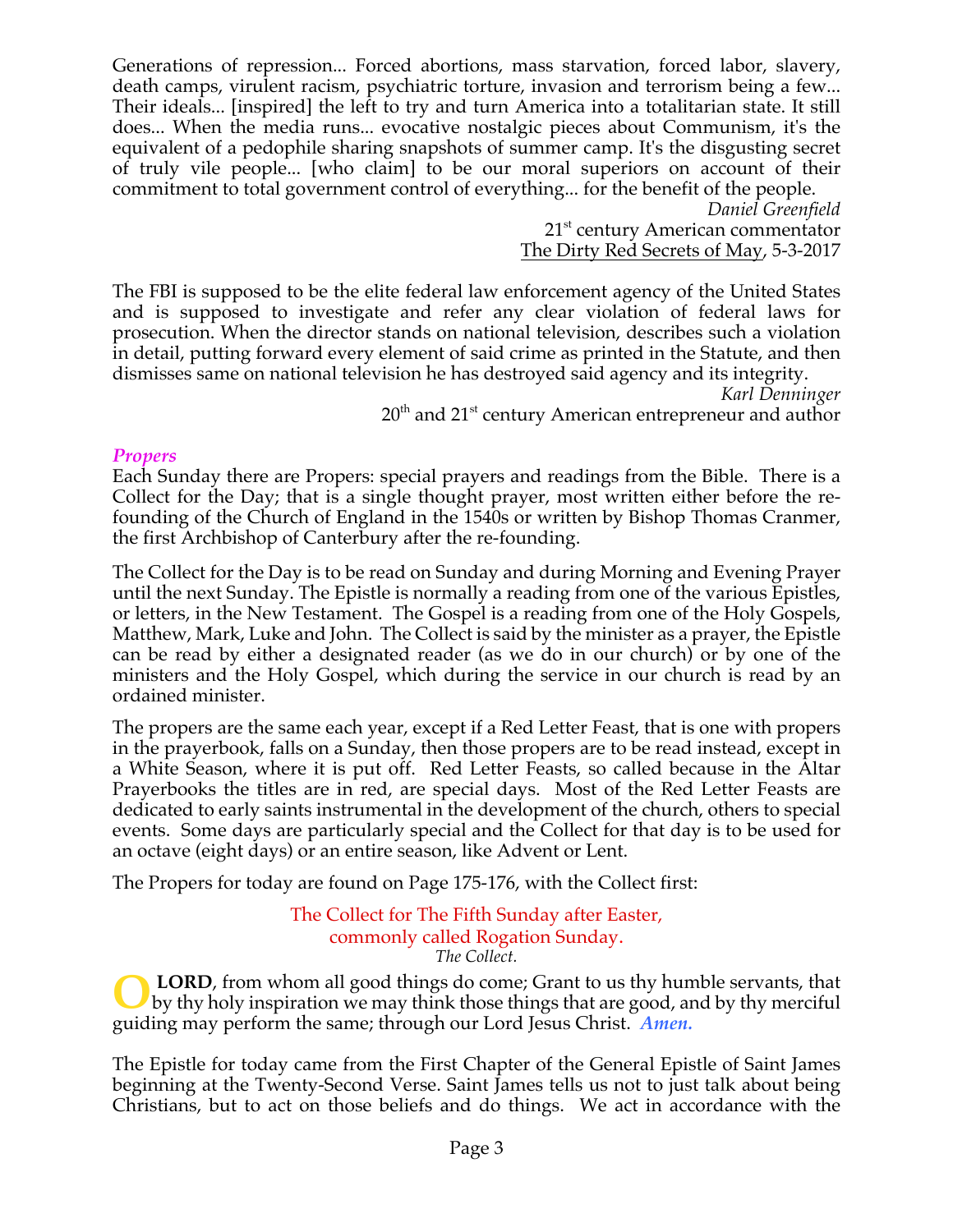principles set forth by Christ. We gain our salvation through the freely given gift of Grace by our Lord Jesus Christ. Once given, and accepted; if we truly accept the gift, it will be evident in our actions.

St. James reminds us we not only must:

 $\triangleright$  Talk the Talk; but  $\triangleright$  Walk the Walk.

We do not gain eternal life and salvation by our good works here on earth, but only by the Grace of God, through His Son, our Savior, Jesus Christ. Through Christ our sins are atoned for that we might go to heaven. True enough, but we demonstrate our attempt to follow his instructions by our works here on earth. Remember, it is by only by our actions we are we truly known.

E ye doers of the word, and not hearers only, deceiving your own selves. For if any be a hearer of the word, and not a doer, he is like unto a man beholding his natural face in a glass: for he beholdeth himself, and goeth his way, and straightway E ye doers of the word, and not hearers only, deceiving your own selves. For if any be a hearer of the word, and not a doer, he is like unto a man beholding his natural face in a glass: for he beholdeth himself, and goeth and continueth therein, he being not a forgetful hearer, but a doer of the work, this man shall be blessed in his deed. If any man among you seem to be religious, and bridleth not his tongue, but deceiveth his own heart, this man's religion is vain. Pure religion and undefiled before God and the Father is this, To visit the fatherless and widows in their affliction, and to keep himself unspotted from the world.

Today's Holy Gospel came from the Sixteenth Chapter of the Gospel according to Saint John beginning at the Twenty-Third Verse. Jesus told his disciples tat when they pray to the Father, they should ask in His Name and what they asked for would be given. But, you must ask to receive. Jesus told us not to ask Him to pray to the Father, but rather that we pray directly to the Father, asking for what we will in His name, because God loves us because we love Jesus. This explains why most of our prayers end in, "we ask all this in the name of our Lord and Savior Jesus Christ," or similar words. So, if we are to if we are not to ask Jesus to pray for us, why would we ask "saints" and such. We can talk directly to God and we are supposed to!

Jesus went on to say the forces of this world would scatter the disciples, they would be alone in the world. Yet like Jesus, they would not be abandoned by all; He would be with them, as would the Father. For as always, the Father is with them, as He is with Him; as He is with us.

ERILY, verily, I say unto you, Whatsoever ye shall ask the Father in my name, he will give it you. Hitherto have ye asked nothing in my name: ask, and ye shall receive, that your joy may be full. These things have I spoken unto you in proverbs: **but the time cometh,** when I shall no more speak unto you in proverbs, but I shall shew the time cometh, when I shall no more speak unto you in proverbs, but I shall shew you plainly of the Father. At that day ye shall ask in my name: and I say not unto you, that I will pray the Father for you: for the Father himself loveth you, because ye have loved me, and have believed that I came out from God. I came forth from the Father, and am come into the world: again, I leave the world, and go to the Father. His disciples said unto him, Lo, now speakest thou plainly, and speakest no proverb. Now are we sure that thou knowest all things, and needest not that any man should ask thee: by this we believe that thou camest forth from God. Jesus answered them, Do ye now believe? Behold, the hour cometh, yea, is now come, that ye shall be scattered, every man to his own, and shall leave me alone: and yet I am not alone, because the Father is with me. These things I have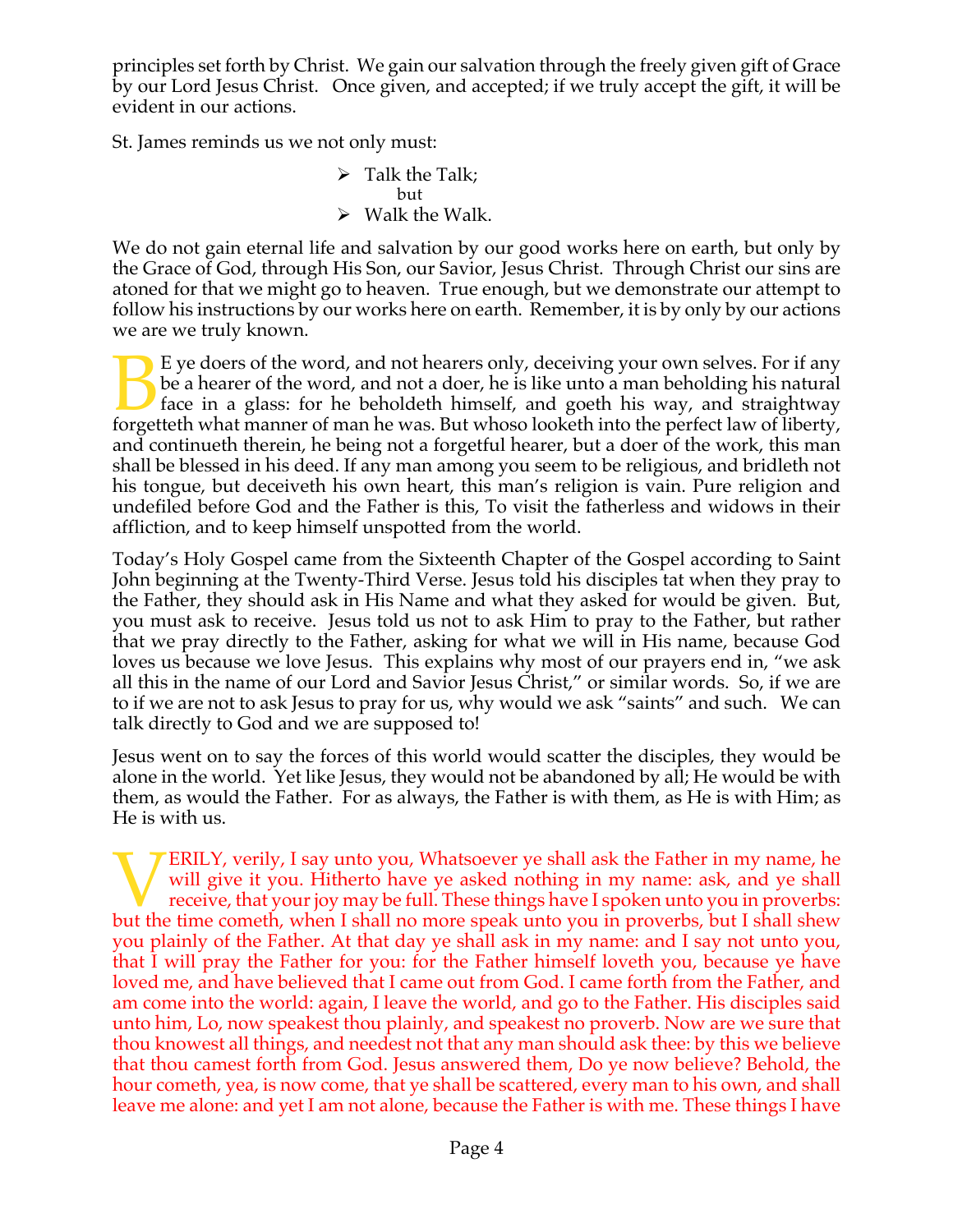spoken unto you, that in me ye might have peace. In the world ye shall have tribulation: but be of good cheer; I have overcome the world.

# *Bishop Ogles' Sermon*

We are oft fortunate to get copies of Bishop Jerry's sermon notes. Today is one of those



Sundays. Today's sermon starts off with the collect, and like always, it will give you a lot to consider in your heart.

**Sermon Notes** Rogation Sunday St. Andrews Anglican Church 21 May 2017, Anno Domini

> The Collect for The Fifth Sunday after Easter, commonly called Rogation Sunday. *The Collect.*

**LORD**, from whom all good things do come; Grant to us thy humble servants, that by thy holy inspiration we may think those things that are good, and by thy merciful guiding may perform the same; through our Lord Jesus Christ. *Amen.* **O**

**HEN** *will I sprinkle clean water upon you, and ye shall be clean: from all your filthiness, and* THEN will I sprinkle clean water upon you, and ye shall be clean: from all your filthiness, and<br>from all your idols, will I cleanse you. 26 A new heart also will I give you, and a new spirit will I put within you: and I will take away the stony heart out of your flesh, and I will give you an heart of flesh. 27 And I will put my spirit within you, and cause you to walk in my statutes, and ye shall keep my judgments, and do them. 28 And ye shall dwell in the land that I gave to your fathers; and ye shall be my people, and I will be your God. 29 I will also save you from all your uncleannesses: and I will call for the corn, and will increase it, and lay no famine upon you. 30 And I will multiply the fruit of the tree, and the increase of the field, that ye shall receive no more *reproach of famine among the heathen. <sup>31</sup> Then shall ye remember your own evil ways, and your* doings that were not good, and shall lothe yourselves in your own sight for your iniquities and for your abominations. 32 Not for your sakes do I this, saith the Lord GOD, be it known unto you: be *ashamed and confounded for your own ways, O house of Israel. <sup>33</sup> Thus saith the Lord GOD; In* the day that I shall have cleansed you from all your iniquities I will also cause you to dwell in the cities, and the wastes shall be builded. 34 And the desolate land shall be tilled, whereas it lay desolate in the sight of all that passed by. 35 And they shall say, This land that was desolate is become like *the garden of Eden; and the waste and desolate and ruined cities are become fenced, and are* inhabited. 36 Then the heathen that are left round about you shall know that I the LORD build the ruined places, and plant that that was desolate: I the LORD have spoken it, and I will do it. 37 Thus saith the Lord GOD; I will yet for this be enquired of by the house of Israel, to do it for them; I will increase them with men like a flock. 38 As the holy flock, as the flock of Jerusalem in her solemn feasts; so shall the waste cities be filled with flocks of men: and they shall know that I am the *LORD. (*Ezek 36:25-38)

Have you ever tried to clean a really filthy basin by starting on the outside? Which is more important for our health, the cleanliness of the outside of the basin or the inside? If we start by cleaning the outside first, we may find that the outside will become just as soiled as before when we begin cleaning the inside later. If a plumbing fixture in our house is clogged, do we clean the outside and surrounding environment first, or do we unclog the fixture first and then clean the outside?

God works in the same way – he cleans our hearts so that the outside may be cleaned with the sprinkling of water. By the outward sprinkling of water shall the outward sign of cleansing be made. That inward, spiritual grace of the Sacrament occurs in the heart.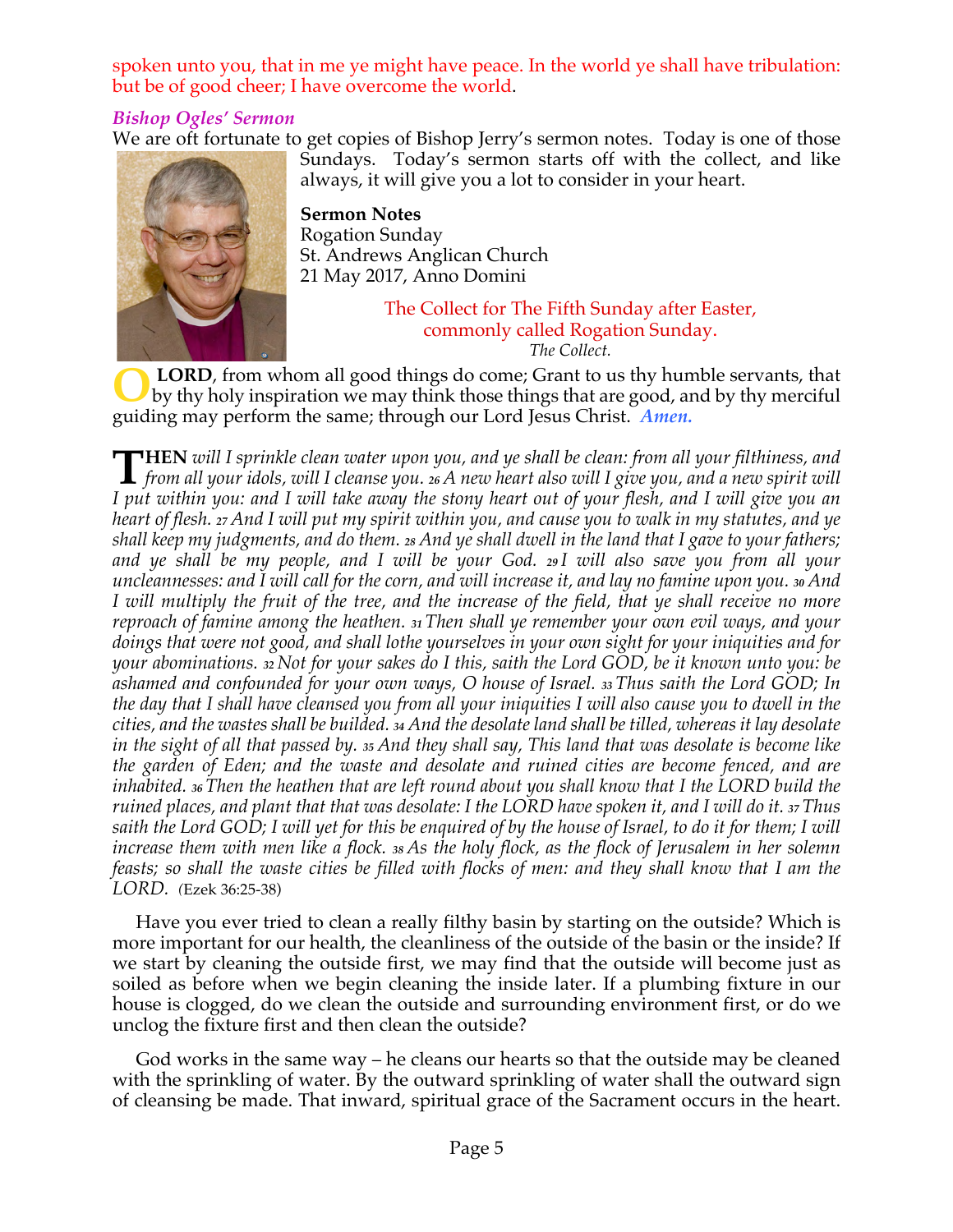The whole being of man, as well as his eternal destiny depends more on the condition of his heart than does the life of his body. When God abides in our hearts, there will be left no room for idols or perversions. *<sup>25</sup> Then will I sprinkle clean water upon you, and ye shall be clean: from all your filthiness, and from all your idols, will I cleanse you. 26 A new heart also will I give you, and a new spirit will I put within you: and I will take away the stony heart out of your flesh, and I will give you an heart of flesh.* The old, malicious and legal heart of stone must be replaced by a heart of tender flesh. What does this mean to the Christian? How do we receive this new Spirit and this new Heart?

We receive this New Heart by genuinely professing a true faith and belief in the Lord Jesus Christ. We must know, by faith, that He has died in payment of our sin debt, that He was buried and rose again on the third day, and that He sits on the right hand of God the Father to make constant intercession on our behalf. It is our faith and our believing that will open the DOOR (Jesus Christ) of the Sheepfold to us. Our faith cannot be fickle if it is to be saving. It must be a somber and earnest faith that Christ is Savior, Redeemer, Lord, and King of our lives. He will be a God of the Sunday Lord's Day only, but the Lord of the continual seven-days-a-week Sabbath. *<sup>27</sup> And I will put my spirit within you, and cause you to walk in my statutes, and ye shall keep my judgments, and do them.* Wherever Christ is, there will also be the Holy Spirit. If Christ is in our hearts, the Holy Spirit will take possession and drive out the spirits of lust, greed, and deception. We come to obey God, not through the compulsion of legality and Laws engraved on Tables of Stone, but out of that Law of Love that is written in Crimson on the soft sinews of our hearts. Not only will we avoid doing evil (*keep my judgments*), but we will not commit, as the General Confession states, sins of omission by seeking good to do toward others.

*<sup>28</sup> And ye shall dwell in the land that I gave to your fathers; and ye shall be my people, and I will be your God.* Which land…Canaan? No, not at all. He will give us that land which Moses entered from atop the heights of Mount Nebo. Moses looked over into Canaan, but was taken to be with God instead of going to Canaan. The next time Moses appears in Scripture, he is on the Mount of Transfiguration with Jesus and Elijah. This is a beautiful illustration of the complete Word of God. Elijah represents the Prophets and Moses the Law. Both together represent the whole of the Old Testament. Christ represents the consummation of the long thirsted after Purpose of God by crowning both the Law and the Prophets with the Grace and Mercy of His Person. The Law and the Prophets are not separate from Christ, but are an integral part of His revelation in the fullness of the Scriptures. The old school was given to teach us to know our frailty and depravity. They both prepared the hearts of man for the coming Savior who would redeem us from those frailties of a sinful nature.

*<sup>29</sup> I will also save you from all your uncleannesses: and I will call for the corn, and will increase it, and lay no famine upon you. 30 And I will multiply the fruit of the tree, and the increase of the field, that ye shall receive no more reproach of famine among the heathen.* Do you, or do you not belief, that Christ is the Lord of the Harvest? We cannot wash our robes as the NIV version claims in Revelation 22:14 - *Blessed are those who wash their robes, that they may have the right to the tree of life and may go through the gates into the city*. (Rev 22:14) (NIV) Only God can wash us, and only Christ can provide that White Robe of Righteousness typified by the returning prodigal's father. God will call for the Harvest and increase our yields by the same Voice that spoke Light into existence on the first day of Creation. He will forestall the famine and pestilence from afflicting our fields. He will make our way straight and not narrow.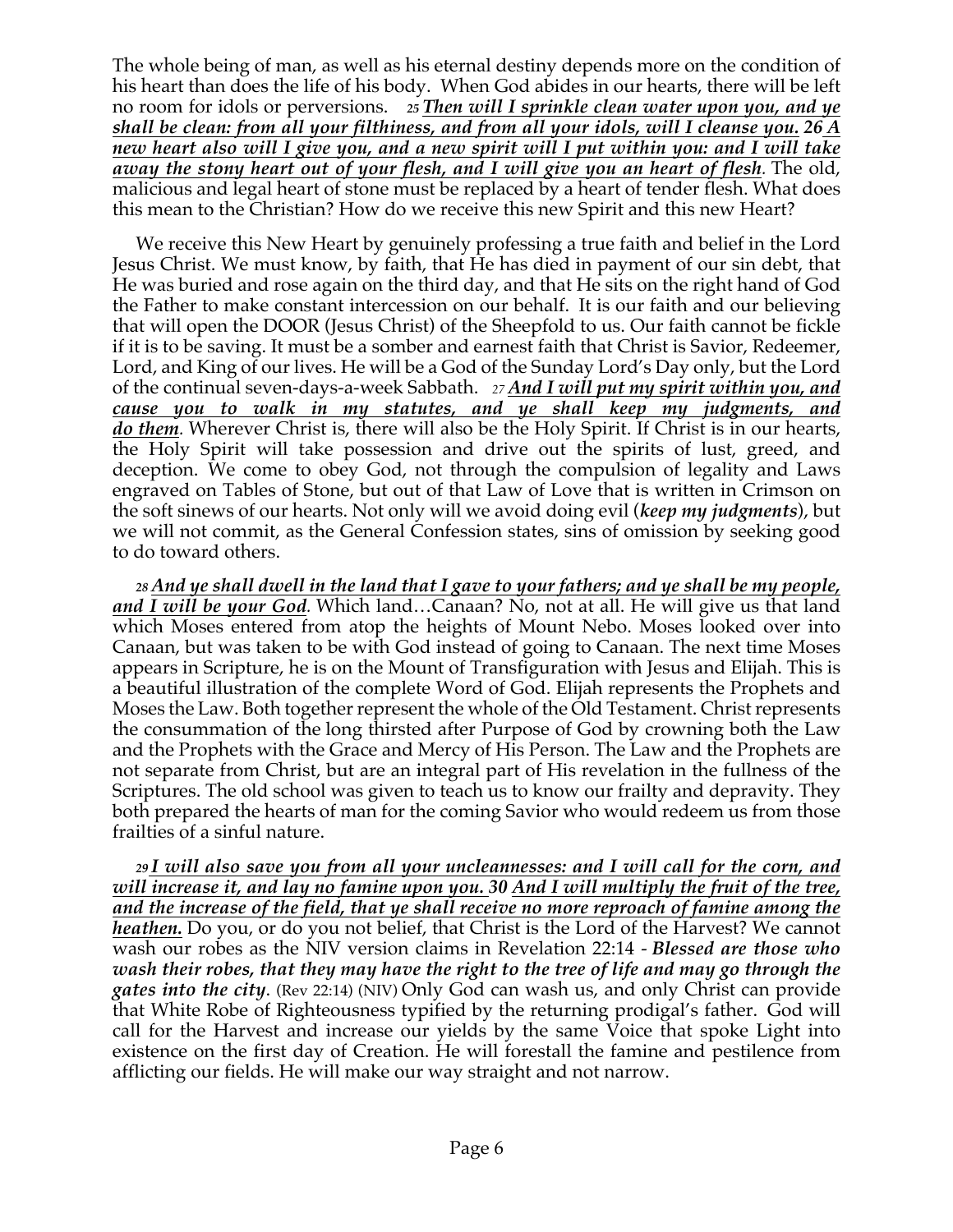*<sup>31</sup> Then shall ye remember your own evil ways, and your doings that were not good, and shall lothe yourselves in your own sight for your iniquities and for your abominations.* This is the dawn of first-light in the soul called to God – to recognize, with tears of repentance, their true natures that have been at enmity to God. It is important – very important – that we remember from what swamps of sin from which we have been drawn out. It is important that we despise our sins and our complicity with it. We have looked at the murderous Cain, the adulterous and murderous King David, the treachery of Judas, the profligacy of Herod – and we have seen ourselves as if by looking in a mirror. That mirror is the Word of God. It reveals our total hopelessness without a Redeemer.

*<sup>32</sup> Not for your sakes do I this, saith the Lord GOD, be it known unto you: be ashamed and confounded for your own ways, O house of Israel.* God does not act to amend our characters and redeem our souls for the benefit of the sinful soul that we are at the Calling, but of the virtuous character that the former thief, robber, liar, murderer and adulterer may acquire through the efficacious working of God's Holy Spirit. Thankfully, god never beholds us as what we currently are, but what we may become under the comforting and gentle influence of His Holy Spirit.

Though these passages have a reference to that fallen Israel of the Old Testament, it has an even more relevant meaning to that new Israel of Promise expressed in Romans, Galatians, and other parts of New Testament Scripture. That new Israel is the same Israel to which Abraham laid claim all the way back in Genesis.

*<sup>33</sup> Thus saith the Lord GOD; In the day that I shall have cleansed you from all your iniquities I will also cause you to dwell in the cities, and the wastes shall be builded. <sup>34</sup> And the desolate land shall be tilled, whereas it lay desolate in the sight of all that passed by. <sup>35</sup> And they shall say, This land that was desolate is become like the garden of Eden; and the waste and desolate and ruined cities are become fenced, and are inhabited.* Though the Jewish nation-state of modern Israel has reclaimed land that has lain in waste for centuries, the state does not meet the descriptive marks of the Israel of God – neither racially nor nationally. There is no place on earth today that can compare with the Garden of Eden. The desolate and ruined cities are still desolate and lie in ruins. The miracle of that nation which claims God as its Lord will certainly produce a greater wealth of faith and virtue than that war-torn little acre in the Middle East. *Blessed is the nation whose God is the LORD; and the people whom he hath chosen for his own inheritance*. (Psalm 33:12) If we attempt to force any description of the people of God other than those who have believed and accepted the Promise, we labor in vain. God's people are not a people of a certain race or nationally, but those who have received the Lord Jesus Christ as Savior. *Neither give heed to fables and endless genealogies, which minister questions, rather than godly edifying which is in faith: so do*. (1 Tim 1:4) and *But avoid foolish questions, and genealogies, and contentions, and strivings about the law; for they are unprofitable and vain*. (Titus 3:9)

In the process of blessing His people, either nationally (as in the great history of the once-Godly nation), or individually, the unbelievers are always amazed at our resilience and joy in peace as well as in moments of trial. *<sup>36</sup> Then the heathen that are left round about you shall know that I the LORD build the ruined places, and plant that that was desolate: I the LORD have spoken it, and I will do it.* He blesses always, without distinction of race, that nation bearing the fruits of righteousness. *Blessed is the nation whose God is the LORD; and the people whom he hath chosen for his own inheritance*. (Psalm 33:12) All peoples of the earth – Jews, Gentiles, blacks, whites, Asians, Indians, men, women – all have had the DOOR opened to the redeeming blood of Christ.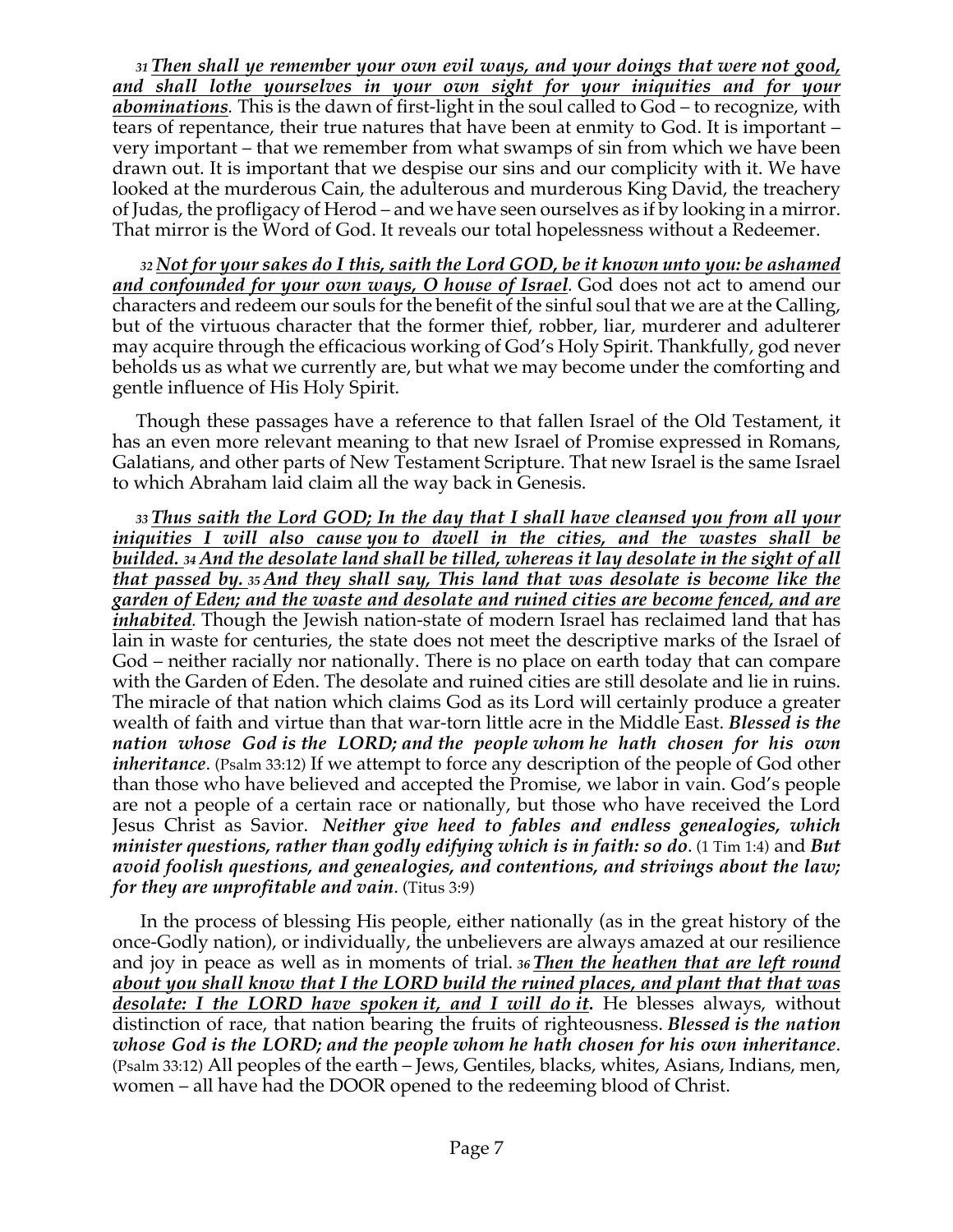*<sup>37</sup> Thus saith the Lord GOD; I will yet for this be enquired of by the house of Israel, to do it for them; I will increase them with men like a flock.* It is to be prayed and hoped for that God will bring the modern Jewish nation into the fold of believers. But it is not consistent with the nature and Word of God to bring them into God's fold as a people who cling to the legal system of ancient days, or sacrifice lambs and bulls for a remission of sin. When they ACCEPT, and not REJECT, Christ, they have assurance of being reconciled to God. In remonstrating with the rulers of Israel in the Temple, Jesus was clear in His warning to them: *Therefore say I unto you, The kingdom of God shall be taken from you, and given to a nation bringing forth the fruits thereof.* (Matt 21:43) What nation? ANY nation that bears the fruits of the Gospel faith.

*<sup>38</sup> As the holy flock, as the flock of Jerusalem in her solemn feasts; so shall the waste cities be filled with flocks of men: and they shall know that I am the LORD*. Thus shall the Lord bring to pass His Kingdom in the Latter Day. The waste cities shall, indeed, be filled wherever the Gospel of Christ is preached and received by the people of that land. The vast stretches of prairie and meadow of America lay in waste for centuries until a people, bearing the cross of Christ, came seeking religious liberty. Then were the waste places filled and the land knew the Lord. Such a prosperous people were never before known in the world, nor since that Godly nation dominated the continent. Can we restore the Bright Hope of Liberty? The same can happen to any people until such time as the Lord draws the curtain of time down on our human undertakings.

# *Sermon – Reverend Jack Arnold - Time and Action*

## *Church of the Faithful Centurion - Descanso, California*

Today's sermon brought the Collect, Epistle and Gospel together and is partly contained in the forewords above.

We are in the Easter Season which consists of Easter and the following four Sundays,



until we get to Rogation Sunday. This is a time we should work on centering our lives on the central figure in our religion, Jesus Christ.

Consider these words from the Collect:

… by thy holy inspiration we may think those things that are good, and by thy merciful guiding may perform the same …

As we near the Ascension and thus Pentecost and the arrival of the Holy Ghost, we ask for God's "holy inspiration we may think those things that are good", that is to say help from the Holy Ghost so we might direct our souls to the things we cannot see as good without His Help. Once we see them, we need His "merciful guiding" so we "may perform the same…".

After all, what good is it to know what we should do, if we won't, can't or don't do it?

That brings us right to Saint James' point, we gain our salvation through the freely given gift of Grace by our Lord Jesus Christ. Once given, it must be accepted. If we truly accept the gift, it will be evident in our actions. Our actions will naturally reflect that we are a hearer and a doer of the Word, and not just a hearer only. To truly a believer requires that we make that belief known in our lives through action. If you are going to be a Christian, the key is right there – BE. Being requires action, not just diction. Many can talk the talk, but will they walk the walk, too? Being a Christian requires doing both, which may be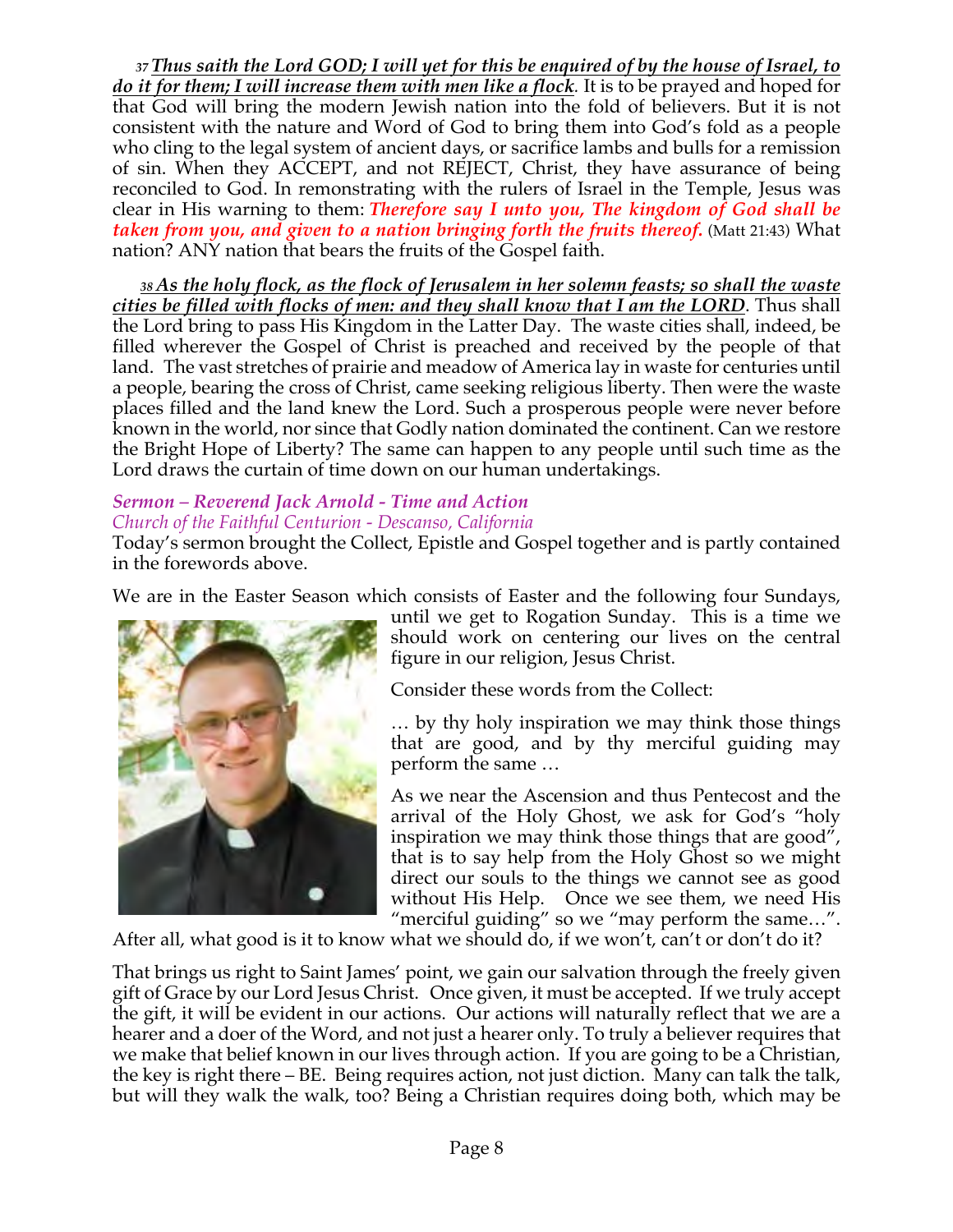very difficult sometimes, but it must be done. It is the only way we will have salvation through Christ, but yet we must be with Him, by acting for Him. If you are going to be a Christian, what you say is of no import compared to what you DO. Do your actions reflect God's image or that of the other guy? Who do you put first? Pretty basic questions that often we don't like the answer to. But they must be answered nevertheless, all the same.

We must align our lives to be able to show people we do follow Christ. There are too many people who claim to be Christians, who are clearly not, because their lives do not reflect their stated belief. We must not let this happen. We must show the truth of John 14:6, "*I am the Way, the Truth, and the Life: no man cometh unto the Father, but by me.*" To show this truth we have to live that truth through our actions. It is not just enough to say we know the Word of God, if we truly know the Word of God, we will act upon that Word of God and serve Him in this life.

Without Christ's guiding light, we are not on the path to holiness and righteousness. We must show this in our lives, by living and breathing His Word, and using His Word to guide us throughout our lives. These are all actions we naturally take which demonstrate we have belief and are acting upon that belief. This is important to our souls for our spiritual health, and as well as our physical health too. We need all the Help of the Holy Ghost to keep us on this path. How do we keep on this path?

We find a lot of help in John's words, he give us insight into things that none of the other disciples do. We need help. We pray for help. Pray for help that we might act, and that is how we keep on the straight, narrow and uphill path. So, what about prayer? Let's start with to whom do we pray?

Jesus is pretty clear. Don't pray to Him, pray to God. Feel free to use His Name. Pray to God in His Name. In effect, we are CC'ing (Carbon Copying, to use an archaic term which as transitioned to an electronic mail (*email*) term) Jesus in our prayers. We are not to put Him in the To: line, but the CC line. Not addressing Him directly, but to address God directly with Jesus copied, as it were. He tells us God loves us because we love Jesus. But, pray to God. I think that not many people have ever understood this part of scripture, as I have heard people pray to Jesus when he is not the correct person to address your prayers to. He specifically tells us to direct the prayers to His Father who will help us.

If that is the case, seems like it pretty much rules out praying to Saint Bob, does it not? If we can't pray to Jesus, why would we be praying to a Saint? We would be praying to a human, who we may or may not put any trust in. But if we pray to God, we can be certain He will answer us, and even if we don't like the answer, we know that is the course we will have to take. It doesn't matter if we like God's answer or not, we still have to listen to it, and do it anyway, knowing it will be the right path in the end. We will always have some sort of a struggle with this in our lives, but if we turn to God, He will help us win our struggle.

We have to listen to His Answer and think on it and then act upon His Answer and not just dismiss it. Dismissing it is all too easy for us to do, since we are naturally inclined to follow our natural desired, not His. But we have to think that dismissing His Answers will not gain us anything in the long or short term. We need to listen to His Answers and then act upon them, which will be the key to true happiness within our lives.

We have to realize what we truly need and ask that He will open our hearts, minds and souls to His answer that we might act upon His answer. The critical portion is that we act upon the answer that we are given, to do our best for Him and that our friends, family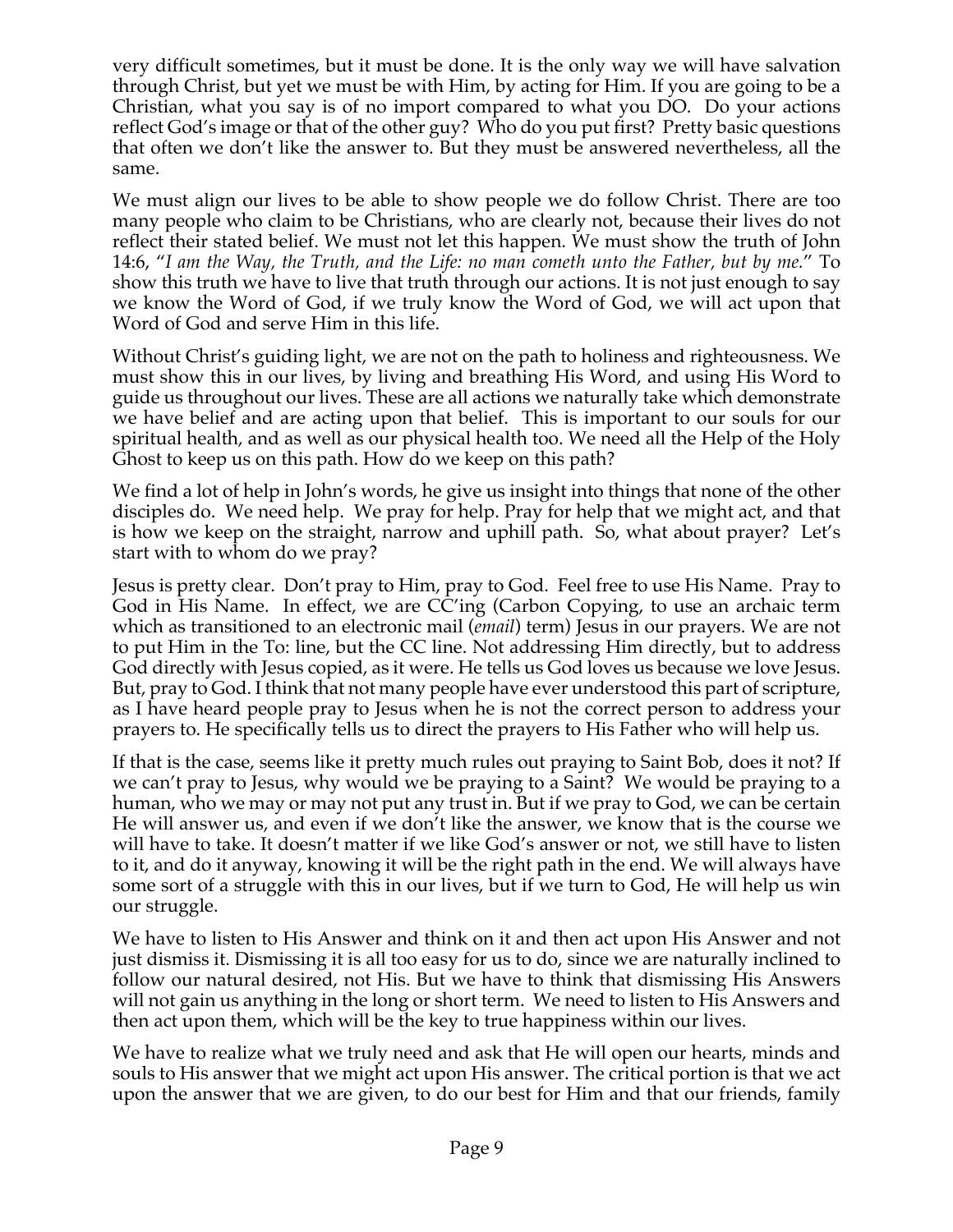and coworkers and neighbors might see the light we shine for Him and see who we follow in word and in deed. We must show others not just through our words, but through our actions that we truly belong to Christ's flock. We must show great love for our fellow man, even to the point of death, through our actions, to reflect Christ's love for us, that He too loved us even to the point of death.

So, pray to God, ask for what you want in Jesus' Name. He always listens and He always delivers. The problem for us is He delivers what we need, not necessarily what we want. Our wants and our needs are oft different, in fact they are seldom the same. But we should want what we need, and God will help us understand that, if we be a doer and a hearer of His Word. He will always give us what we need, but will we listen to what He wants us to do?

*Need* and *want*, they are both four letter words, oft used interchangeably, which do not mean the same thing.

God's Will is always done, we just don't understand. Accept what happens as acceptable, so long as you have done all you can. In the end, all that counts is where you go when you leave here. That depends on your actions in following Jesus' instructions. If you believe, you are safe. Now and forever.

> $\triangleright$  Talk the Talk; AND  $\triangleright$  Walk the Walk.

It is an uphill trail. The easy downhill trail does not lead to the summit.

The time is now, not tomorrow. The time has come, indeed. How will you ACT?

It is by our actions we are known.

# **Be of God - Live of God - Act of God**

#### *Roy Morales-Kuhn, Bishop and Pastor - St. Paul's Anglican Church - Anglican Orthodox Church*

Bishop Roy is pastor of the biggest AOC parish West of the Mississippi and is in charge of the Diocese of the Epiphany as well as Central and South America.

> **Fifth Sunday after Easter** 21 May 2017 Ezekiel 34:25-31 • Luke 11:1-13 *Rogation Sunday, a history.*

The Collect for The Fifth Sunday after Easter, commonly called Rogation Sunday. *The Collect.*



**LORD**, from whom all good things do come; Grant to us thy humble servants, that by thy holy inspiration we may think those things that are good, and by thy merciful guiding may perform the same; through our Lord Jesus Christ. *Amen.* **O**

Before there was Thanksgiving Day there were Rogation Days. On those days Christian would gather at the church and march in procession through the fields and around the parish boundaries reciting prayers and chanting psalms. They would acknowledge their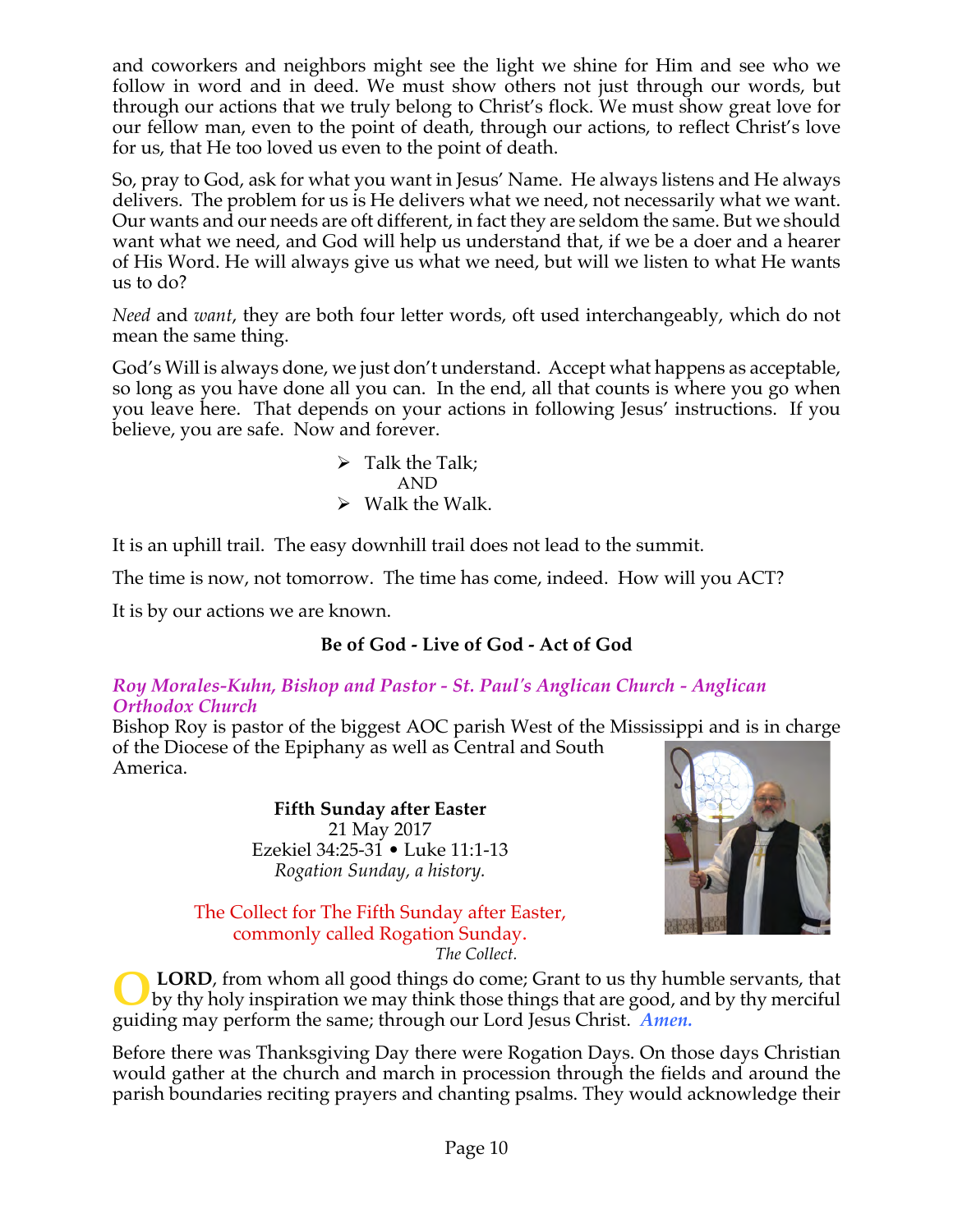dependence on God for all the necessities of life and thank him for proving them. They would also ask his blessing on their crops and on their lives in general.

I don't know why the custom became associated with Ascension Day, but I think it may just be that Spring planting in Western Europe, where the custom began, occurs about forty days after Easter, the same time as Ascension Day.

In the American Church the theme of the Rogation Days has been largely taken up into Thanksgiving Day, which is peculiar to The United States. Thanksgiving Day is a civil holiday for which the church provides a set of propers suitable to the observance. The date is set by civil authority in the Fall, at harvest time rather than at planting time, so it conflicts with another religious observance, namely football season.

There is also an attempt to preempt the Rogation Days with another secular observance, namely "Earth Day". Now please don't get me wrong. Such issues as pollution and conservation of natural resources and carbon footprints, and the need to share God's bounty are certainly important matters. But the rational for Earth Day is essentially secular and perhaps even pagan rather than Christian. It harks back to the old nature worship that was associated with the goddess that some have called "Gaia" and most of us call "Mother Earth". Nevertheless our duty as stewards of God's creation requires us to pay attention to them, and the Rogation Days remind us of that. (Gleaned from several sources)

In each of our passages for this Rogation Sunday we read about the:

- (a) In the psalms, the blessings of the earth upon mankind;
- (b) In the Old Testament lesson, the peace of the Lord upon his people;
- (c) In the Gospel, the correct way to approach God about our needs. Here Jesus teaches his disciples to pray and also give the early church a blueprint on how to properly pray.

Let's begin with the Psalms:

- A. The blessings of the earth:
	- a. The psalmist outlines in the  $65<sup>th</sup>$  Psalm the natural and spiritual blessings that the Lord pours out upon his people. Verse four tells us of the irresistible pull of the Lord. He causes those who he chooses to approach him {the Lord} to dwell in his courts and to be satisfied with the goodness of his house. <sup>4</sup>*Blessed is the man whom thou choosest, and causest to approach unto thee, that he may dwell in thy courts: we shall be satisfied with the goodness of thy house, even of thy holy temple* That man is blessed. Understand that 'man' means any human who is called.
	- b. Pretty much the rest of the psalm is a song of thanksgiving. The rains that come to water the fields which yield an abundant crop, the hills rejoice, the pasture is good, all accounts of thanksgiving to God who is to be praised. Which brings us back to the ascription found in the first verse. '...*praise waited for thee, O God in Zion..., O thou that hearest prayer, unto thee shall all flesh come*...' We are to praise God for what he has given us and because he hears our prayer we are drawn to him.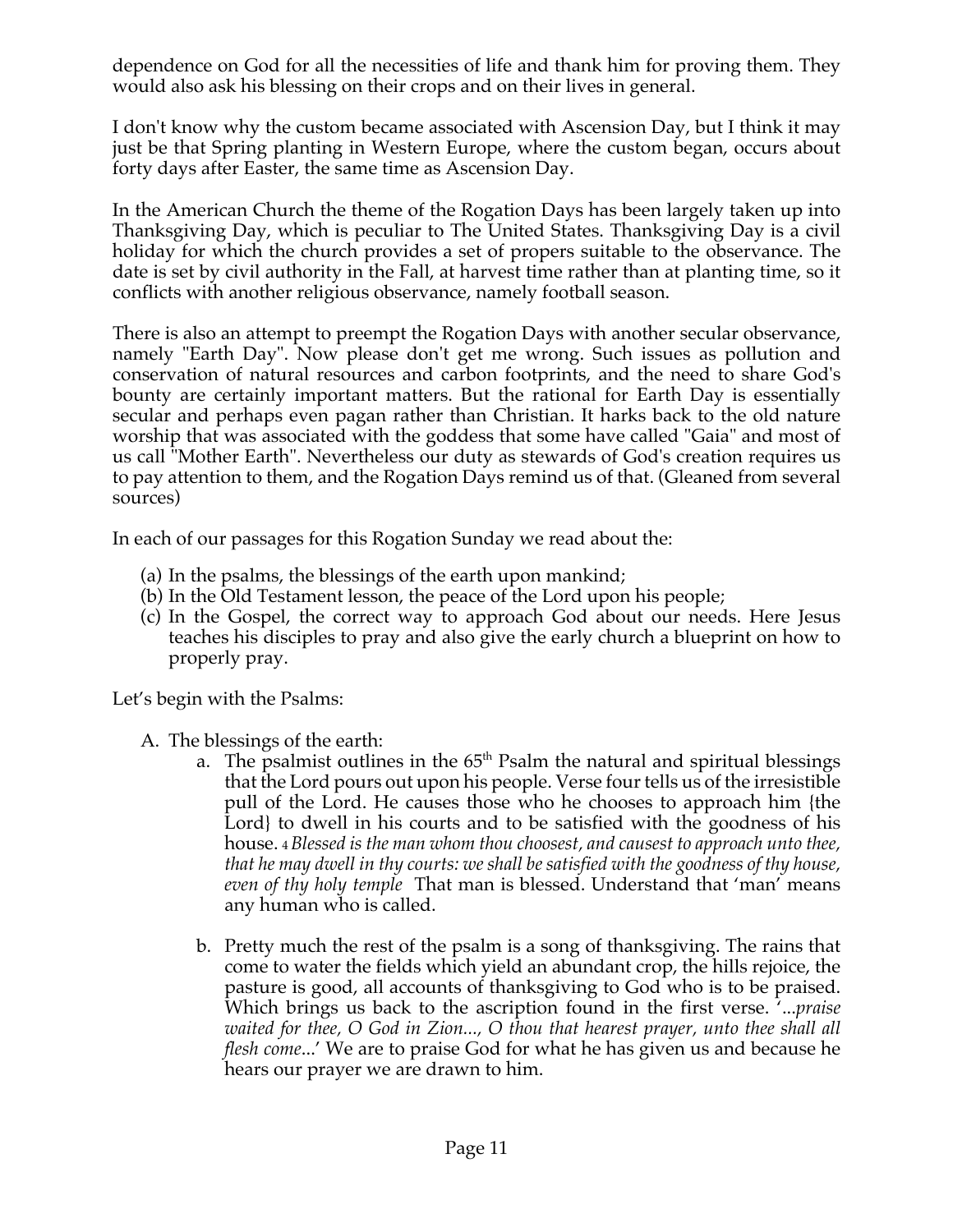## Then on to Ezekiel:

- A. The peace of the Lord upon his people through the Hebrew people to the world in the future:
	- a. This passage from Ezekiel focuses on the peace and safety of God's people. And as we read of this coming peace, the coming safety of all who dwell upon the earth we must understand that it is through the Hebrew people that is comes to the rest of the world. In verses 30 and 31 we see that the people will know that I am the Lord their God and he is with them, even the house of Israel, and ye are my flock, the flock of my pasture, are men, and I AM YOUR GOD, saith the Lord God. Can't be any more direct than that. 30 Thus shall they know that I the LORD their God am with them, and that they, even the house of Israel, are my people, saith the Lord GOD. 31 And ye my flock, the flock of my pasture, are men, and I am your God, saith the Lord GOD.

# And Luke:

- A. The correct way to approach God about our needs.
	- a. There are so many good studies on the 'Lord's Prayer', I don't want to rehash them here. There are a large number of papers, books, studies all dealing with the whole content of the Lord's Prayer. Suffice it to say; there are several fundamental things we are to do when we pray.
		- Praise God. "*Our Father which are in heaven, Hallowed be thy name*.
		- Acknowledge that God is in charge. "*Thy will be done on earth, as it is in heaven*."
		- Be thankful for our daily sustenance, every day.
		- Forgive others as we ask Him to forgive us.
		- Keep us from temptation, by delivering us from evil.

In the rest of the passage from Luke Jesus outlines the blessings that come from the Father. He points to what friends would do in urgent situations. He explains that we are to ask, we are to knock on the door as the friend did when he needed some bread.

Now before you start asking for that Cadillac or that fancy house, understand the original prayer, '*...thy will be done as in heaven, so in earth...*' In other words , according to the will of God, not our *wants*, but our *needs* to be taken care of.

There are too many preachers who are giving false hope, the "name it and claim it" preachers who say all you have to do is pray for it and God is obligated to give it to you. If you don't get your prayers answered, according to these false preachers, it is because YOUR faith is too weak.

God, who is perfect, knows what we need before we ask, and yet as Jesus modeled in the prayer he taught his disciples, we are to ask. We are to ask for our daily bread, our sins be forgiven, and to remember that His will be done, on earth as it is in heaven.

As we reflect on the scripture we heard today, let us be thankful for the great blessings God has given us. For the bounty of the earth, for the blessings he has bestowed upon us and most importantly the salvation that he gave us through his Son Jesus, that perfect, once and for all sacrifice for the remission of sins.

Let us ever be thankful for God the Father, God the Son and God the Holy Spirit. Amen.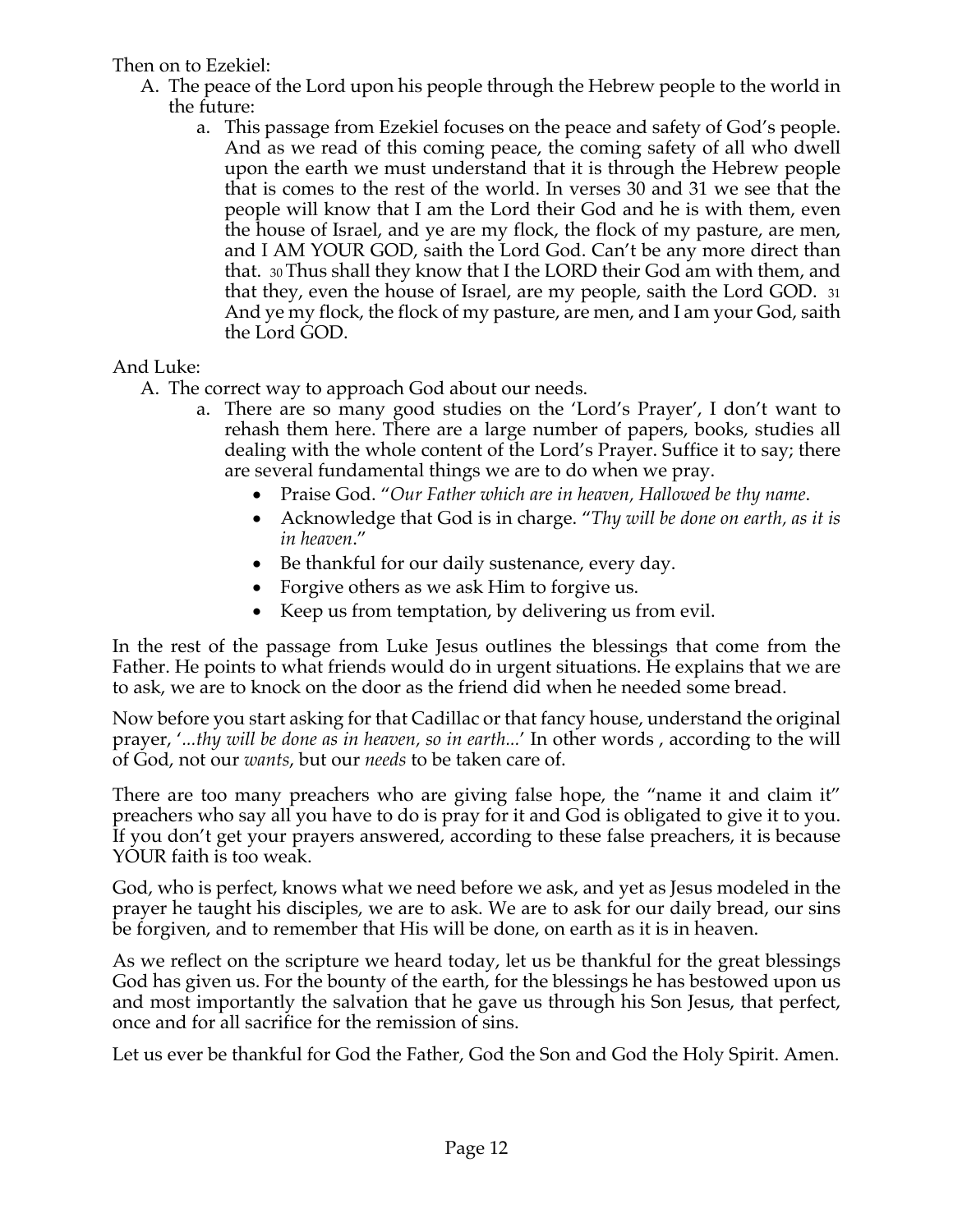Let us pray:

**LORD**, from whom all good things do come, Grant to us thy humble servants, that **O** LORD, from whom all good things do come, Grant to us thy humble servants, that by thy holy inspiration we may think those things that are good, and by thy merciful guiding may perform the same; through our Lord Jesus Christ. *Amen*.

**LMIGHTY** God, our heavenly Father, in whose hands are the living and the dead; **ALMIGHTY** God, our heavenly Father, in whose hands are the living and the dead;<br>We give thee thanks for all those thy servants who have laid down their lives in the service of our country. Grant to them thy mercy and the light of thy presence, that the good work which thou hast begun in them may be perfected; through Jesus Christ thy Son our Lord. *Amen*

**HE** grace of our Lord Jesus Christ, and the love of God, and the fellowship of the **THE** grace of our Lord Jesus Christ, and the Holy Ghost, be with us all evermore. Amen.



# *Rev Bryan Dabney of Saint John's Sunday Sermon*

We are fortunate to have Bryan's Sunday Sermon. If you want people to come to The Truth, you have to speak the truth, espouse the truth and live

the truth. This is really a good piece and I commend it to your careful reading.

# **Fifth Sunday after Easter - Rogation Sunday**

The Gospel says, *These things I have spoken unto you, that in me ye might have peace. In the world ye shall have tribulation: but be of good cheer, I have overcome the world* (St. John 16:33). Our Lord sought to comfort the disciples so that they would not falter or lose heart. He wanted them to trust in his word and to remain strong. He knew all too well their weakness and their lack of faith. He,



nevertheless, was aware of the victory which lay before them that they could not yet see. And so it was his words to them, and by extension, to us that have been a source of comfort to faithful Christians since the time of our Lord's earthly ministry.

People of faith believe and accept Jesus Christ was no ordinary man. His whole life, as the scriptures tell us, was of one miracle after another. He was born of a virgin in agreement with Isaiah 7:14 wherein the prophet wrote: ...*Behold, a virgin shall conceive and bear a son, and shall call his name Immanuel*. The name Immanuel means "God with us" and this was affirmed by the Council of Ephesus (431 AD) which referred to Mary the mother of Jesus as the *theotokos* or "bearer of God in the flesh." As the Nicene Creed so states, "*I believe... in one Lord Jesus Christ, the only-begotten Son of God; begotten of his Father before all worlds... was incarnate by the Holy Ghost of the Virgin Mary, and was made man*..."

His death was also miraculous in that he gave up the Ghost (St. John 19:30) and this was agreeable to his prophecy regarding his own death when he said, *Therefore doth my Father love me, because I lay down my life, that I might take it again. No man taketh it from me, but I lay it down of myself. I have the power to lay it down, and I have the power to take it again. This commandment have I received of my Father* (St. John 10:17-18).

The resurrection and ascension of our Lord were likewise miracles that firmly established the foundation for the Christian faith. We worship not a dead prophet, or equally dead teacher or guru. We worship him who has overcome the power of death and opened the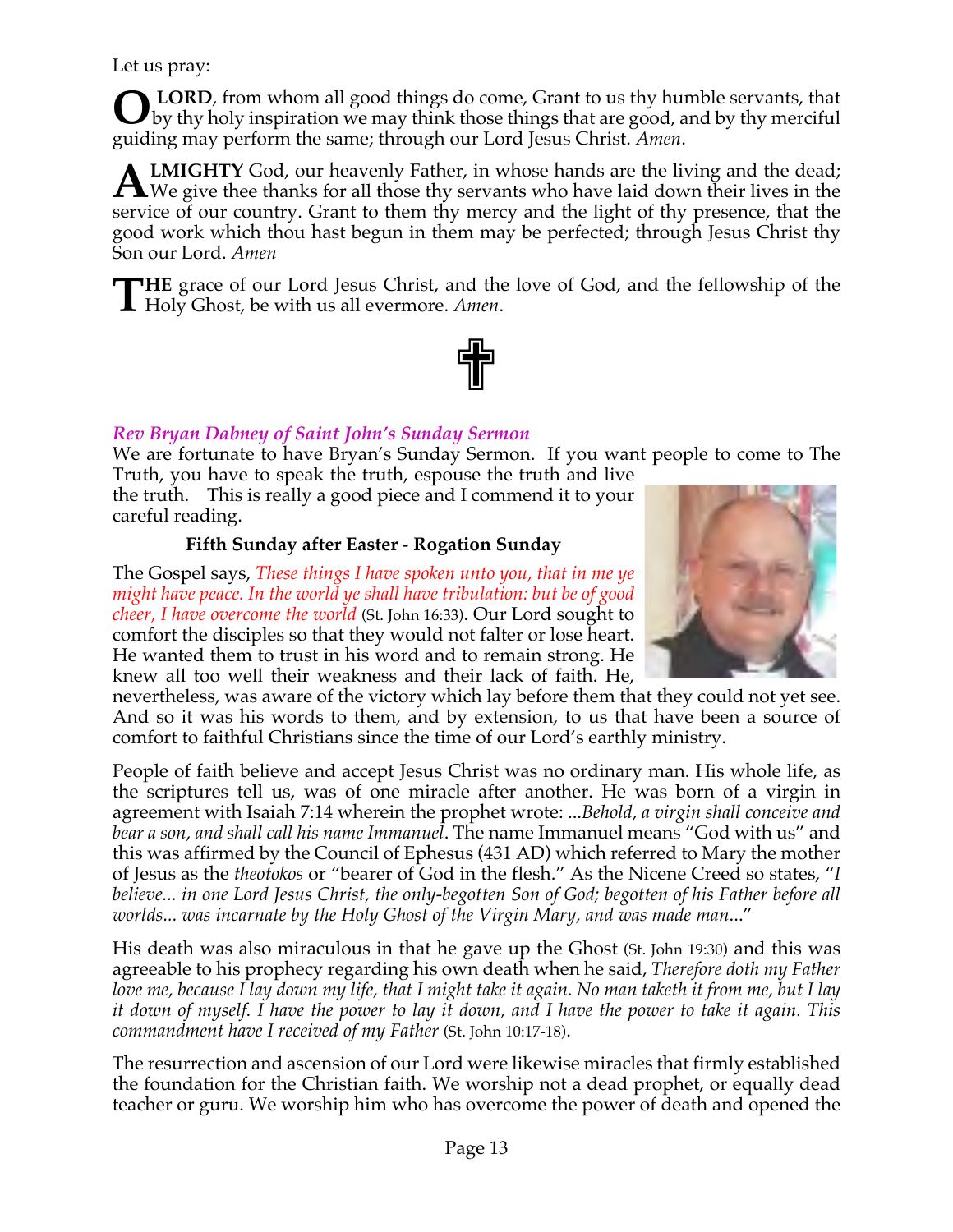way of life everlasting to all who would believe on him. Our risen Lord speaks to us through the words of Holy Scripture. But such is predicated on our willingness to read and heed what the Holy Ghost has communicated within its pages. The comfort which our Lord gave to his disciples on the night before his crucifixion and death is also available to us. It is a peace which is available to all, but not indiscriminately.

In some churches today, congregants are invited to communicate "the peace of God" to those around them. They will pause in their worship of the Godhead to engage in an exercise which for many is only "window dressing" or an outward display with no real substance behind it. While some do indeed possess a sincere desire to extend God's peace to others of their fellowship, they are often outnumbered by those who are devoid of a lively faith in Christ and have not God's peace within themselves.

To put the matter in perspective, we receive God's peace via the Holy Ghost. For it is the Spirit that gives his peace to us if and only if we are true believers in Christ Jesus and are living in agreement with his word and commandment. But a caveat is in order at this point. The faithful Christian has godly permission to extend the peace of God only to those who are of the true faith. It is thus forbidden for any regenerated soul in Christ to extend God's peace to anyone who is of the unregenerate (II St. John, 10-11). The Rev. Matthew Henry once observed that, "Deniers of the faith are destroyers of souls... neither bid [them] godspeed, [nor attend] their service with your prayers and good wishes. Bad work should not be consecrated or recommended to the divine benediction. God will be no patron of falsehood, seduction, and sin. How judicious and how cautious should the Christian be! There are many ways of sharing the guilt of other people's transgressions: it may be done by culpable silence, indolence, unconcernedness, private contribution, public countenance and assistance, inward approbation, open apology and defense."

But a positive extension of God's peace to others reveals that God is indeed working within us. He wants all who are sealed of the Holy Ghost to receive his peace into their hearts for comfort and edification. When we see a brother or sister in Christ who is down and out, or suffering under a burden which the world, the flesh and the devil has inflicted upon them, then it is our duty to offer them God's peace. As God has lifted us up so we should endeavor to assist our fellows in the faith. Intercessory prayer is another way to assist those who are in need of a spiritual uplift. God desires that we pray for our fellows in Christ. It has been said in Scripture that, *the effectual fervent prayer of a righteous man availeth much* (St. James 5:16).

Our Lord led the disciples out to the garden of Gethsemane on the Mount of Olives. Upon arriving, he then went a short distance into the garden to pray. The words of our Lord in the garden are found in St. John 17. His prayer included the disciples as well as all who would believe on him by virtue of their witness (v.20). He prayed for their work in the world but not for the world itself which was and remains dominated by evil (vv. 6-9). He prayed for their sanctification— to receive the gift of perfect holiness— that they might be successful in the work to which they were called.

In St. John 14:27 our Lord said, Peace I leave with you, my peace I give unto you: not as the world giveth, give I unto you. Let not your heart be troubled, neither let it be afraid. When this verse is combined with the words of our Lord in St. John 16:33, the scope and intent of our Lord becomes clearer. *These things I have spoken unto you, that in me ye might have peace.* The peace of Christ is given solely to his saints because, In the world ye shall have tribulation. The world, the flesh and the devil will work against us in our efforts not only to proclaim the gospel to sinners, but in our very lives lived to God apart from the same. Nevertheless we are to, be of good cheer; [Christ our Lord has] overcome the world.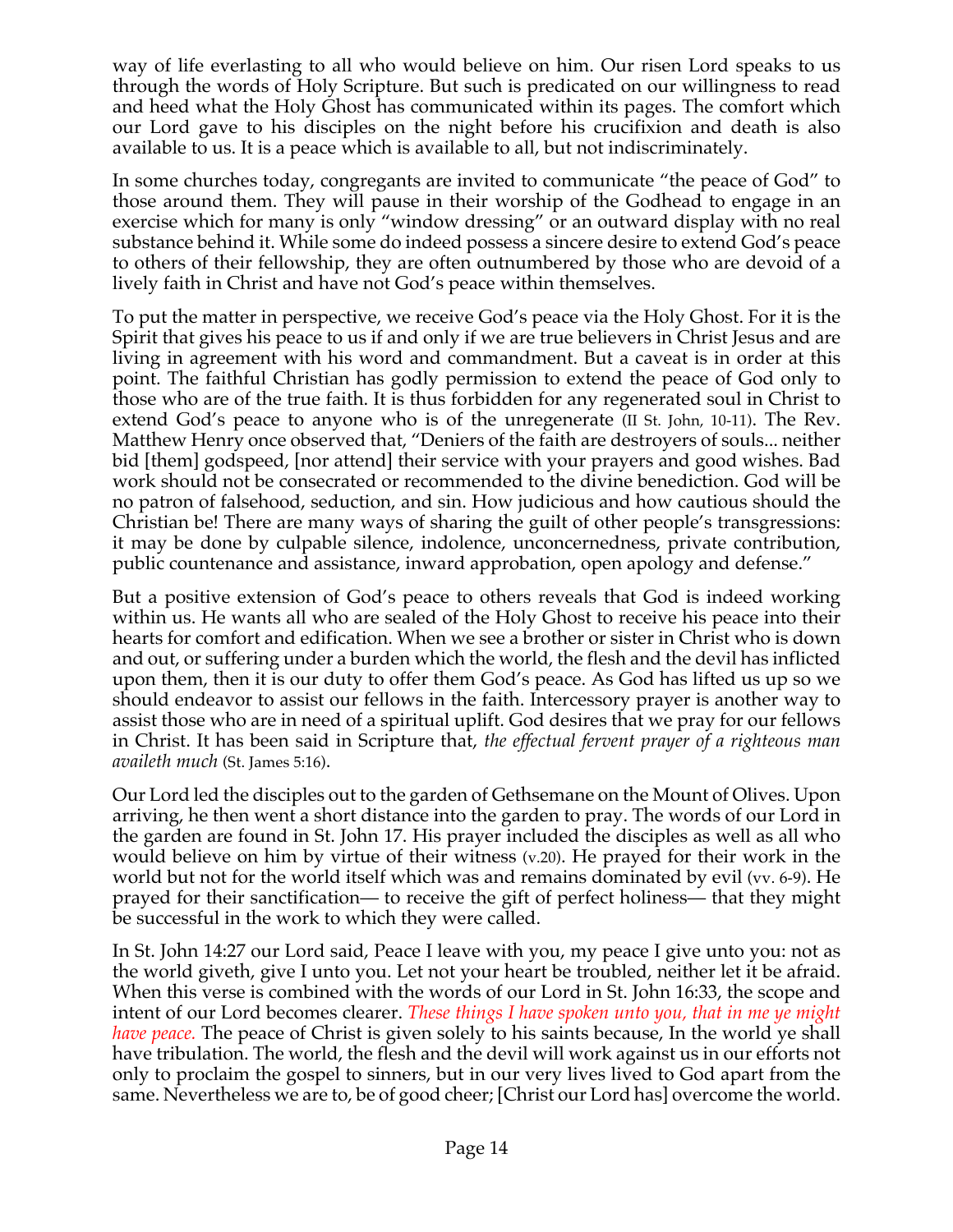He has defeated the evil one and has put down death. And so, all who believe on him are partakers with him in that great victory. Therein is the real peace of God revealed but only to those who believe and live in him as their Saviour and Lord.

Our Lord is calling daily for people to come to him and be saved. Put your trust in him and in his word written. Take his word for comfort to your soul and then encourage others to do so as well. And may God's peace be with all of you who are in Christ Jesus and walk not according to the flesh.

Let us pray,

**ATHER**, we come before thy throne seeking your peace so that we might better serve **TATHER**, we come before thy throne seeking your peace so that we might better serve thee in this life; and this we ask in the name of your only-begotten Son, Jesus Christ our Lord. Amen.

Have a blessed week, Bryan+

# *After Church Hospitality*

We would like some pictures of your after service gatherings. Come on! Help out!

#### *People in our Prayers* - http://faithfulcenturionprayerteam.blogspot.com/ **Why? Prayer is an extremely important activity.**

It is not that God knows not our needs, for He surely does. Yet, Jesus commanded us to ask God for those same needs. In addition to the obvious of asking God for help, offering thanksgiving and the like, prayer helps us focus our thoughts on how we might do God's work.

The Prayer Team of the Anglican Orthodox Church was established to help our members and fellow Christians pray for those in need and to give thanks as well for the blessings we have been granted.

#### **Who can be on the list? Do I have to be a member of the Anglican Orthodox Church to be prayed for?**

No! The only qualification to be on the list is that you want our prayer team to pray for you. We are Christians and are happy to pray for you, no matter who you are. If you want help from God, you are our kind of people.

## **What is the commitment from the prayer team?**

Each member of the team will pray for the desired outcome at last once per day.

## **How do I get myself or someone else on the prayer list?**

You can email one of the prayer team leaders: Jack - jack@faithfulcenturion.org or Dru dru@ faithfulcenturion.org, or call the office at (619) 659-3608 or fill out a prayer card at your church.

## **What should I ask for?**

Depends on what you want. Some people merely want God to be asked to heal their ills and be mentioned by their first name, others want a specific outcome and / or have more of their personal information known to the team. Ask for what you want. It is your desire and need for prayer the team is attempting to meet. For typical examples, see the list below.

## **Updating the Team**

If you are on our prayer list, or if you have submitted a person that you have asked us to pray for, please update one of the team members or Hap in person, by telephone or email. It helps to be able to pray specifically for these individuals including their specific needs;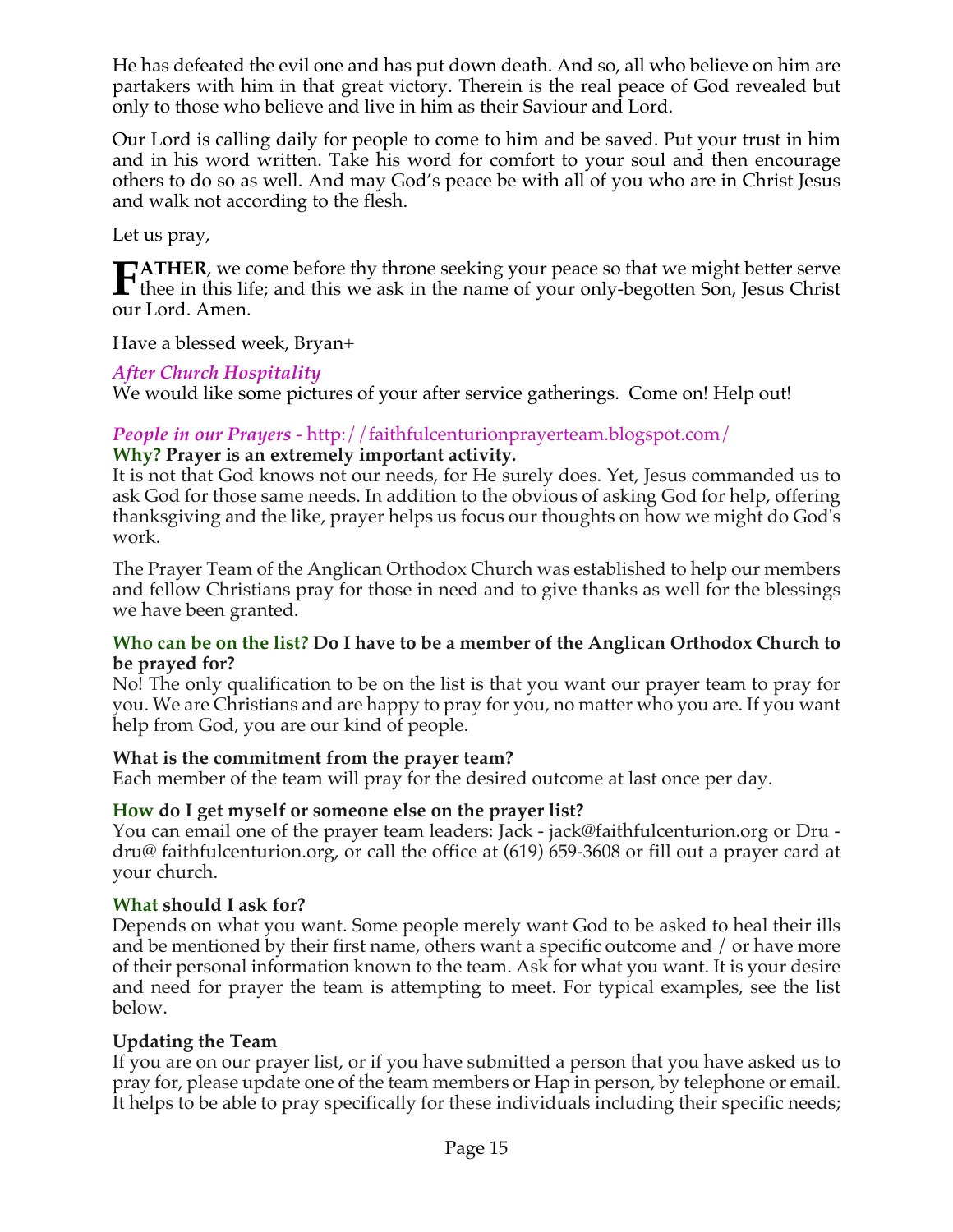plus if they get better, it is our happy duty to give thanks!

Please note that on the yellow (maybe green or orange if you get an old one) cards at church, you can ask that those to be prayed for have their names disseminated to the prayer team. Those names will be said in church and appear here. Or, you can ask that their names and purpose be kept confidential, then only Hap will know to pray for them.

#### *Prayer List Notice – If you have someone on the prayer list and their needs have changed, please let us know. We'd like to update our prayers to reflect the need and most important to give thanks!*

# *Immediate Prayer Please*

- *Kurt Thomas* is now home after undergoing open heart surgery in Richmond, Virginia as the result of a life threatening bacterial blood infection which settled in his heart and other places. The infection resulted in a hole in his heart. Kurt. They successfully replaced about half his heart with donor parts. Kurt later had a temporary pacemaker installed, but his kidneys were not working properly and he has numerous blood clots that need to clear. It is a God given miracle Kurt made it through all this. Please join Kurt and Mary, his family and friends in giving thanks. There is still a long and rocky road ahead; please pray for spiritual and physical strength for Kurt, his wife Mary and their family. Please pray for the medical team treating Kurt that they might pay attention, do their very best and be open to God's guidance. Pray also for Kurt to accept what he cannot do at present and concentrate on what he can do. This is a very foreign situation for this Christian warrior. He needs God's help to adapt and prosper.
- *Cindy,* Bishop Jerry's cousin, may need to undergo brain surgery if medication is not effective. Please pray the Lord will extend a hand of mercy and healing to Cindy.
- *Samson Hendrik* has prostate cancer and his kidneys are not working. Pray our Lord Jesus Christ will be close to him and his family of friends during this illness.

## *Travel*

*Don* and *Ruth* are traveling to pick up their teenage grandchildren, *Alex* and *Sarah*, in an RV, take them on an educational trip and bring them back to their home. They will be gone a month. Play for safe travel and a peaceful, relaxing and educational time for all.

## *Move*

*The Thomas Family* are now in Virginia on what was to be a headquarters tour. Pray for peace of mind for Kurt and for Mary and the kids.

# *Marriage*

*Bruce and Mily Arnold* were married on 26 April 2017 in Isla Muejeres, Mexico. Please pray they might come together as one in Christ.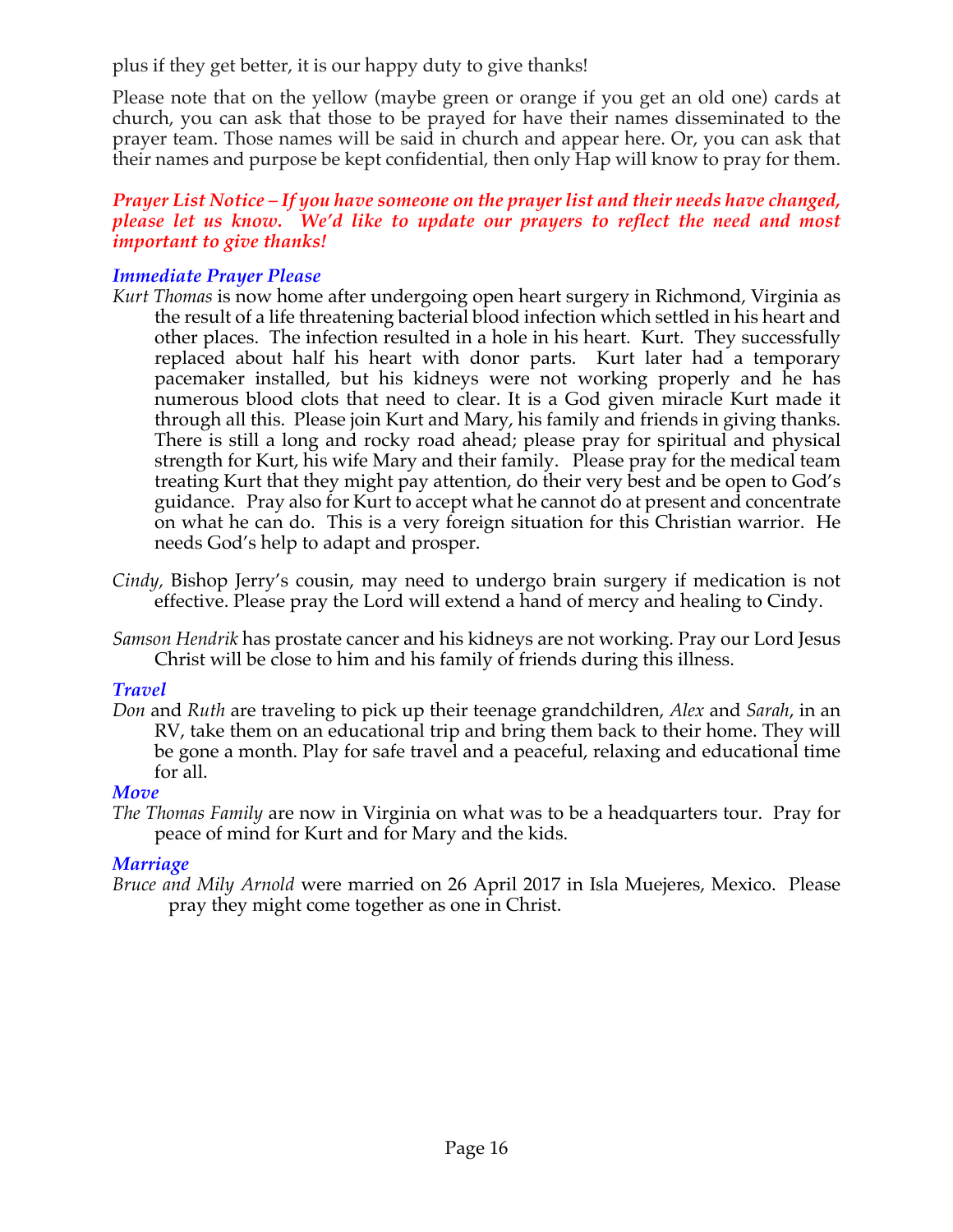## *Departed*

*Betty Hoffman* left for home the afternoon of 6 May 2017.



For the past fifty years, our National Secretary, Mrs. Betty Hoffman, took on the responsibility to post prayers and spiritual requests to our mailing list. She was most faithful in executing that task, and following up thereto, in spite of an otherwise heavy workload at our National Office. She let nothing stop her, she did not give up. Betty followed Christ and led others, she did not just point the way.

Please join us in prayer.

May her family let God carry their sorrow at the temporary separation and rejoice in the example she set while here on earth.

> *Jerry L. Ogles* Presiding Bishop Anglican Orthodox Communion Worldwide

- *Danny E.* a good friend of Bishop Roy, passed away on 3 April 2017 after a hard fought battle with a nervous system disease. Please give thanks for his time here on earth and pray for his wife Linda, family, and friends who of necessity remain behind.
- *Rose* passed away on 14 April 2017. Please keep the church in the Philippines and all her family in your prayers.

# *Nearing the end of their time here on earth*

- *Neal* has heart problems and is very weak, he also has COPD, kidney problems, his potassium is too high, he came back from the point of death. He is now home and permanently on oxygen. He is doing well, for that he and his family are grateful and ask your thanksgiving prayers. More importantly, please pray Neal will accept salvation through our Lord and Savior.
- *Paul* is in hospice and ready to meet His Lord. Please pray for Paul as he prepares to go home to be with his family who have gone before him. Pray for the faith of his family to build and the transition to be good.
- *Dot* is an elderly woman with liver cancer. Please pray for Dot as she prepares to go home to be with her family who have gone before her. Pray for the faith of her family to build and the transition to be good.
- *Mrs. Tiffany (90)* has chosen to refuse extraordinary care as it will not gain much earthly time. The Tiffanys have been together for a long, long, long time. Pray for Mrs. Tiffany and her husband as together they begin this Journey to be with their Lord.
- *Saundra* is in ICU with congestive heart failure after a heart operation. She is aged and frail. Saundra is near the end of her time here on earth. Please pray for comfort, understanding, strength and guidance for Saundra and her family who will of necessity remain behind. Pray for the love of God to stay foremost in their hearts.
- *Polly* is in hospice care with dementia and spinal stenosis. Please pray for her as she prepares to go home to be with her family who have gone before her. Pray for the faith of her family to build and the transition to be good.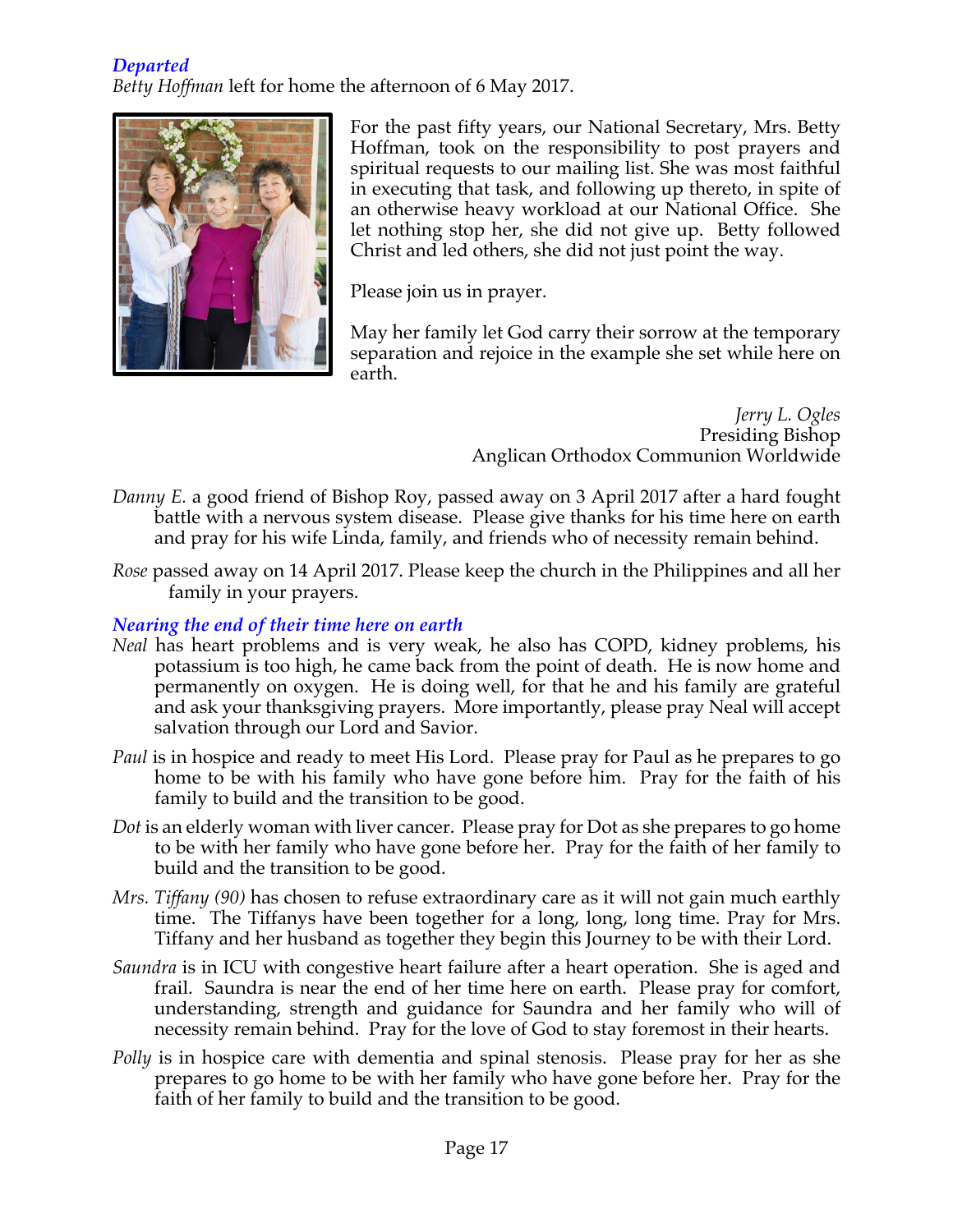#### *In need of a miracle or understanding of God's Plan*

- *Kathy Cox Merritt* has been receiving Chemo and 12 November 2016, had bowel resection surgery and was given a very bad prognosis. Kathy just retired as an RN in Orthopedics at a local hospital; sometimes a little medical knowledge can be dangerous to the patient but she remains positive. PLEASE pray for Kathy's healing and peace and comfort for her and her family, both spiritually and physical
- *Krysti* is off life support and able to talk, please give thanks for the good news. She is still unable to feel her legs. When that comes back she will go to a rehabilitation facility. Krysti has used drugs, has high blood pressure, is diabetic and has organ failure. Her families are with her and will appreciate your prayers.
- *Pat* has metastatic osteosarcoma; there is little that can be done. Please pray for a miraculous remission; that Pat's remaining time here on earth might be good. Help Pat and family put their trust in the Lord and let Him carry their sadness, fear, worry and terror.
- *Amy* has been diagnosed with metastatic melanoma and has cancer all over her body, and in one of her kidneys which are no longer functioning. Amy and her family have asked for prayer to stop the growth and to aid the family financially with the medical bills. At present she has to have surgery every two months to place stents. Pray Jesus will be close to all.
- *Gemma Dillinger* has been treating for breast cancer for over a year now, after surgeries, radiation and chemotherapy, she is reaching the limit of her tolerance with no end in sight. Please pray for her to gain strength and ground on the cancer. Help her to continue with her faith in our Lord, she is not afraid to go home, but wants to make sure it is time. Pray she will be encouraged to not give up until it is her time to go and that her time here on earth with her family will be good.
- *Janet* has had a blood borne cancer for several years. Her faith in the Lord is great and she is ready to be with Him. Pray she will be encouraged to not give up until it is her time to go.
- *Holly* has had Colon Cancer, Breast Cancer and now it is in her spine. Please pray for guidance for the medical personnel treating Holly, for a miraculous remission; that Holly's remaining time here on earth might be good. Help Holly and her family put their trust in the Lord and let Him carry their sadness, fear, worry and terror. Pray for strength and courage for Holly.
- *Tim* was on a kidney transplant list and started dialysis and was taken off the transplant list for a heart problem that required stents, while putting in stents a leaking valve was found. A port was put in and something happened and it has to be redone. In several days he will have a valve replaced, after heart surgery and recover he will go back on the transplant liPlease remember him in prayer in the days and weeks ahead. Pray he will put his worry on God's shoulders so he might be at peace and re Pray for those treating him that they might pay attention and do their best.
- *Marilyn* has been diagnosed with non-operable pancreatic cancer. Please pray for a miraculous remission; that Marilyn's remaining time here on earth might be good. Help Marilyn and her family put their trust in the Lord and let Him carry their sadness, fear, worry and terror.
- *June* found she has a recurrence of colon cancer, which is now Stage Four, that is it has spread. Please pray for a miraculous remission; that June's remaining time here on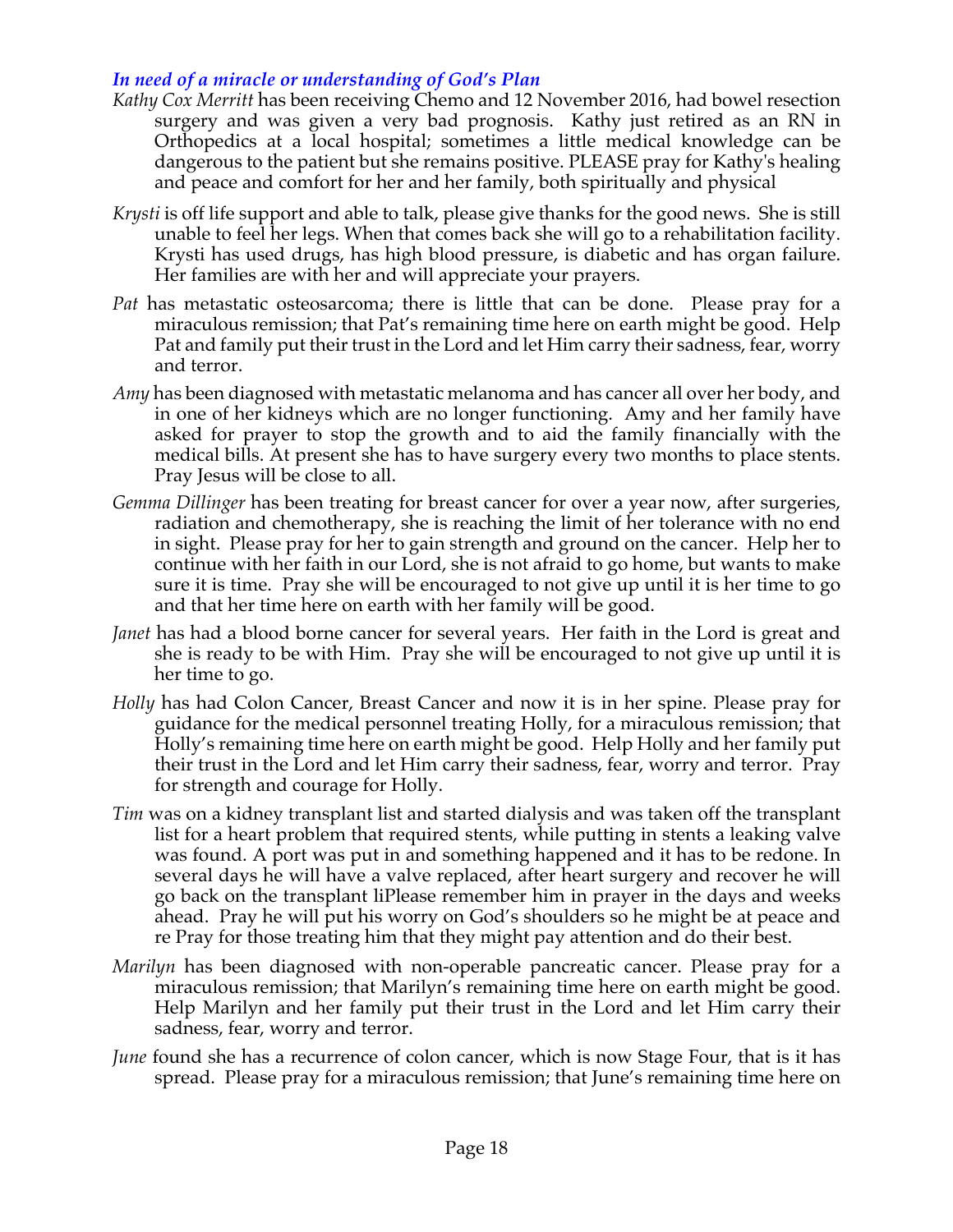earth might be good. Help June and her family put their trust in the Lord and let Him carry their sadness, fear, worry and terror.

- *Cindy* has been diagnosed with two aggressive malignant brain tumors. We have been praying for a miraculous remission; one shrank and the other disappeared; now the shrinking one has started to grow agian. Please pray for a miraculous remission; that Cindy's remaining time here on earth might be good. Help Cindy and and her family will continue to put their trust in the Lord and let Him carry their sadness, fear, worry and terror.
- *Leon McKay* suffered a stroke a few weeks back that has left him unable to speak and while undergoing evaluation the doctors also found he has a very aggressive cancer. Please pray for a miraculous remission; that Leon's remaining time here on earth might be good. Help Leon and his family put their trust in the Lord and let Him carry their worry.
- *Rev. Thomas Brooks* is not improving and being kept alive by artificial machines. Please pray for a miraculous recovery and if that not be God's Will, a rapid passing to home. Help Thomas' family put their trust in the Lord and let Him carry their worry
- *Ronnie* has kidney cancer that has spread and the surgeons are very concerned. Please pray the medical team to formulate a successful treatment plan and for a miraculous remission; that Ronnie's remaining time here on earth might be good. Help Ronnie and family put their trust in the Lord and let Him carry their worry.
- *Levi* was cancer free for 4 years and just discovered he has kidney cancer. Levi has a great deal of faith and said whether he is healed or God takes him home he will be fine. Please pray for the medical team to pay attention and to their best and for a good outcome. Pray also that Levi and family will be able to put their worry on God's shoulders. In particular, please pray for pain relief; Levi is 22 years old.
- *Ray Daley* is a member of the Royal Canadian Legion and served his country during the Korean War era. Ray is taking chemotherapy treatments for cancer. Meanwhile his son Trevor is in the hospital in a coma and seems to have lost the will to live.
- *Pat* has been under treatment for colon cancer for sometime. He has had major complications the last few days and your prayers will be appreciated by family and friends.
- *Dorothy* had pneumonia, on checking her lungs they found tumors which permeated the lung area. Further investigation found a primary site in the colon, with the lung being secondary. It would appear there is no viable treatment at this time. Please pray for a miraculous remission; that her remaining time here on earth might be good. Help Dorothy and her family put their trust in the Lord and let Him carry their worry.
- *Becky* has fourth stage metastasized lung cancer and is not doing well with chemotherapy treatments. Please pray for Becky and her husband as they are together during this difficult time in their lives.
- *Jane* has fourth stage cancer and is not doing well. Please pray for Jane and her family as they are together during this difficult time in their lives.
- *Colleen* has been battling pancreatic cancer over the last year and it has now spread to one of her lungs. Please keep her and her family in your prayers.
- *Christine* has cancer of the colon, which spread to her liver; she is receiving chemotherapy and is having difficulty eating. Please pray for the medical team treating her to pay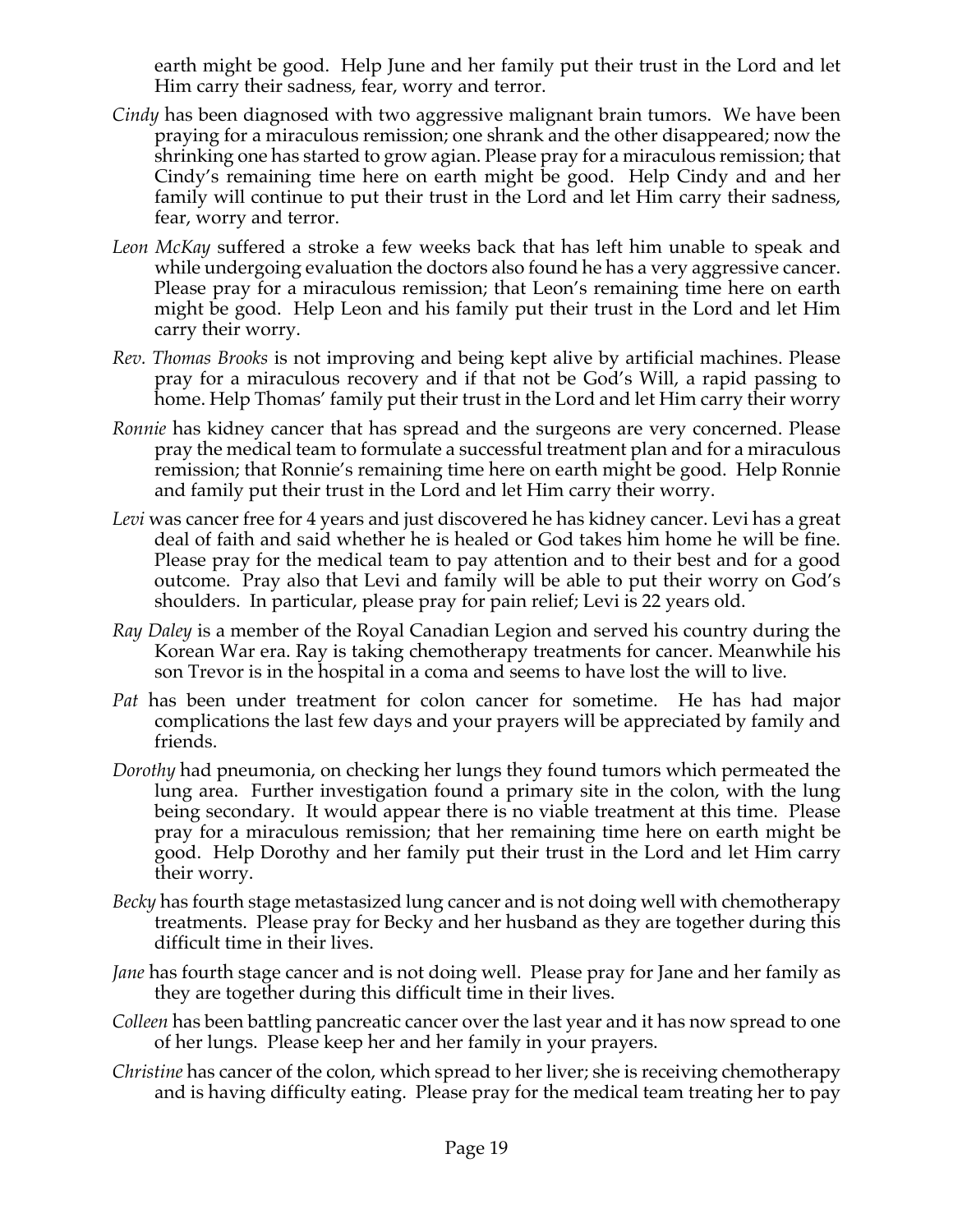attention and do their very best; pray also for confidence in our Lord for Christine and her family.

*Todd* and *Kenny* have both been fighting osteocarcinoma for over five years and have been told their time here on earth is nearing its end, absent a miracle from God. Both are ready to go home and leave the pain, but would like to stay. Please pray for them and their families.

#### *Homebound or Infirm*

- *Sarah* had to move to an Assisted Living Home and has found the adjustment very difficult. Please pray she will come to terms with the situation and that her Lord Jesus will be close to her. She recently lost 30 pounds and her eyesight is deteriorating. Pray her appetite will improve and her eyesight will return to normal. Most of all, please pray our Lord Jesus Christ will be close to her at this difficult time.
- *Larry H* has general weakness as the result of extreme fatigue. Larry is now up and about, walking without assistance. The depression is still a part of his life. Due to several chronic illnesses, he will never be able to live on his own. On the other hand, he has been transferred to a facility near his former home so he will be nearer his friends. Larry has difficulty with the lack of what he considers fairness in the Word. Please pray for help for Larry to put his trust in the Lord, relax and build strength and give Pastor Roy guidance on helping him.
- *Laurel Bessessen* (95) has begun to lose her mental abilities to recall people, places and things around her. Her family is no longer able to care for her at home and she is in a skilled care facility. She is the last of that family's generation. Please pray for the mental degradation to stop or for her to leave for home. Pray for her family who do their best to care for her, visiting every day; for her children Cookie, John and Bill, as well as the other members of the family.
- *Judith Clingwall* is afflicted with Multiple Sclerosis (MS). She is currently in Laurel Place, an extended care facility in Surrey, British Columbia. Please pray for remission of the disease so she might return home to her family. Pray also for strength for her husband Martin as he deals with all the problems and stress of Judith's situation.
- *John* has Alzheimer's, pray he will call on God to help him as he deals with this.
- *Steve,* brother in law of Paul Martin, appears to have early onset dementia. Steve had teenage children and is very concerned for them. Please pray for the disease to stall or abate and for peace of mind for Steve and his family.
- *James* is on oxygen all the time, this is bothersome to him and terrifying as well. Please pray for James to put his worry, his bother and his terror on the Lord. Pray for strength and guidance for James and his family. They suggest this verse, I am thine, save me, for I have sought thy precepts.
- *Joan* has had serious medical problems that have kept her confined. Please pray her health will remain stable.
- *Norma, Sara's mother* is in a state of deteriorating health, both physically and mentally, with both dementia and Alzheimer's. She is slowly drifting away, though she still recognizes Sara and prayer gives her a sense of peace. Please pray for both Sara and her mother to put their cares and worries on God's shoulders so they can deal with the many problems involved.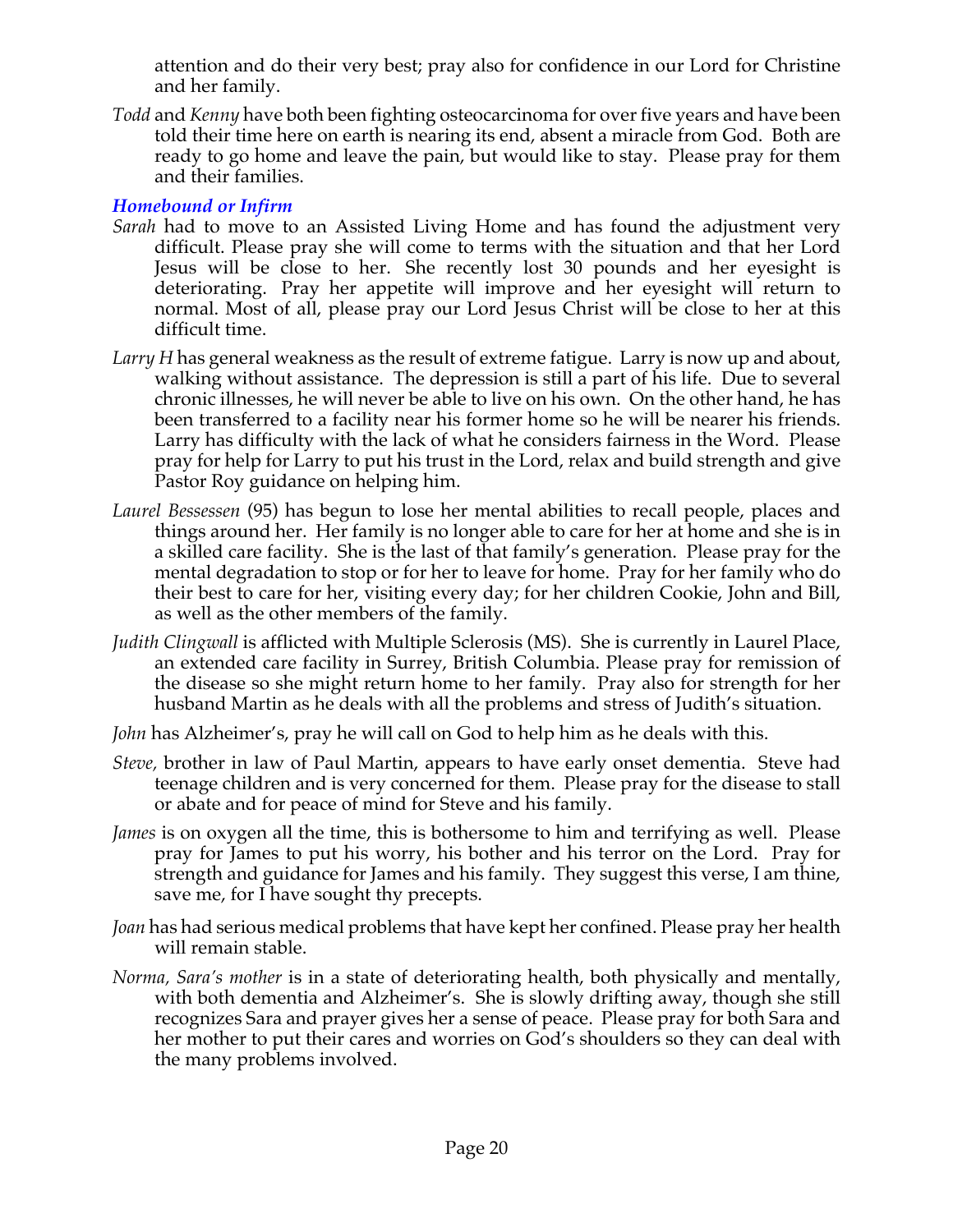## *Surgery*

- *Chief Mike Wysocki* is having heart valve surgery on 29 May 2017. Pray the surgical team will be open to God*'s* guidance, pay close attention and do their very best. Pray for peace of mind and trust in God for Mike, his lovely wife Wendy and his family.
- *Maria Carla* is going to the hospital for corrective surgery. Pray our Lord Jesus Christ will be close to her as she has this operation. Pray for her father who will be taking her a long distance for the operation.
- *Bob Apple* is having surgery for a squamous cell carcinoma. Pray the surgical team will be open to guidance, pay close attention and do their very be Pray for peace of mind and trust in God for Bob and his family.
- *Marcia* has had a biopsy of a mass in her breast which indicated a tumor that must be removed. Pray the surgical team will be open to guidance, pay close attention and do their very be Pray for peace of mind and trust in God for Marcia and her family.
- *Edware* is having his fourth back surgery (in the last four years) Please pray for the medical team to pay attention and to their best and for a good outcome. Pray also that Edware and his family will be able to put their worry on God's shoulders.
- *Jeff* has been undergoing surgery, chemo and radiation since October for pancreatitis and Pancreatic cancer. Please pray for the medical team to pay attention and to their best and for a good outcome. Pray also that Jeff, his wife and family will be able to put their worry on God's shoulders.
- *Albert* had a pacemaker installed recently. He will require surgery soon for a leaking heart valve and has just been told he has esophageal cancer. Pray he will turn to God and come to know Him on a more personal basis as the days go by.
- *Mario* has early-diagnosed prostate cancer and had surgery. Pray for complete remission and that Mario and his family will be able to put their worry on God's shoulders.
- *Eddie* has upcoming bladder surgery. Please pray for the surgical team to pay attention and to their best and for a good outcome. Pray also that Eddie and family will be able to put their worry on God's shoulders.

## *Testing and Treatment*

- *Michael Moriarty* has been diagnosed with upper duodenal cancer which is the upper section of the small intestine. It is fairly rare and they have not decided how to treat him. Pray with Michael, his family and friends that the medical insurance people will fulfill their obligations and the physicians treating him will be guided in their assessment and treatment plan, for a full and speedy recovery to good health and for continued trust in the Lord for Michael, his family and friends in this worrisome time.
- *Chloe Mayo*, granddaughter of Justice Roy and Kayla Moore, good friends of Bishop Jerry, suffered a serious kidney attack possibly resulting from strep. Pray her family and friends the physicians treating her will be guided in their assessment and treatment plan, for a full and speedy recovery to good health and for continued trust in the Lord for Chloe, her family and friends in this worrisome time.
- *Josh* has two little children and just discovered he has a rare form of Cancer. Please keep him and his family in your prayers in the days ahead.
- *Ross* an elderly gentleman has been diagnosed with Leukemia. Ross has had good health until now, your prayers at this time will be appreciated by his family and friends.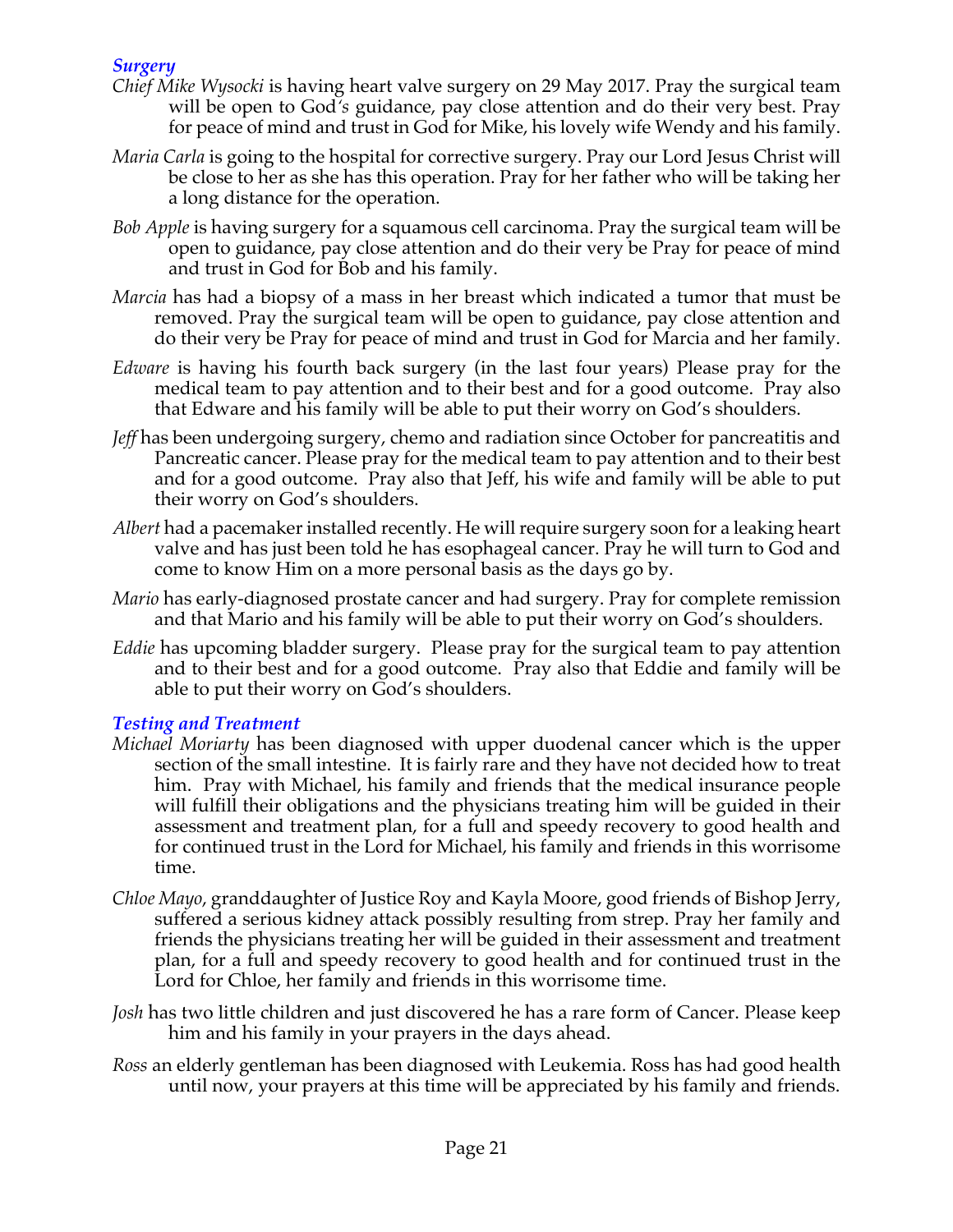- *Carman* was just diagnosed with breast cancer. Pray for her family as they continue to help her get the proper care. Pray with Carman, her family and friends that the physicians treating her will be guided in their assessment and treatment plan, for a full and speedy recovery to good health and for continued trust in the Lord for Carman, her family and friends in this worrisome time.
- *Kathie Lynn Holter* sister of Rev Phil Ternahan, was just diagnosed with Stage Four lung cancer (never smoked) which spread to the brain. She was operated on 26 June 2016. Please pray with Kathie, her family and friends that the physicians treating her will be guided in their assessment and treatment plan, for a full and speedy recovery to good health and for continued trust in the Lord for Kathie, her family and friends in this worrisome time.
- *Tina* just found out she has cancer on her left kidney. Please pray for guidance for the people treating her and for trust in our Lord for Tina and her family.
- *Martha* is now home after testing and she does not have cancer, but she does have bad kidneys and is adjusting and getting ideas to work with that. Please pray for guidance for the people treating her and for trust in our Lord for her.
- *Spencer* has been diagnosed with Autism. Please pray for guidance for the people treating him and for trust in our Lord for him and his mother Lorna.
- *Patrice Li* is in the early stages of Congestive Heart Failure. Please pray with Patrice, her husband William, family and friends the physicians treating her will be guided in their assessment and treatment plan, for a full and speedy recovery to health and for trust in the Lord for Patrice, her husband William, family and friends in this worrisome time.
- *Jane* has Multiple Myeloma and is set for back surgery on Monday 9 May2016. Please pray with Jane, her family and friends the physicians treating her will be guided in their assessment and treatment plan, for a full and speedy recovery to good health and for continued trust in the Lord for Jane, her family and friends in this worrisome time.
- *Michael* has cancer of the blood and is starting chemotherapy. Please pray for the physicians treating him to be guided in their assessment and treatment plan, for a full and speedy recovery to good health and for trust in the Lord for Michael.
- *Clay* has a large gallstone; he is in poor health and not currently a surgical candidate. Please pray for the physicians treating him to be guided in their assessment and treatment plan, for a full and speedy recovery to good health and for trust in the Lord for Clay.
- *Jim Sevier* has been in the hospital for heart related troubles. Please pray with Jim and his family the physicians treating him will be guided in their assessment and treatment plan, for a full and speedy recovery to good health and for trust in the Lord for Jim and his family in this worrisome time.
- *Claude* has been falling and he does not know why. Pray doctors will discover what the problem is and he can continue without any more difficulties.
- *Gretchen* has been diagnosed with severe osteoporosis and is now being treated with exercise, nutrition and vitamins. Please pray with Gretchen and her family the physicians treating her will be guided in their assessment and treatment plan, for a full and speedy recovery to good health and for trust in the Lord for Gretchen and her family in this worrisome time.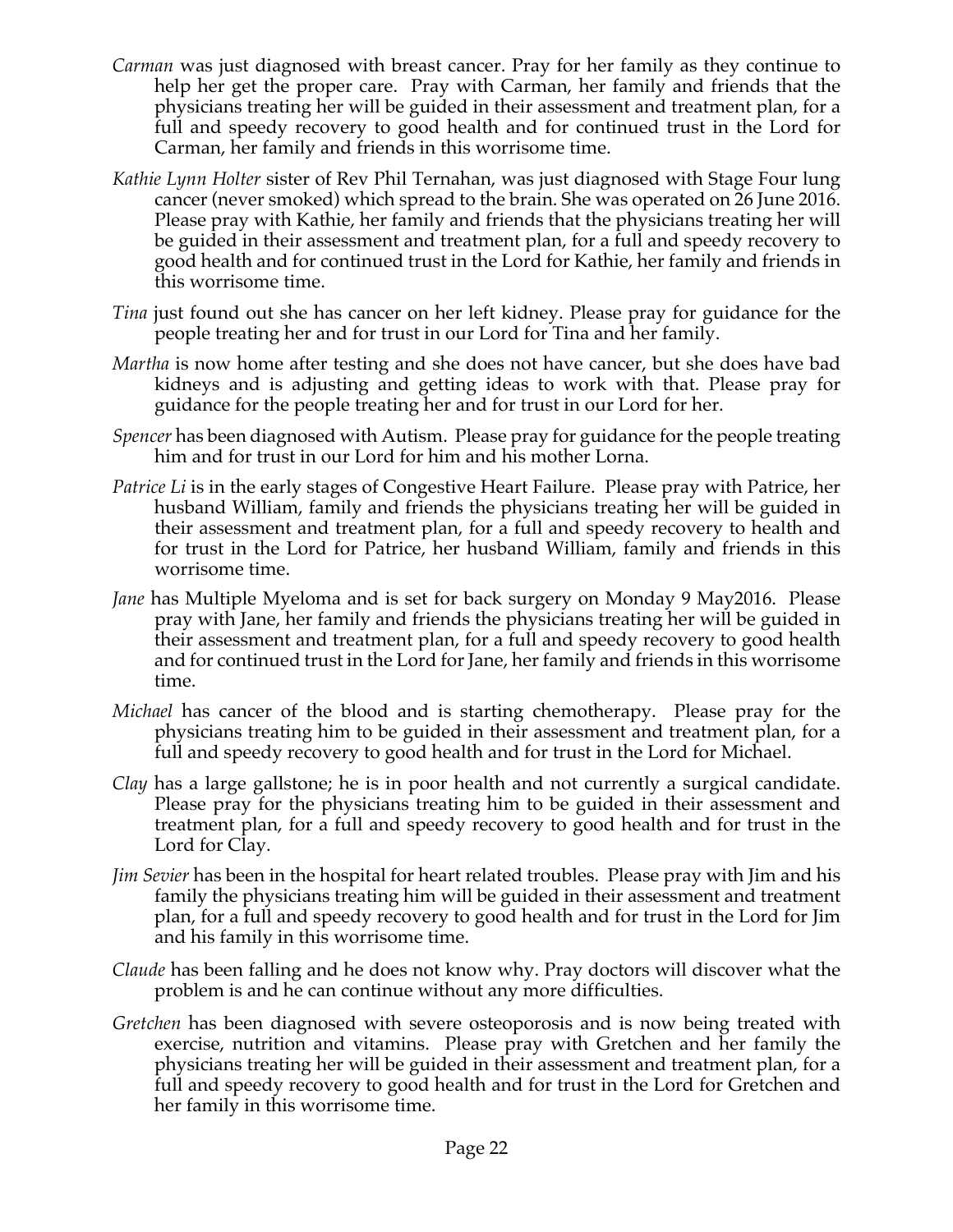- *Pete* has not been well and is back in the hospital with another stroke. Please pray for the physicians treating him to be guided in their assessment and treatment plan, for a full and speedy recovery to good health and for trust in the Lord for Pete and his family in this worrisome time.
- *Kamil* has heart problems and they are trying to stabilize his medication, now he been admitted to the hospital because of breathing problems. Please pray for the physicians treating him to be guided in their assessment and treatment plan, for a full and speedy recovery to good health and for trust in the Lord for Kamil and his family in this worrisome time.
- *Mary Lee* has bleeding into her stomach and they cannot find the sources. Mary Lee is in CCU and her husband *Maurice* is not eating until she returns home for is so upset. Please pray for the physicians treating her to be guided in their assessment and treatment plan, for a full and speedy recovery to good health and for trust in the Lord for her, Maurice, as well as the rest of the family in this worrisome time.
- *Glenn Porter, MAJ USMC Retired,* has Interstitial Pulmonary Fibrosis, which causes him to be unable to get enough oxygen into his system without supplemental oxygen all the time. The only real treatment is a lung transplant, without a transplant he has between two to five years here on earth. Please pray for him to continue in his faith and for a set of lungs to become available.
- *Kathy Cardin* appears to have macular telangiectasia, a degenerative eye condition which ultimately results in blindness for which there is no apparent cure. Please pray for the physicians treating her to be guided in their assessment and treatment plan, for no loss of vision and trust in the Lord for her, her husband Ron, as well as the rest of the family in this worrisome time.
- *Pat* has an aneurism of the brain, Pray she will make the right decision on how to treat this problem and it will be healed.
- *Dan* is very sick with cancer and is starting an experimental treatment. This treatment will take Dan away from their family business and put even more stress on him and his family. Please pray for Dan's wife who is meeting with Steve who plans to keep the family business going while Dan is ill. Pray for Steve as he has many new responsibilities.
- *Timothy* has brain cancer. He had surgery and is waiting for the pathology report to find out what kind of chemo he will need. Please pray for continued guidance for the medical team treating Timothy and patience and trust in God for Timothy and his family. Pray also for a full recovery for Timothy.
- *Helen* was admitted from her doctor's office 15 July 2015, as the result of a blood test, to the University of Pennsylvania Hospital with an extremely high white blood count. She and her husband are very active in the ministry of their church and are asking for believers to pray for them and their family, as they are facing very serious problems in the days to come. Please pray for guidance for the medical team and patience and trust in God for Helen and her family. Pray also for a full recovery for her.
- *Elma* has been suffering with headaches for a long time. Doctors have not been able to discoverthe reason forthem. Pray for strength, courage and understanding for Elma and her family; as well as for God's guidance for the medical people caring for her that they might find the best treatment method to banish the headaches completely.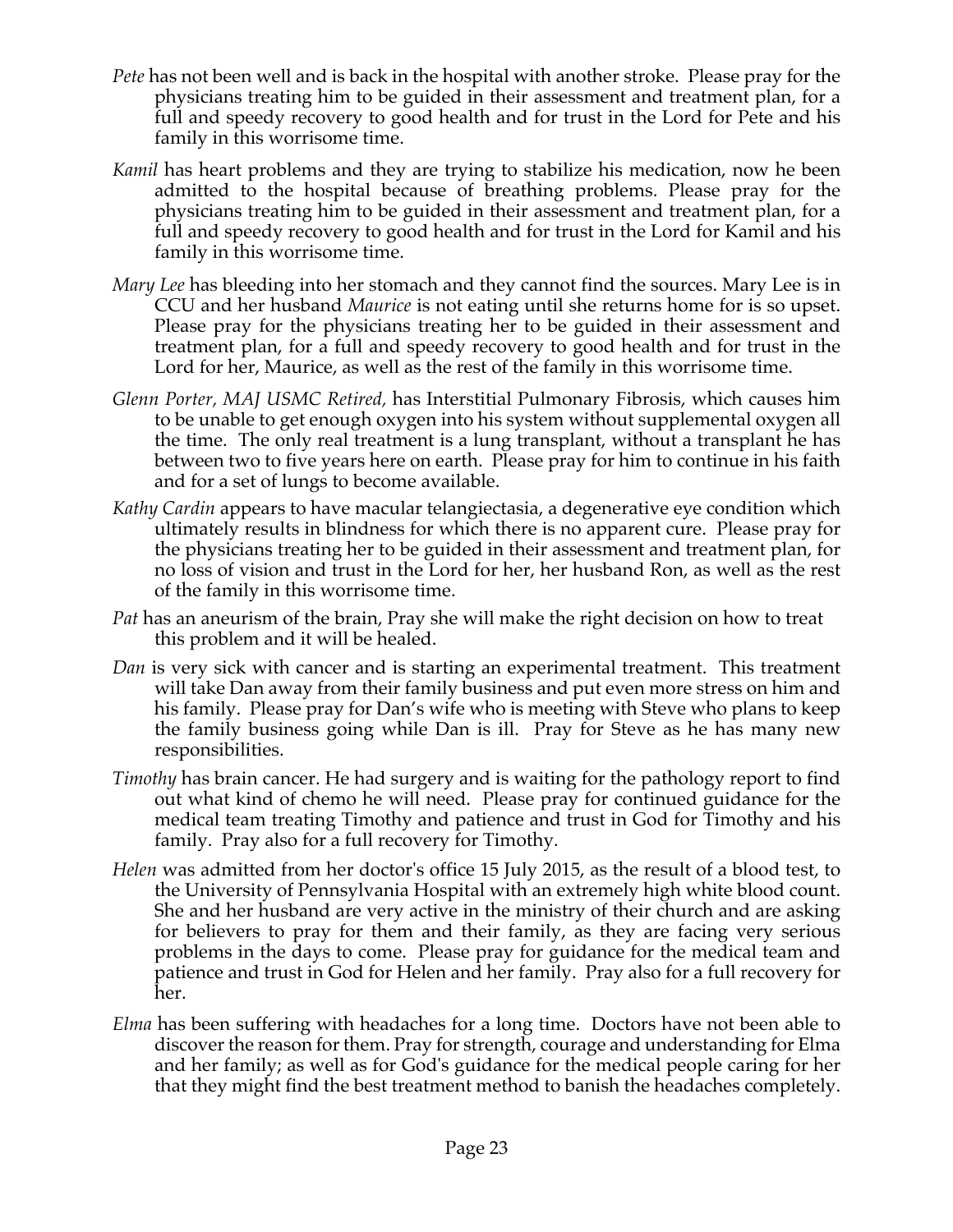- *Corissa* has been diagnosed with a blockage. As soon as the Physicians determine the exact problems they expect Major Surgery will proceed.
- *Barbara Apple* is bedridden after a fall which left her with two paralyzed limbs. She continues to experience pain in the effected limbs and will be totally bed bound for the remainder of her life. Your continuing prayers for her are appreciated and are great comfort to her. Please pray for Barbara to put her trust in the Lord, look to Him for strength and for her to gain energy so she does not lose the mobility she has; pray for a miraculous full and rapid recovery. Also, please continue to pray for her husband Bob who is taking care of her that he be comforted and strengthened in this time of stress.
- *Deborah* has had a stroke, she is doing much better and out of the hospital. She has a problem with anemia and is taking supplements for that. Pray our Lord will be close to her and her family. Pray for strength, courage and understanding for Deborah and her family; as well as for God's guidance for the medical people caring for her that they might find the best treatment method to allow her to heal completely.
- *Rev. Steve Boardman* has been diagnosed with stage 3 cancer. Pray that Jesus will be close and comfort his family and members of his congregation*.*
- *Hang So Ryu* has cancer. Please pray for medical team contemplating and evaluating the treatment that they might be guided to the correct choice and do their very bePray also for peace of mind and trust in God for him and his family, as well as physical strength.
- *Olivia,* age 7, has been diagnosed with Stage 3 Lymphoma. The prognosis is good at this time, please pray for medical team contemplating and evaluating the treatment that they might be guided to the correct choice and do their very bePray also for peace of mind and trust in God for Olivia and her family, as well as physical strength.
- *Paul* has been hospitalized recently several times because of persistent high fevers. He is being tested and checked by physicians and seems to have a slight scoliosis, a node and Schuermann's disease. Please pray it will be discovered how to treat these problems and healing will begin so he will be inspired to continue his education.
- *Carol Anne* needs God's comfort and healthy test results as she is anxiously undergoing tests related to previous hysterectomy and experiencing symptoms in the surrounding area.
- *Rick* has heart problems. Please pray for guidance for the medical people treating him that they might pay attention, do their very best and make the right recommendations regarding treatment. Pray for help for Rick and his wife Wanda to keep their trust in the Lord and let Him carry their worry.
- *Stacy* has Multiple Sclerosis and was hospitalized for what turned out to be food poisoning. Pray for trust in God for Stacy and Chris as they deal with Stacy's illness.
- *Faye* is in the hospital because she is weak has been receiving blood transfusions. Pray for strength, courage and understanding for Faye and her family; as well as for God's guidance for the medical people treating her that they might find the best course of treatment and allow Faye to heal completely.
- *Tom* has heart and kidney problems. Pray for strength, courage and understanding for Tom and his family; as well as for God's guidance for the medical people treating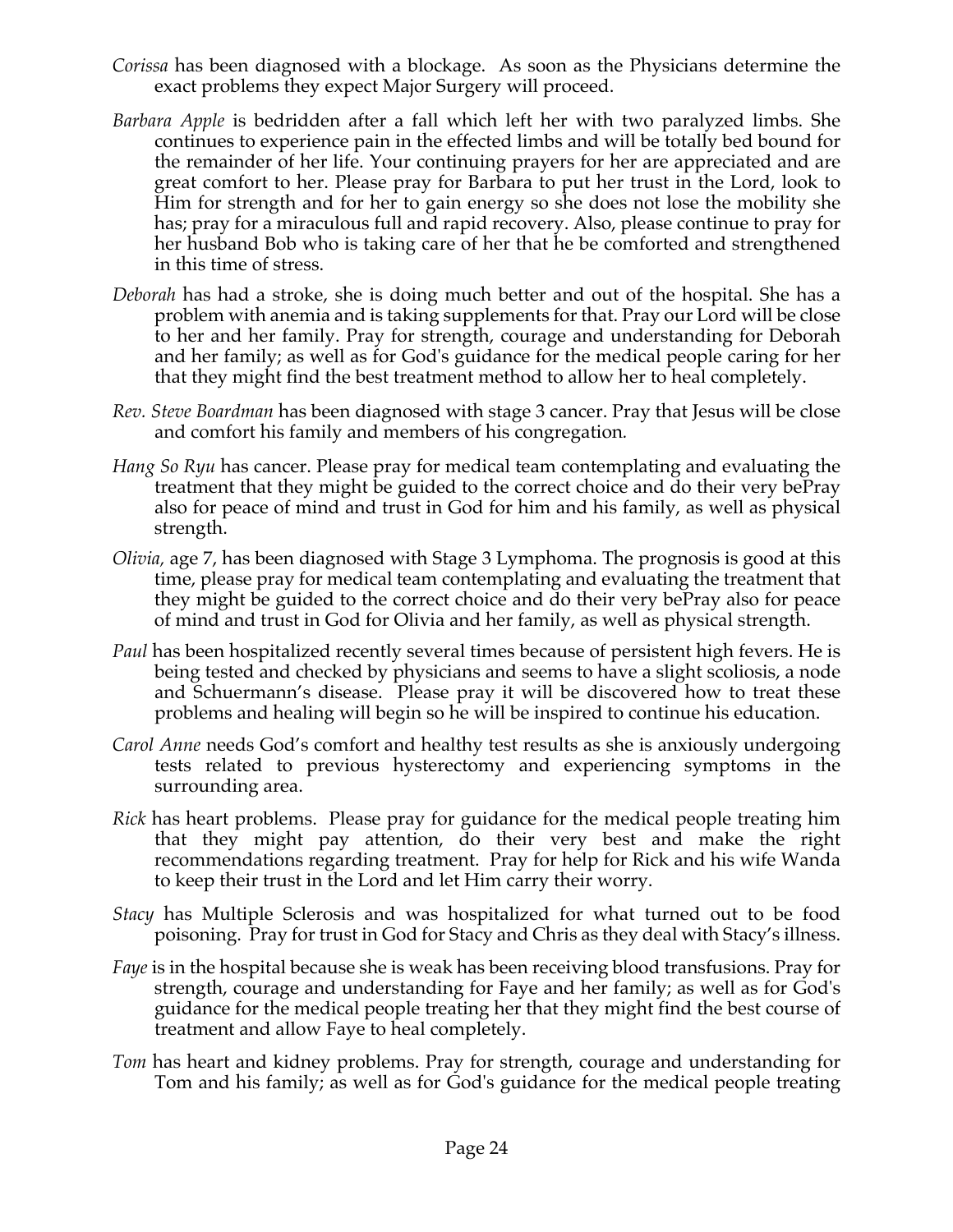him that they might find the best course of treatment and allow Tom to heal completely.

- *Harold* is having surgery on 30 September 2016 to repair a hole in his aorta bleeding into the abdomen which caused stroke like symptoms.
- *Joe* has had a preliminary ALS diagnosis. Pray the final diagnosis will something that will allow him to continue taking care of his devoted young family. Pray for strength, courage and understanding for Joe and his family; as well as for God's guidance for the medical people treating him that they might find the best course of treatment.
- *Preston* is reacting poorly to recent neck surgery and now has problems with his liver count; Physicians feel that dialysis will help. There may be a blockage in the bowel and an operation might be necessary. Please pray for the medical team to pay attention and to their best to determine how to help Preston and for a good outcome. Pray also that Preston and family will be able to put their worry on God's shoulders while Preston does his best to facilitate a return to good health.
- *Erica* has a non-malignant Brain Tumor which cannot be surgically removed due to the size and location. They are going to attempt chemotherapy. Please pray for peace of mind and trust in the Lord for Erica, as well as for her family, and for God's guidance for the medical people treating her that they might find the best course of treatment.
- *Brenda* is in the hospital because of bleeding on her brain. Please pray for peace of mind and trust in the Lord for Brenda, as well as for her family, and for God's guidance for the medical people treating her that they might find the best course of treatment.
- *Mackenzie* is a young girl with leukemia. Please pray for peace of mind and trust in the Lord for Mackenzie, as well as for her family, and for God's guidance for the medical people treating her that they might find the best course of treatment.
- *Mack* has had diabetes most of his adult life. Circulation in his legs is very bad and doctors are considering amputation. Please pray his medication will help and he will not face amputation. Please pray for peace of mind and trust in the Lord for Mack and for God's guidance for the medical people treating him that they might find the best course of treatment.
- *Michael* has been diagnosed with lung cancer recently after making it through gastro intestinal cancer last year. Please pray for peace of mind and trust in the Lord for Michael and his wife Gayle; as well as for God's guidance for the medical people treating him that they might find the best course of treatment.
- *Adriano* is in the hospital due to high sugar and high blood pressure. He is very weak and will appreciate your prayers.
- *Heather* recently found out she has cancer. Please pray for peace of mind for her and for the medical team treating her will be guided to the right solution.
- *Jim* has had an aneurism and blood clots. Pray that healing will come.
- *Georgia* has liver and pancreatic cancer. The doctors are evaluating whether to do surgery and how to tackle the disease. Georgia is a faithful Christian and appreciates your prayers. Pray for God's guidance for the medical people treating her that they might find out the source of the problem and best course of treatment. Pray also for peace of mind and trust in God for Georgia and her family.
- *Lana's* doctor found something on her lymph nodes and ovaries. Pray for God's guidance for the medical people treating her that they might find out the source of the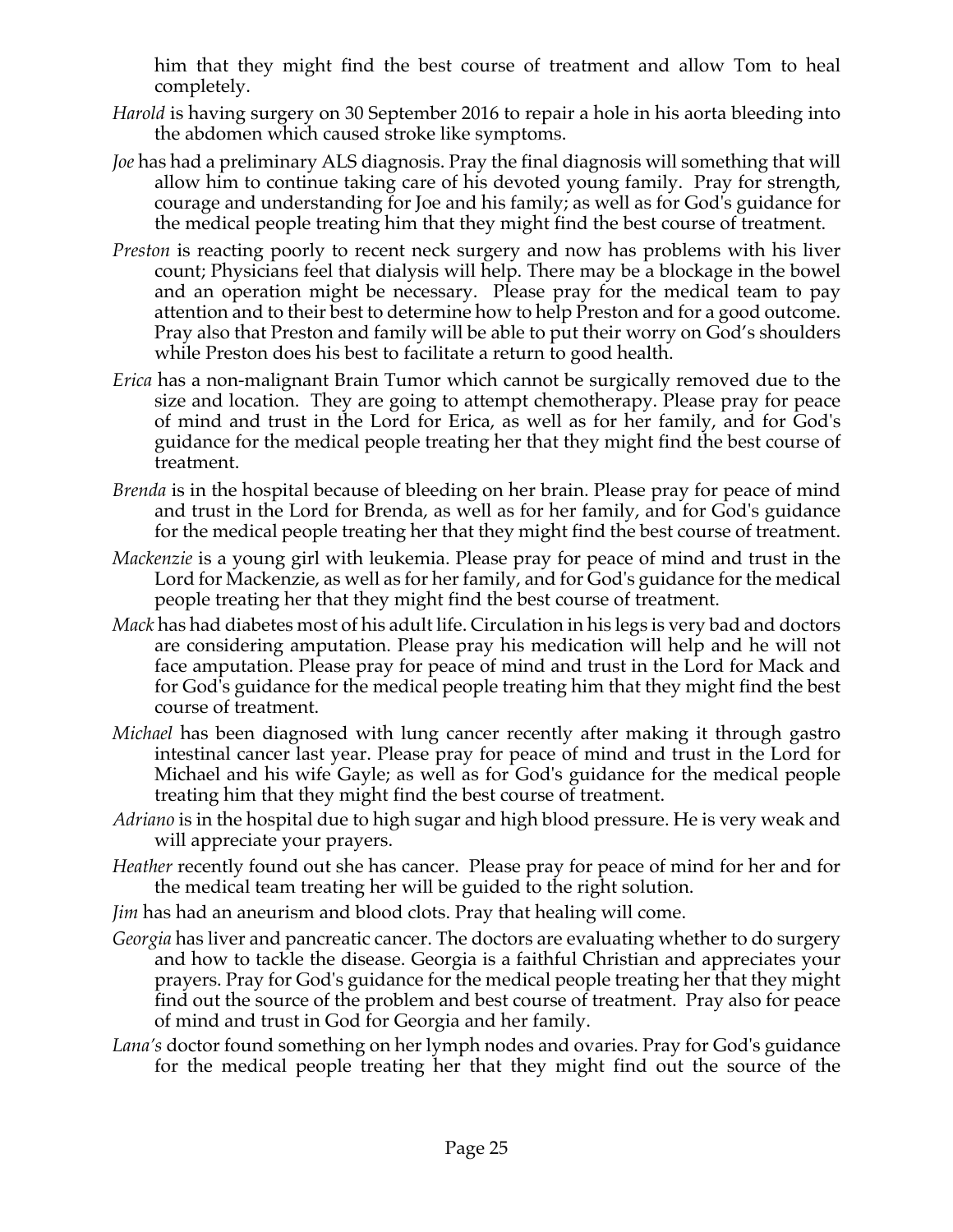problem and best course of treatment. Pray also for peace of mind and trust in God for Lana and her family.

# *Healing*

- *Cheryl* fell and is in the hospital with three fractures to her hip and a shoulder fracture. Pray for rapid healing, free of pain and comfort for her and her husband Jim*.*
- *Jim Thornell (Jet)* recovered from the five stomach ulcers, then was found to have bowel cancer, that was removed and he was doing pretty well all things considered. They just found another tumor and have changed his chemotherapy at the City of Hope. He remains on the same schedule as his wife Mary; he is still dealing with blocked coronary arteries and taking care of Mary. Jim is doing considerably better with the side effects of the chemotherapy. Please pray for remission of the cancer, for tolerance of the chemotherapy and give thanks for the strength, guidance and peace of mind our Lord gives Jet and his wife Mary, as well as daughter Janice and son Jimmy, through these difficult times.
- *Madisun Hanks* (14) has been released from Children's Hospital New Orleans after a series of problems piling up. There are various very high risk treatments which provide some relief. None of them are close and none are easy. Madisun is truly one of the most inspiring young ladies we have ever come across, her attitude and actions are almost unbelievable. No one should have to go through what she does, but she makes it through and performs incredibly when others just get by. Please pray for Madisun, her mom Hilda who guides her through all this and those treating her.
- *Linda* has a melanoma just forming and she needs to have it removed. She has had severe medical problems the last 15 years and needs help coping. Pray for all of her family at this time as new problems have come to light.
- *Chris Hill* (close friend of Jon Weston) suffered a brain aneurysm and needs your prayers. He recovered from a coma he had been in since the week before Christmas. Pray for the doctors, nurses and technicians treating him to pay attention, to be open to God's guidance and do their very best. Pray for trust in our Lord and peace of mind for Chris and his family.
- *Dylan Klein,* 10, grand-nephew of Chet O'Brien, lost his 41 year old father last April, there was no insurance; his grandmother died in December with brain cancer. Dylan is the middle boy of Chet's niece, Erin. On 18 January 2016, Dylan was found to have a brain tumor; an operation on 25 January 2016, appears to have been successful in removing all of the tumor. The biopsy showed it was cancerous. Dylan is still going back and forth to Mass. General Hospital for chemo and blood transfusions. He gets healthy and eats well, and then there is a relapse. The doctors do not give a firm positive or negative indication of his prognosis. His mother is a saint. The doctors at Mass General are fantastic. Dylan is almost always upbeat. (He hates the blood transfusions). Please pray for healing and for trust in the Lord and peace of mind for Dylan, Erin and the rest of the family.
- *Mark Wilson* is still dealing with all of problems connected with COPD; he had cataract surgery, which had problems. Due to reduced vision, he lost his job. Please pray the medical people treating him will find a reasonable way to deal with the COPD and allow him a lung transplant if that is best for him; pray also his vision might return. Give Mark trust in the Lord and strength to deal with all his health and other problems.
- *Rev Bill* had a stroke. Pray he will stay comfortable and Jesus will be close by, please pray for a full and rapid recovery.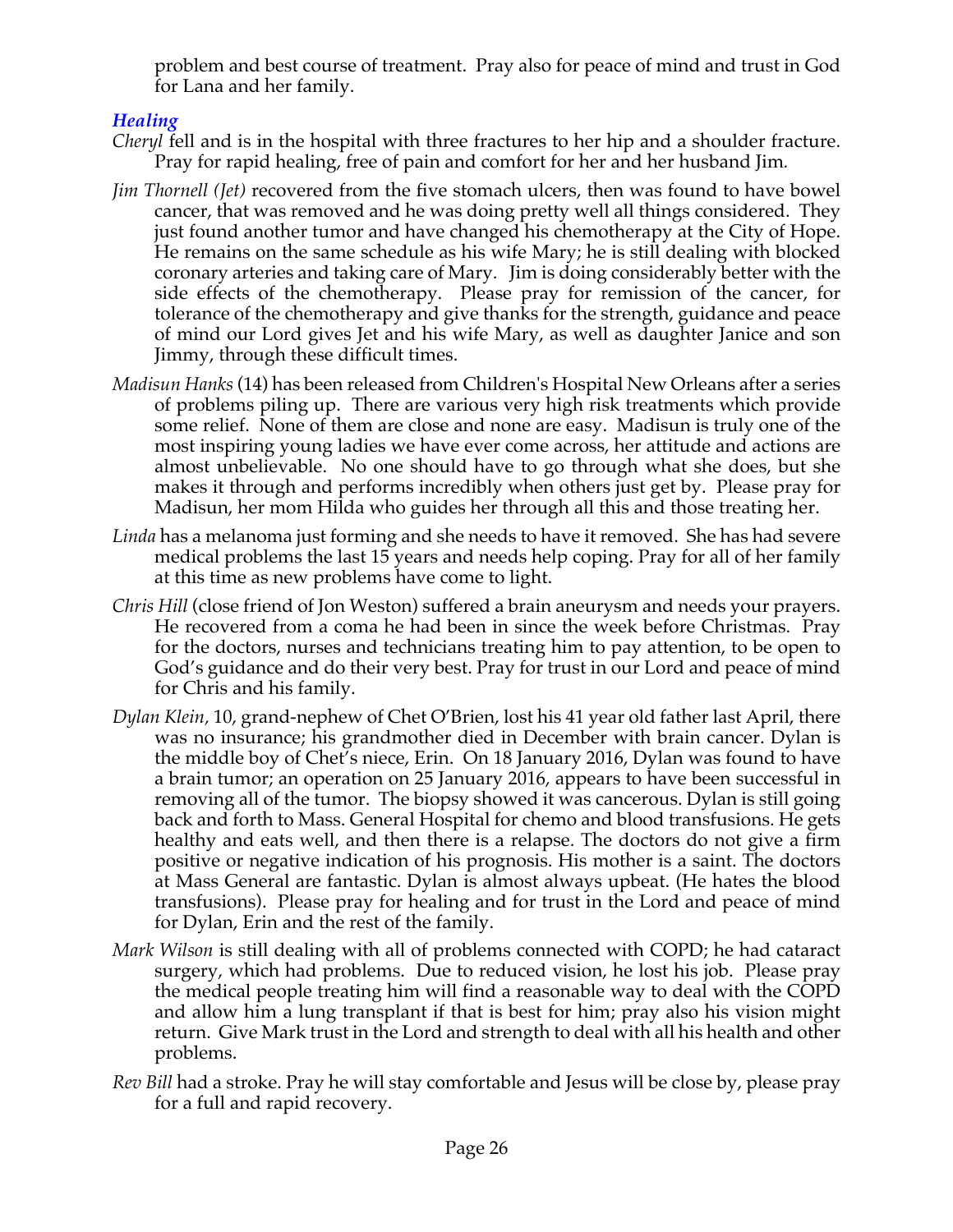- *Dennis* will begin chemotherapy for an active cancer spot on his spine on 17 September 2015. Please pray for a good result and tolerance of the treatment for him.
- *Vickie* has been bothered with Migraines and all that go with the headaches. Please pray for relief from the pain for Vickie.
- *Amelia Perez* had a small stroke on 11 July 2015 and drove herself to the emergency room, she was admitted for three days, had her carotid artery opened up and is recovering. Amelia's faith and spirit are strong. Please give thanks for the progress so far, for her continued and full recovery and her faith to continue to support her. Pray also for her family who are still quite worried for her.
- *Jon* has Stage 4 mantle cell lymphoma. There is good news in that he is in remission; however the chemotherapy is producing neuropathy in his legs so it is a challenge for him to get around. Please pray that he will be as comfortable as possible; he has been a Marathoner runner so this is especially difficult.
- *Margaret,* from California, fell and broke her on 7 July 2015, while visiting her daughter in Arizona. She will stay in Arizona for the rehabilitation and return to her home when able. Furthermore, Margaret is in good spirits; however she will be away from her church family which is important to her for an extended period of time.
- *Cindy* is very ill, she is young and has children, she and her family need your prayers that they might stay close to our Lord and Saviour Jesus Christ as she heals.
- *Diana*, age 15, broke her leg while in school and now has a cast on. Pray she will adjust and be healed soon
- *Amy* has melanoma in her lungs, liver and kidneys; they have found a treatment for her that has a high success rate however the side effects are debilitating. Please pray she will be able to tolerate the side effects and the treatment is successful. Amy has full trust in the Lord, but would still appreciate your prayers.
- Liz had a massive stroke at age thirty-seven. The prognosis is good but she has a long road ahead. . Please pray for guidance for those treating her, for trust in our Lord for Liz and her family, for healing.
- *Ebick* is suffering from a severe ulcer but the Doctors cannot give her the proper dosage of the medicine due to her six month pregnancy. Please pray doctors will find an alternative avenue for treatment or that God will provide.
- *Stan* is going through chemotherapy and radiation treatments for cancer. He is elderly and the treatments are tiring him. Please pray for his wife *Marvelene* as they do this together.
- *Donald* is in the hospital and had his leg amputated on 14 April 2014. Pray he will adjust and healing will begin.
- *David* has many concussions and unable to go to school, read books, watch TV and has headaches and migraines. He has trouble sleeping and his family will appreciate your prayers for this 10 year old young man.
- *Gladys* has breast cancer and has had a lumpectomy. She needs to take a year off of her work to have chemo treatments.
- *Alwin Jack* has had a stroke and recently has had a relapse. Please pray for those who treat Alwin that they might chose the best possible treatment and pray for peace of mind for Alwin during the recovery phase.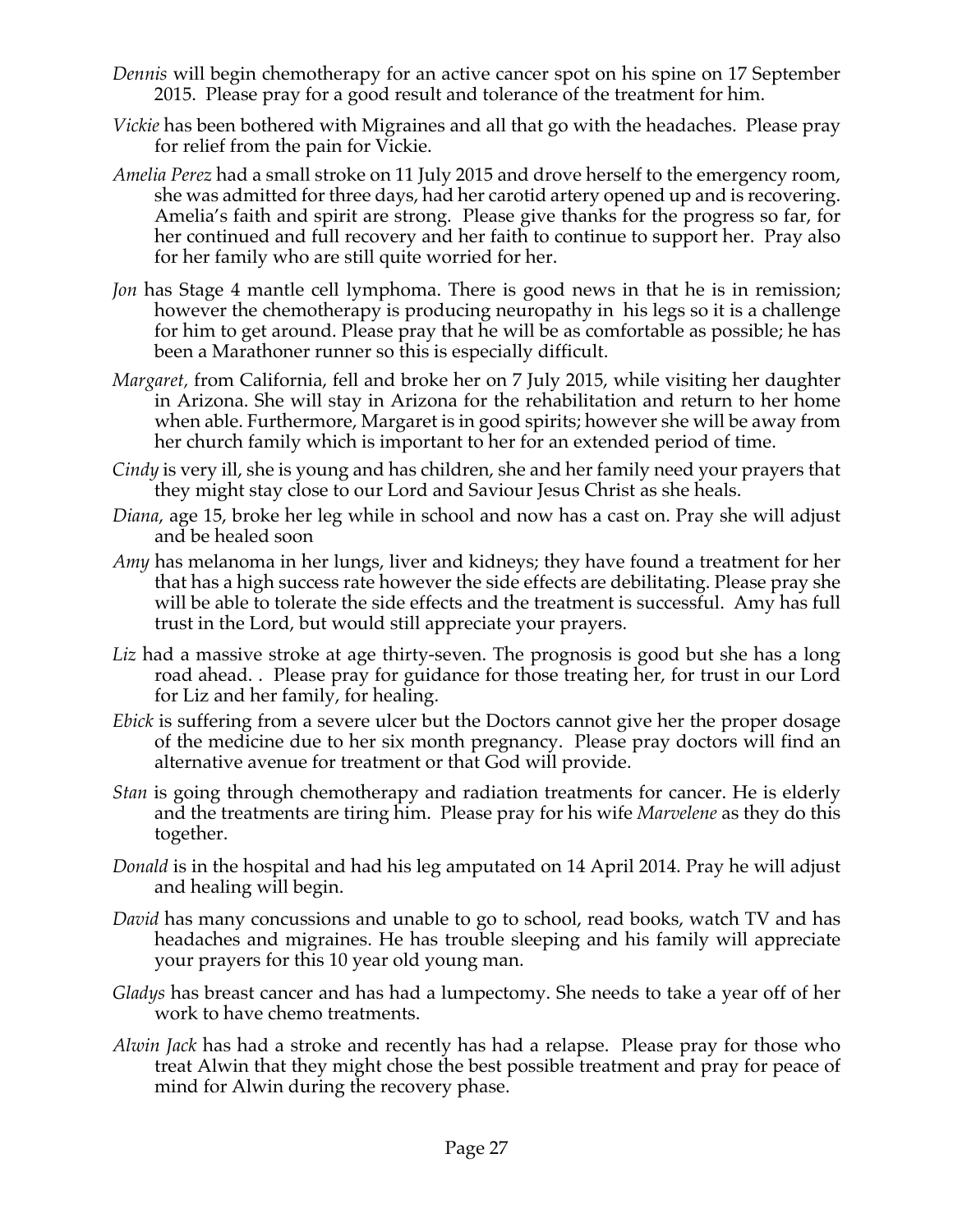- *Carolyn* has Multiple Sclerosis with complications. Pray Carolyn and her children will be close to our Lord Jesus Christ as they and family members help to ease the problems.
- *Bill* had malignant growth removed from a lip last month and seems to be experiencing a re-growth of the cancer. He asks your prayer for the medical team treating him and for peace of mind for himself.
- *Hank* has osteoporosis, which has caused him a great deal of pain and inconvenience in the past few years. Pray for his healing and that his medical bills will be met.
- *Evelyn is* an elderly woman who has had problems with her eyes and is now blind. It appears some sight will return shortly, pray for that to happen!
- *Joanne* has begun kidney dialysis as a result of kidney failure due to extensive chemotherapy. Additionally she cares for an adopted drug addicted baby who is now nine years old. Please pray for her to keep her faith, to let the Lord carry her worry and concern and to give her strength. Pray also for those treating her that they might pay attention and do their best.
- *Mr. N. Anand* is in the hospital and is seriously ill. He is being encouraged to pray for repentance of his sins and to depend upon our dependable God for a cure and recovery of his health. Pray that he will be a strong witness for Christ.
- *Jacob* has been going through some dental procedures and has some pain and aggravation with the numbness. Please pray for comfort and strength for him, as well as for guidance for the medical team treating him that they might pay attention and do their best.
- *Bud and his wife* for their continued welfare and enthusiasm. Bud has been advised of an aneurism in his heart of a size not mandating immediate surgery. This comes at a time when he has sole care of his wife who recently broke two vertebrae and thereafter sustained pneumonia.
- *Virginia* has sinus and allergy issues giving her severe problems. Pray that the Doctor will discover why it continues and find a cure.
- *Arlen* is receiving treatment for lung cancer and recently experienced a ruptured colon during treatment. She is alone in Oregon but does have a friend who has traveled a great distance to be at her side. Please pray for guidance for the medical team treating her and for strength and trust for Arlen.
- *Oscar* discovered some time ago he had blood clots in his leg and lung. He has been treated for them and has not been cured. He now will be facing surgery. Please keep him in your prayers.
- *Angela* had an ischemic stroke (clot). Please pray for guidance for the medical team treating her and for strength and trust for Angela. Please pray also that she and her family might put their worries on our Lord's back so she can work hard towards recovery.
- *Nora* had a stroke mid February 2013. Please pray for guidance for the medical team treating her and for strength and trust for Nora. Please pray also that she and her family might put their worries on our Lord's back so she can work hard towards recovery.
- *Linda* has been hospitalized for several days with a gastrointestinal problem. Please pray for guidance for the medical team treating her and for strength and trust for Linda.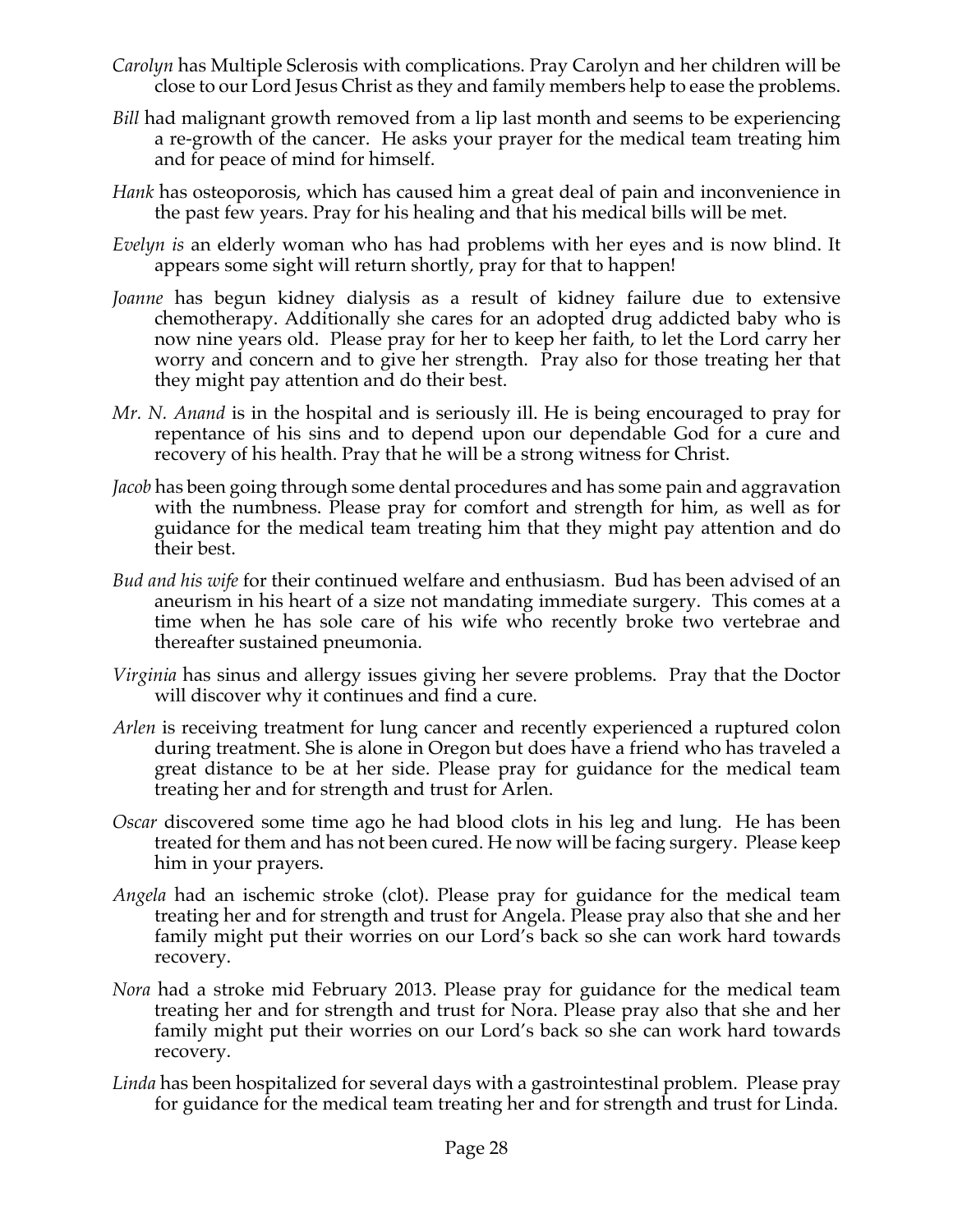- *Dester* is suffering from unknown skin and diseases. Please guide the medical team treating him to find out what the problem is and cure it. Pray also for Dester to trust in the Lord.
- *Lee* has Arterial Fibrillation, she is doing much better and she and her family thank you for your prayers. Her pain level is high and some medications have bad side effects. Please continue her in Prayer in the weeks ahead as she heals.
- *Nell* recently adopted two children and has just been diagnosed with multiple myeloma.
- *Mary Lou* has been suffering with seizures. She was in the hospital with a 24 hour monitor and is being sent home from the hospital with two medications and orders to return in 2 months for another MRI to review whatever is going on in her brain. Please pray for guidance for the medical people treating her, as well as peace of mind and trust in God for her and her family.
- *Kathleen* has spent the last two weeks in the hospital. She has been diagnosed with colitis, shingles and possibly colon cancer. Pray she will be comfortable and begin to heal.
- *Rachel* has Mitochondrial Myopathy. This is a hereditary disease of the muscles and they do not have a cure for it. Part of her pain is her family does not believe she is indeed ill, as she appears to be just fine. Please pray her family will learn the truth and be supportive of her; pray also the medical people treating her will find the right measures to minimize the disease. Most particularly pray for Rachel's trust in God.
- *Nicolas* is in the hospital with serious symptoms of a heart disorder. Please pray for peace of mind for him and guidance for the medical team looking for the cause and cure.
- *Juanita* is a young girl who was in a coma because of a blood disease. She has not come out and is gaining strength. They are awaiting results from blood samples. Her family thanks you for your prayers and asks that you continue.
- *George* had foot surgery. Please give thanks for the surgery and pray for a full and rapid recovery.
- *Nellie* is in the emergency room of a hospital in a great deal of pain. Please pray for peace of mind for her and guidance for the medical team looking for the cause and cure.
- *Lauralee Meade* underwent a lumpectomy on Friday after Thanksgiving. A further anomaly has been discovered and she had additional preventative radiation treatment. Please pray for a complete remission of the cancer. Pray also Lauralee will maintain her great attitude and trust in God.
- *Kay Denton* (Mrs. Kay) was able to get a hip replacement in spite of her heart and kidney problems and is recovering remarkably! Please give thanks for this great event and result! Please pray for continued peace of mind for Mrs. Kay and her family. Give thanks for her trust in the Lord and her positive attitude.

#### *Healing and Patience*

- *Kym* (43) has various hip problems which seems to be related to osteoarthritis. And, her mother *Ruth* is in the early stages of dementia. Pray for guidance for those treating both of them, as well as patience and trust in the Lord for both of them.
- *Christopher* has had problems with his leg for some time. Now he has to have it casted and it will stay that way for what to him seems an interminable time. Pray for patience and peace of mind for this young man who has much he wants to do.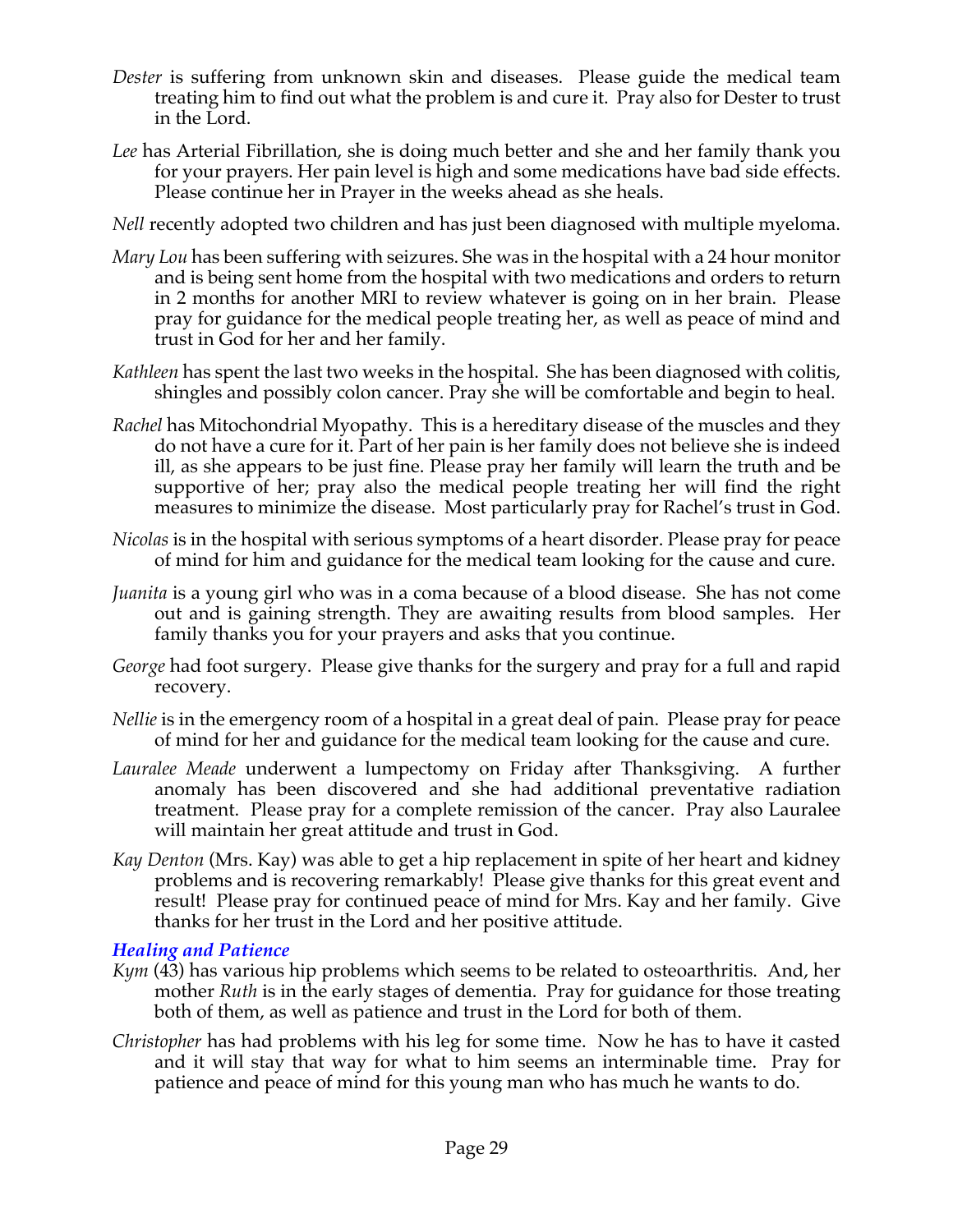*James* for the Lord's healing of health issues and give a remedy for many personal challenges at the moment

# *Thanksgiving and Continued Healing*

- *John Young* had three way heart bypass surgery on Thursday, 23 March 2017, in Alabama, which was apparently successful. Please join the Young family in thanksgiving for the good result and pray for a complete recovery and return to flight status for John.
- *Bill* had surgery November 2016 for a kidney tumor; he is one kidney short, but recovering very well for the present. It appears the cancer has spread to another spot. Please pray for Bill as he undergoes chemotherapy and perhaps other treatment. Pray Bill and his family will stay strong in their faith and draw the strength they need from our Lord.
- *Anita* had surgery on 4 November 2016 to remove what they thought were five tumors in her right lung, but turned out to be eight. They removed all eight. In addition, her lung was folded from her previous coil embolization. They removed the coils, unfolding her lower right lobe and oversewed the area. In reality she may come away with increased lung capacity. Anita, her husband Michael and family express for the power of your continued prayers and expressions of love. Please join them in giving thanks for God's Grace and pray for her continued healing.
- *Bob Reisor* had surgery on 19 September 2016 for a kidney tumor; he is one kidney short, but recovering very well for the present. The cancer has spread to his lung and another spot. Five years ago there was no treatment, but now it appears there is an oral medication that has shown great effectiveness on this particular cancer. As of 12 January 2017, the main spot shrank from 3.3 cm (1 1/3 inch) to 2.2 cm (7/8 inch) and the spots on his lungs have receded even more. And as of 7 April 2017, they have shrunk further. Please give thanks to the Lord for such wonderful progress. Please pray for Bob as he undergoes chemotherapy and perhaps other treatment. Pray he and his family will be drawn closer to our Lord.
- *Shamu* had surgery on 12 May 2017, her seventeenth, to reconstruct the damage done her by Walter Reed Medical Center. The surgery apparently went well and we ask you give thanks for that. Please pray she will now have a chance to recover. She gives thanks for the treatment at John Hopkins. She looks forward to going home. Please pray for strength; physical, mental and spiritual for her. Pray for guidance for the new medical team treating her and for her to know how to proceed with regard to the damage done her by Walter Reed Medical Center. Pray also for her to continue her trust in our Lord as she goes through this difficult time.
- *Jan Jessup* is recovering reasonably well from surgery to place a new knee joint in her right leg. Pray for her family to be able to properly care for her as she returns home and for Jan and her husband Roger to be able to put their worry on God's shoulders.
- *Ashiei* had surgery on Tuesday 1 December 2015, to remove a tumor from her chest; complications ensued. Please continue Ashiei in your prayers and pray for the medical team to be open to God's guidance on further treatment, to their best and for a good outcome. Pray also Ashiei and her family will be able to put their worry on God's shoulders.
- *Atina* has skin cancer, which is now in remission. Please give thanks for the remission, pray for continued remission of the cancer; pray also for continued faith for Atina and her family.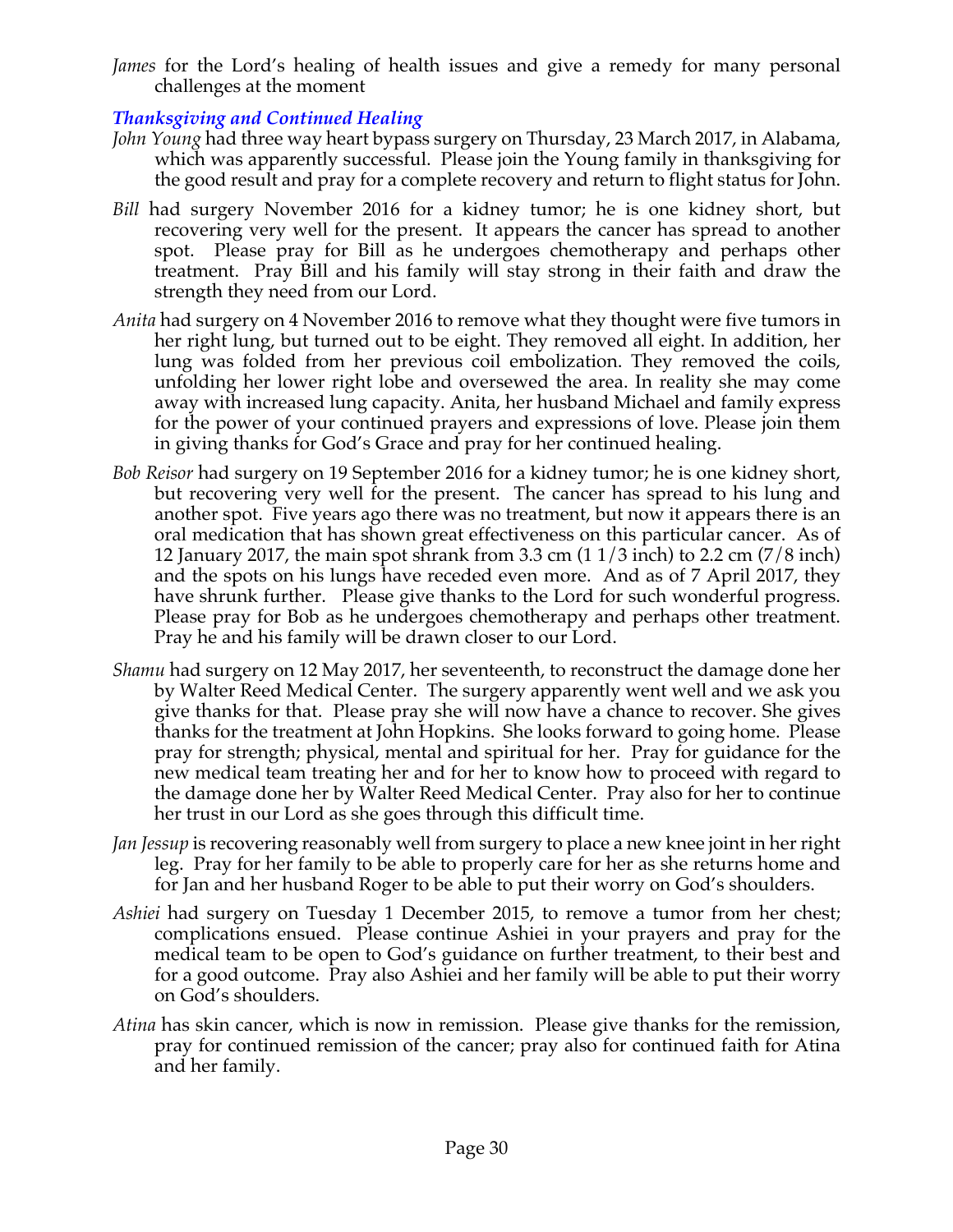- *Clay* has melanoma which is now in remission. Please give thanks for the remission, pray for continued remission of the cancer; pray also for continued faith for Clay and his family.
- *Cindy (81)* had an operation to remove a cancerous growth in her stomach which was successful. She is now home, but in a bit of pain. Please give thanks for the good result, pray for full and complete healing and remission of the cancer, as well as cessation of the pain; pray also for continued faith for Cindy and her husband Les (91).
- *Jim Flanagan,* Bishop of Pennsylvania (AOC) had a Lumbar Laminectomy and fusion on Tuesday 7 June 2016, to help with pain in his L3, L4 & L5 areas. The surgery appears to have been successful, but he had difficulty recovering from the anesthetic, which has now resolved Please give thanks for the successful surgery, recovery from the anesthetic and the start of healing. Please pray for strength, physical, mental and spiritual for Jim and his lovely wife Mary Lou. Pray for guidance for the medical team treating him, that they will pay attention and do their very be Pray also for Jim and Mary Lou to continue their trust in our Lord as they goes through this difficult time, letting Him carry their worry.
- *Brett Gregr* had surgery on Tuesday, 22 March 2016, to remove a bleeding brain lesion. The surgery, which had potential to end his life, was apparently completely successful. Please give thanks for the great outcome and great work by the surgeons and medical team and please pray for Brett's peace of mind, as well as that of his wife Karin and the rest of his family during his recovery.
- *Linda* had successful dental surgery on 15 December 2015, she is also on a course of chemotherapy and this type of surgery was not recommended for people while they are taking chemotherapy. But, it was an emergency and had to be done. Please give thanks all went well and pray for continued healing and for peace of mind and trust in God for Linda and her family.
- *Ruby* broke her hip on 10 December 2015, surgery was successful. Please give thanks for the successful surgery and pray for her full and rapid recovery.
- *Terry* was undergoing radiation treatment for cancer, which he had to stop to amputate his leg below the knee due to diabetes. The surgery was successful, he has been fitted with a prosthetic leg and foot. He is in good spirits and positive about the remainder of his treatment. Please join Terry and his family in giving thanks for the successful surgery and continue to pray for his return to radiation treatment and then to chemotherapy, ask God to give Terry, his wife and seven year old son trust in him for peace of mind and heart, as well.
- *Janet Jessup* had a stroke on 3 July 2014 and heart problems that were causing huge issues for her. They seem to have gotten her stabilized and she is going home from the hospital. Please join the entire family in giving thanks for this wonderful development. Please pray for those treating her to find the appropriate treatment and for trust in God and peace of mind for Janet and her family, in particular her husband of 43 years, Rev Roger Jessup, retired minister of Saint Joseph of Arimathea Anglican Orthodox Church.
- *Sam* had surgery on his entire large intestine that had become infected. At the time of the operation he was just hours away from a complete organ shutdown. He had had turmoil in his life over the years. Sam is now in the ICU and his Minister visited him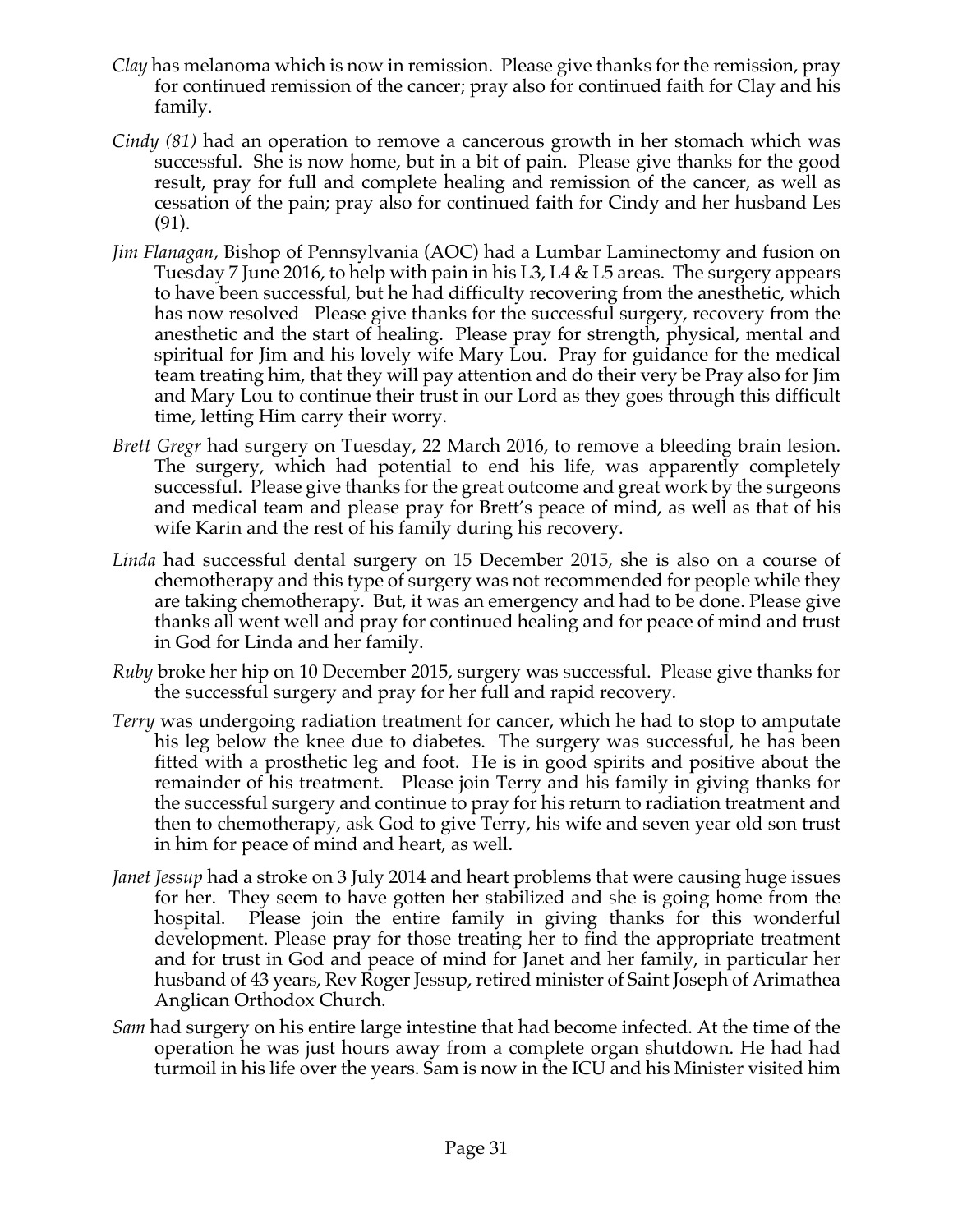and explained to him God had given him another chance for him to make things right with his Lord. Pray for his good health and his spiritual life with Jesus.

- *Ian* had surgery to remove excess skin rendered a nuisance by controlled lost of 200 pounds. Please give thanks for the successful result and for those treating him to have paid attention and done their very best on the lengthy surgery, taking the best possible care of him. Please pray for his continued recovery and strength for his Mother who will be in charge of his after care.
- *Jenniffer* had surgery for breast cancer on 15 October 2014, which seemingly went well; please give thanks for that. She has had other complications which preclude her from making a full recovery in particular, the reconstructive surgery seems to have gravely affected her back muscles and nerves, resulting in both very limited mobility and extreme pain, the drugs are making her terribly sick; please pray those will be overcome. Pray for help for Jenniffer to keep her trust in the Lord and let Him carry her worry and concern as she recovers. Please pray also for strength and courage for her family as they try their best to help her.
- *Mary Thornell* has been battling colon cancer for three years now, she is currently treating at the City of Hope. Things seem to be going well, the numbers seem headed in the right direction. Please pray for guidance for those treating her, as well as strength, guidance and peace of mind for Mary and her husband Jim, as well as daughter Janice and son Jimmy, as she undergoes treatment.
- *Elma* is suffering from cancer. She was taken home from the hospital on the advice of her Doctor. We were asked to pray Elma's remaining time here on earth might be good and Elma and family might put their trust in the Lord and let Him carry their worry. Since then, Elma's Bishop told us a great Miracle of the Lord is working over Elma. Doctors sent her home to die, but now she seems to be doing all right. On behalf of her, thank you for all of your prayers. Please continue praying for her complete healing.
- *Dennis* has heart problems; now the medical people treating him discovered a large mass on his liver which turned out to be a cyst! Please give thanks for this great development and pray for peace of mind and trust in the Lord for Dennis and for God's guidance for the medical people treating him that the contemplated surgery might go well.
- *Dwight* had major oral surgery, for which he gives thanks. He is recovering slowly and asks your prayers to speed the process.
- *Mike* is a veteran who has served his country when she called. Please pray he will open his heart to God so He can make Mike's crooked road straight and pull him towards the summit rather than to the pit.

#### *Business*

*James* and *Sarah* who have recently moved to a new area and have new positions in employment. They are finding much stress in the new surroundings and will appreciate your prayers as they adjust.

## *Financial Guidance and Employment*

- *Kona* is applying for a job in the hospital. Pray our Lord will find the right position for her and she will glorify Him in the work.
- *Doug* recently became unemployed from his job of 18 years. He has been applying for jobs, but unable to get one at this time. His wife is working; this is not enough for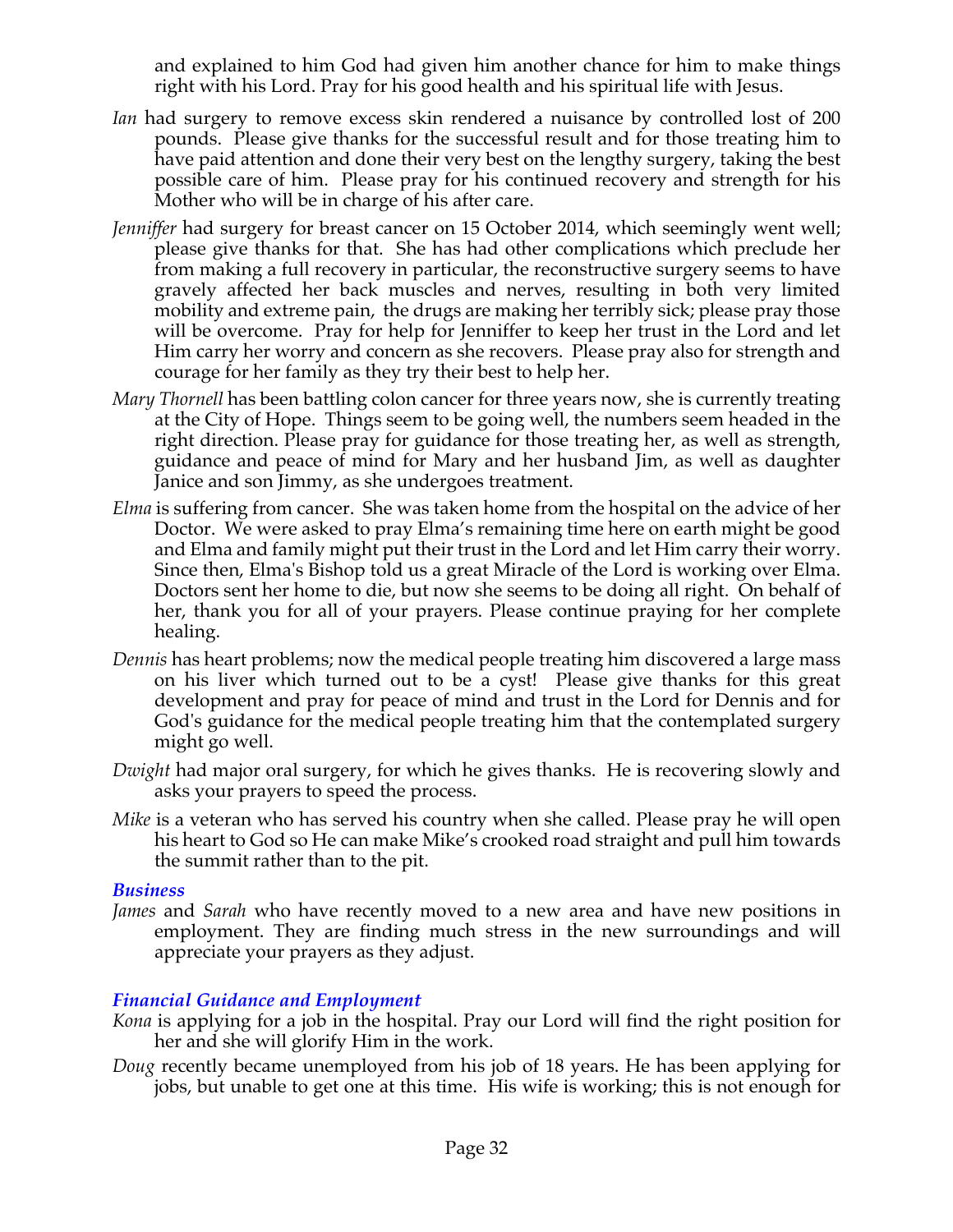the family. Please pray he will find employment with a firm that will be able to use his considerable skill and hard work to benefit both the firm and the family.

- *Catherine and Lewis* are at a low ebb due to a struggle for employment. Your fervent prayers will be appreciated.
- *Lori* is considering a potential change in her employment. Please pray for God's guidance in considering all aspect of her potential work.
- *Sara* is concerned about the future with her company. She would appreciate prayers for her continued employment and that her firm might find more and better ways to use her considerable skills.

#### *Financial Guidance and Healing*

- *Clark* is in need of salvation; for God's Will to be done in his life. Pray his family will be blessed with the financial miracles that come from doing His Will.
- *Timothy and Sharon* had their home foreclosed the morning of 15 April 2014. They are experiencing spiritual, emotional and financial crisis at the current time. Please pray for God's guidance as to how they might handle the financial difficulties in which they have found themselves and more importantly have them draw closer to God and each other.
- *Linda, Rick, Christian and Sawyer* are a family experiencing spiritual, emotional and financial crisis at the current time. Please pray for God's guidance as to how they might handle the financial difficulties in which they have found themselves and more importantly have them draw closer to God and each other.
- *David and Lorna* are having financial problems. They are trying to find a smaller home which may be more affordable. *Lorna* has had an ongoing battle with brain cancer, her trips back and forth to the hospital have drained their finances to the point they sometimes struggle to have enough food in the house. Pleaser pray for Lorna's healing and guidance on how they might handle the financial difficulties in which they have found themselves.

#### *God's Strength and Peace of Soul*

- *Ronnie* lost his son Scott on 22 January 2017. His heart is very troubled and he needs the peace of mind and soul that only God can give him. Please pray for Ronnie to let the Lord carry his sorrow, worry and sadness so he can do what needs to be done here on earth. Pray also for his good friend Richard who is trying to help Ronnie find peace and for his family and friends who want to help.
- *Hyo Son Pak*, a high school student, suffers from depression and anxiety. He cannot say why; on the one hand knowing rationally things are okay and on the other hand feeling what he knows to be irrationally that doom is impending. He asks your prayer the Holy Ghost might fill his heart with light and drive the darkness far away.
- *Thomas Schopp* is currently in the Lemon Creek Correctional Center, Juneau, Alaska. He asks that you pray for guidance for him and for him to open his heart fully to the Holy Ghost that he might be guided to be a force of good in this world and be able to be a productive member of our society. He adds that he much appreciates your prayer on his behalf as he is confident the Lord listens.
- *Adrian Heywood (17)* (friend of *Thomas Schopp)* is living with an abusive alcoholic stepfather, while his mother looks the other way, seemingly because she needs the stepfather's money. Thomas asks you pray for guidance for *Adrian*, that he might be helped to open his heart fully to the Holy Ghost to be guided to be a force of good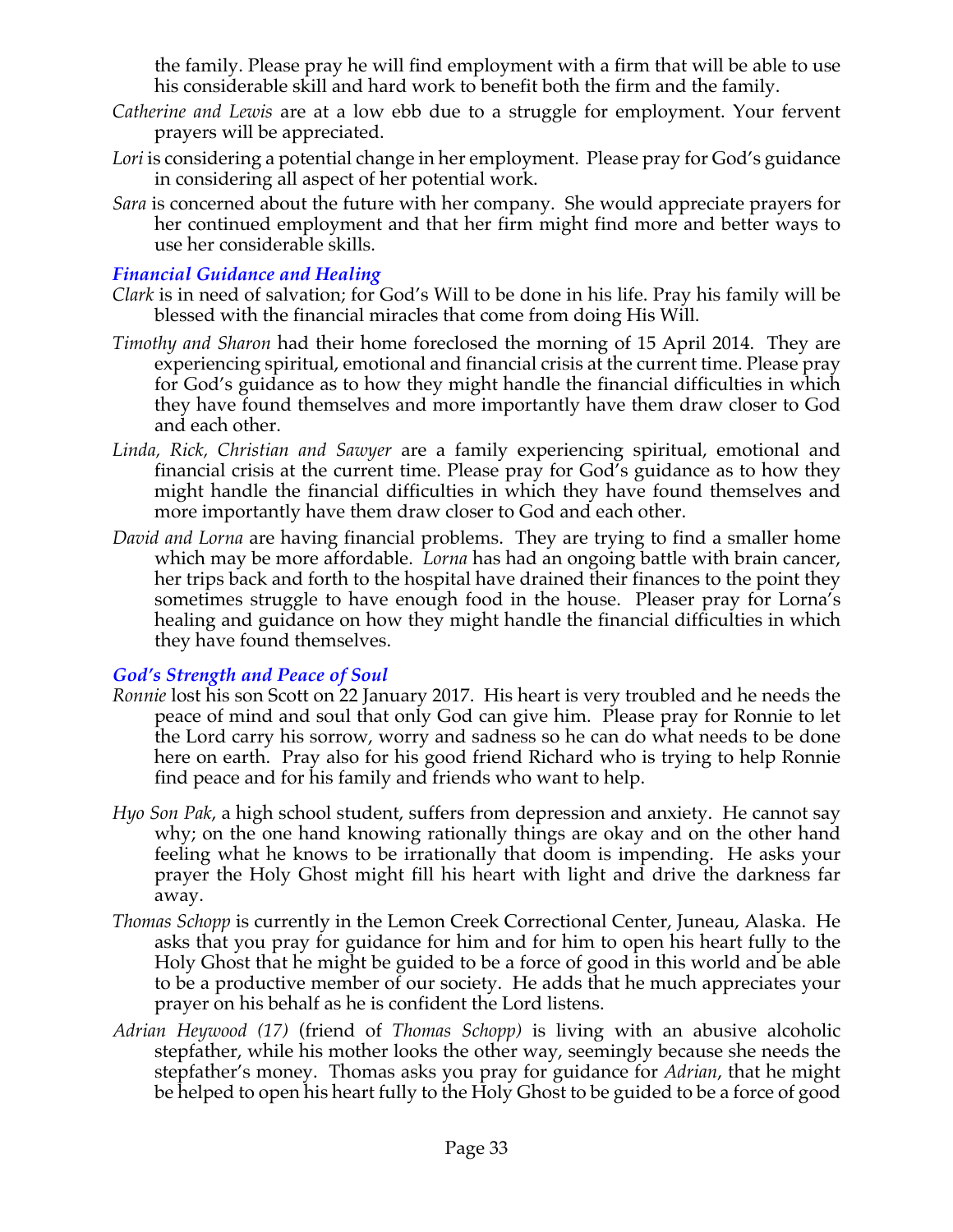in this world and be able to be a productive member of our society. *Thomas* adds he much appreciates your prayer on Adrian's behalf as he is confident the Lord listens.

- *Krysti* has issues stemming from habitual drug abuse. Pray she will take help from God through Christians trying to lead her to our Lord.
- *Charlie McCormack* is really feeling down again. He cannot say why; on the one hand knowing rationally things are pretty darn good and on the other hand feeling what he knows to be irrationally that doom is impending. He asks your prayer the Holy Ghost might fill his heart with light and drive the darkness far away.

#### *Guidance*

- *Zachary* is having huge problems growing up. He has let the wrong people guide his life and thinks he is the smartest person in the world. He cannot or will not see the destructive power of drugs and lies in his life. Pray his parents Lee and Shamu will come to see what course of action that they can take to help Zachary and safeguard his brother and sister. Please pray for God's guidance for all of them and in particular for Zachary to open his heart to God and his parents help.
- *Judy* seemingly does not want to allow the Holy Ghost into her heart so she might come to know our Lord and Savior, despite the efforts of her family. Please pray for her to open her heat and for her family to be at peace with their efforts.
- *Barbara* has been recovering from cancer for the last three years. Pray for her husband Bill who has come down with a mental illness that may have been caused by much stress the last few years. Barbara and Bill will appreciate your prayers.
- *Larry* is very weak and has periods of confusion and depression. Larry has been in the hospital and recently moved to a rehab. Please keep him in prayer as he begins to gain strength in the days ahead.
- *Thomas* recently learned as the result of a parole violation he will not be allowed to return to society for the remainder of his life. He is despairing and fearful of his inability to cope with this new news and God's plan for his life. Please pray he will be able to work with God to live with the choices he has made and go forward.
- *Cam* has gotten into some of the issues being with the wrong crowds, too much dinking and making the wrong decisions. Pray he will ask God to send the Holy Ghost in to straighten things out and he will listen when He speaks to him.
- *Paul* recently had his large toe amputated due to diabetes and is having a difficult recovery filled with fear about dying. He recently accepted Jesus as his savior and his family Rosie and Brenda are very grateful. Pray for strength for both Rosie and Brenda who are staying by his side through it all encouraging him on.
- *Steve* is addicted to alcohol, pain pills and gambling. Pray for wisdom, courage and strength to stick with treatment and follow God's plan for his life.
- *Eli* has some mental issues and has lost his way. He has yet to come to grips with the demons chasing him. Pray he will return to the Lord and his family. Eli's brother *Carl* has gotten little to no support from the family, he being the one to get Eli into treatment. Daughter Katie seems to be the least helpful. Pray they will ask God to send the Holy Ghost in to straighten things out and they will listen when He speaks to them. The family has been open to the Prince of Darkness and needs help.
- *Michael and his Family* ask your prayers for wisdom as they are under trial and affliction to follow the law of the land and yet honor God in so doing.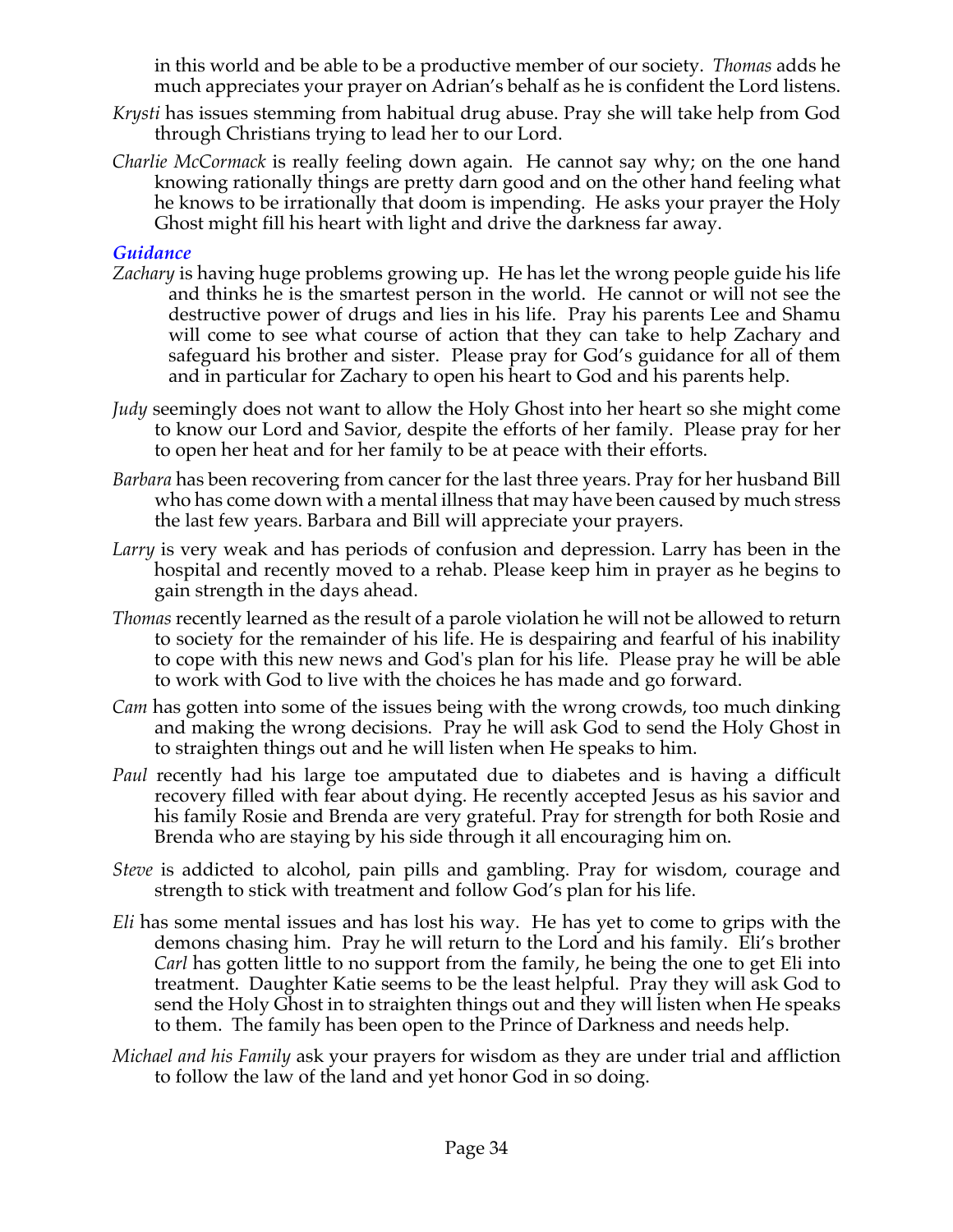- *Flora* is in remission with cancer, but has high blood pressure and fatigue. Flora's Mother recently died and this has caused added stress. Please pray she will be able to let God carry her worry and sorrow so she can do the things she must do.
- *Elizabeth* needs your prayers for her general well being. Pray she might see the Light of the Lord and let Him guide her life.
- *Gunner* need your prayers for his general well being. Pray he might see the Light of the Lord and let Him guide his life.
- *Eli* has lost his way both spiritually and mentally, please pray for him and his parents Ed and Barb, who are having great struggles seeing their son, go through these afflictions having brought up in a Christian home. Please pray his parents can find a way to help Eli.
- *Mitten* has a Christian talking to him about ChriMitten does not believe and does not seem to care. Please pray Mitten will see the light.
- *Kristen, Rickey and their two children* ask you to pray for grace, wisdom and understanding as they attempt to cope with infidelity, separation and possibly divorce as a result of backsliding from the Lord into the World.
- *Helene and her family* ask your prayers for them as they deal with the loss of Alan, husband and father.
- *Stephanie* seems to be very deeply into post partum depression after her baby was born prematurely. Please pray for her Mother in Law who is going a great distance to help Stephanie and her new Grandson. Pray that Stephanie will be able to direct her attention outward, rather than inward.
- *Caitlin* is in the grip of the Prince of Darkness; she thinks there is escape from reality in drugs. The saddest part is that reality is not as she sees it. Her family is despairing as they can do nothing to help her and ask that you pray for the Holy Ghost to enter into heart and show her the need for change before it is too late.
- *Nathaniel* is in spiritual turmoil. His family and friends will appreciate it if you will keep him in your prayers for him to find the root of his trouble and accept God's help.
- *Sam* and her *two children* have been living in a shelter and are to lose their place there. Please pray a place will be found they can stay in and recover.
- *Norrie* is facing daily exams in the weeks ahead. Pray for calmness and concentration and to do the best possible.
- *Jonathan* is addicted to drugs. He is now in jail awaiting trial. His parents and friends will appreciate it if you will keep him in your prayers for him to find the root of his trouble and accept God's help to heal addiction.
- *Beth* is suffering from ungodly treatment in her marriage. Please pray God will guide her in her behavior, actions and thoughts that she might be able to lead her husband to God so her marriage might prosper to the benefit of them.
- *Jeanette* has had many members of her family die from diabetes and several are near death now. Jeanette does not know the Lord and is despondent and perplexed about her family and herself. Please pray she can open her heart to allow the Holy Ghost in to bring her knowledge and understanding.
- *Sara* asks that you pray for guidance for her as she deals with the stresses of her family and life. Pray that she can separate those things which she can affect from those things which she cannot and give her grace to accept that she cannot do everything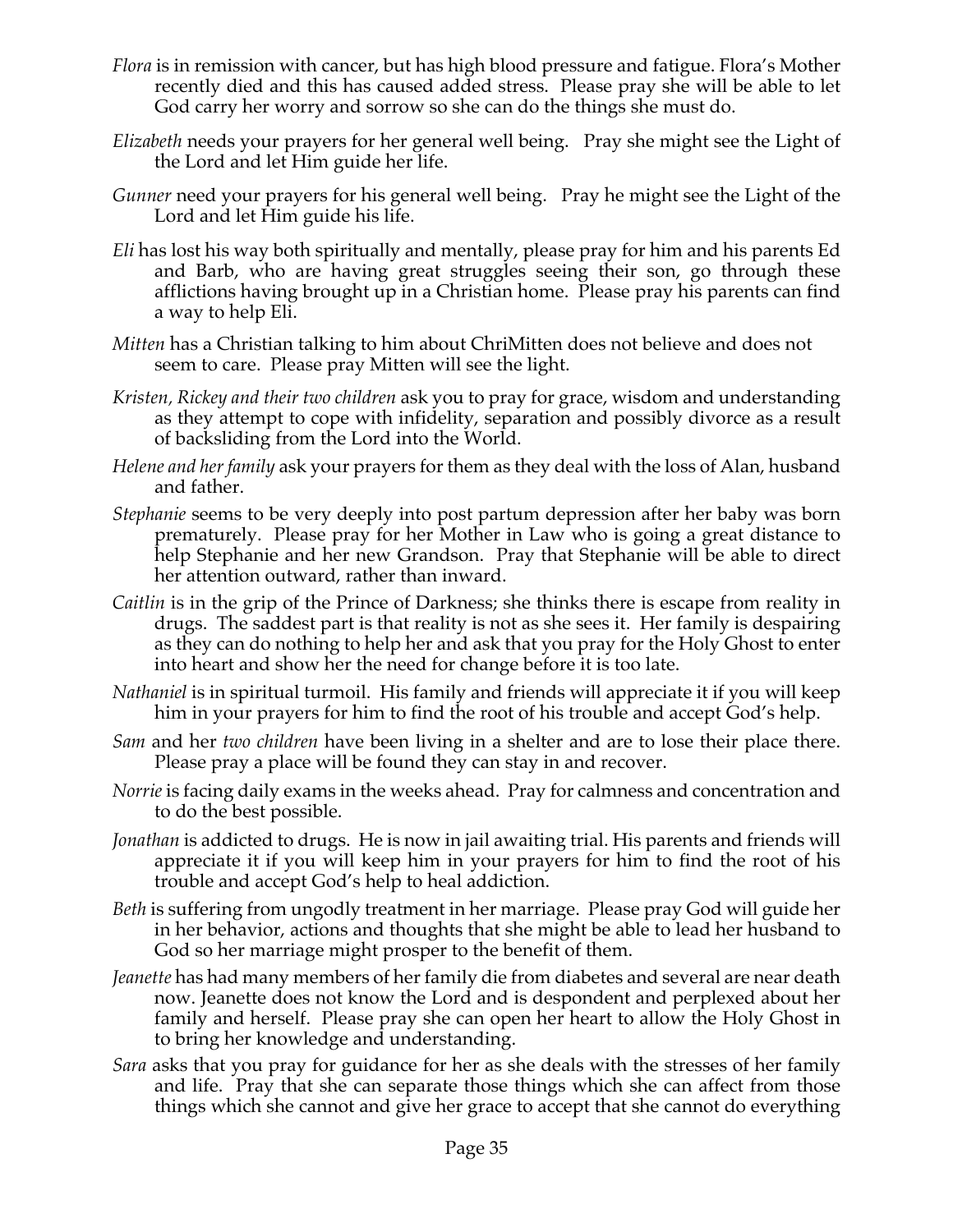and can only change those things within her control. She asks for God's help for her business so that she might remain gainfully employed while keeping up with the needs of her mother and husband and healing her own problems.

*Jacquie* to open her heart to God and accept His Love and Grace.

#### *School Challenges*

Destiny, Blake and Janet

#### *Anglican Orthodox Church*

#### *Madagascar*

Please pray for the people in Madagascar, in particular for the members of the Anglican Orthodox Church there, who are being subjected to terrible flooding and unceasing rain.

#### *Indonesia*

Please pray for the Lord's will regarding the establishment of an AOC church in Indonesia.

#### *Pakistan*

*General and Ongoing -* The forces of evil are strong in Pakistan. The force of God stronger. Pray for our Christian family there.

*Ernest Jacob* Presiding Bishop Pakistan

#### *Congo*

Jimmy is a missionary in the Congo. There has been violent unrest in this country and also a water shortage. Please pray people will find water to drink and Jimmy will be a means of helping others to find the Lord.

#### *Serbia*

Bishop Igor Djurcik asks us to pray for peace between Serbia and the country of Kosovo which broke away from them in 2008. Kosovo is a muslim country and seems to be willing to provoke conflict; Serbia is a primarily Christian country which seems to be ready to return the conflict. Pray Serbia will look for the long term best interests of its people.

## *Philippines*

Please pray a *Minister* will be found who would like to serve in Tabuk, in the Philippine Islands. The Anglican Orthodox Church has an established Church there and in the surrounding areas and need a Shepherd to lead the flock*.*

## *Diocese of the Epiphany*

*Saint Paul's, Moberly, Missouri* would like your prayers that the Holy Ghost might enter more fully into their hearts so that they might be more effective in spreading the Word of God.

## *Diocese of Virginia*

*Saint Joseph of Arimathea Anglican Orthodox Church* is under a lot of stress. We all are, but they need even more prayer. Rev Roger Jessup, their wonderful minister, had to retire as he was so pressed by the duties of a primary care giver, in addition to all the worries of this world. Pray for trust in God for each member of the parish and for them to find economic relief.

#### *Armed Forces & Contractors*

Dustin (USAF - Stateside), Kristyna and Luis Aviles (Army – Fort Lewis, Washington), Airman Donny Patton (USAF - Hulbert Field, Florida), Jordan Brown (USMC – Recruiter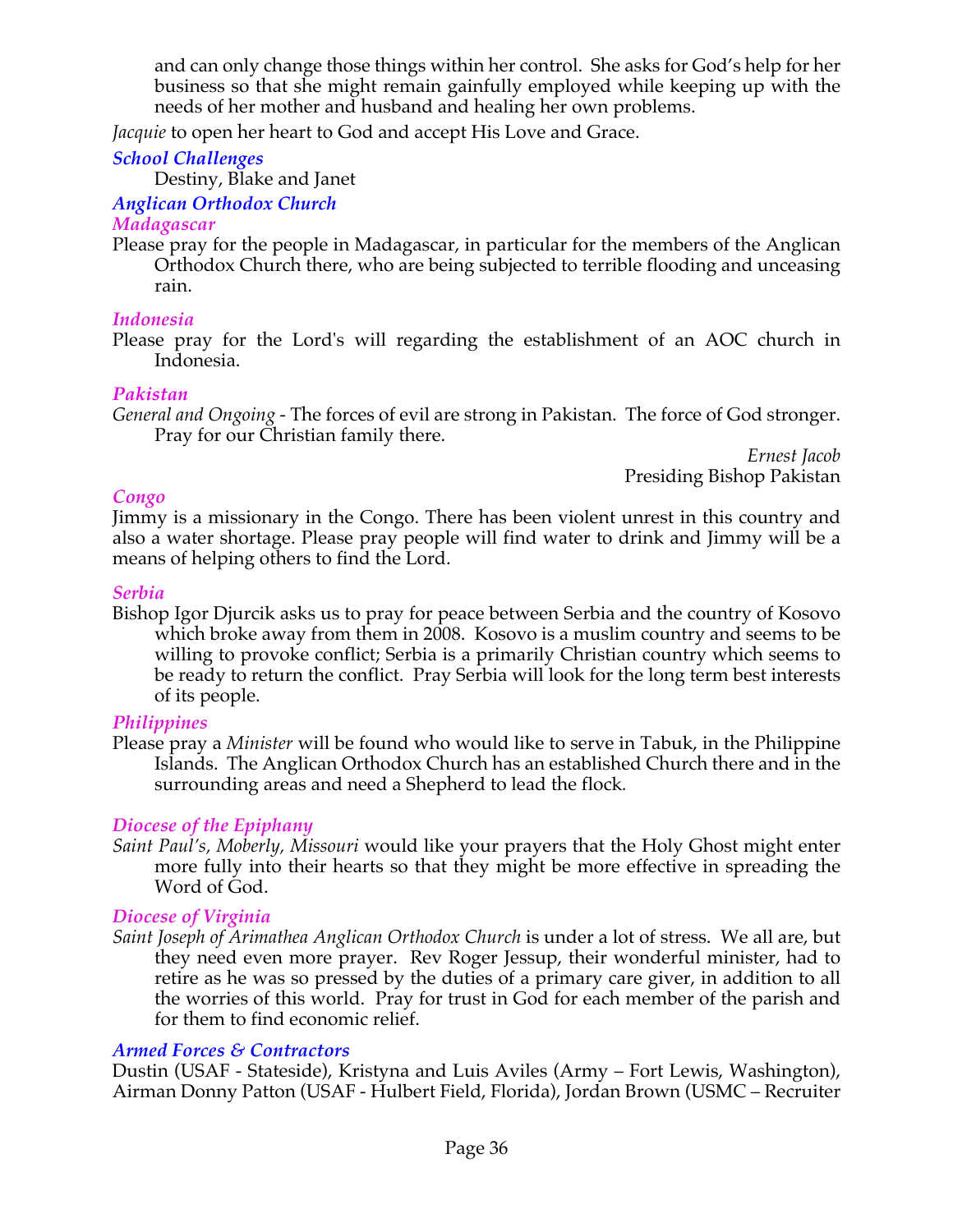– Iowa City, Iowa), Trevor Jennings (USAF - KC-10 Boom Operator – New Jersey), Trevor Di Marco (USN – Whidbey Island, EF-18 Pilot), Kurt Thomas (USN – Virginia), Ethan (US Army Airborne – Southwest Asia)

# *For Our Country*

Our country has lost its way. Over half the people that vote, voted for a government that promises them things it cannot deliver in return for their souls which it can, will and does take. Our foreign policy backs the rise of Islam, we turn our backs on those who would follow God and arm those who murder them. Pray God will raise up a leader from among the people who can turn the country's course 180° and attempt to come back to God. Pray the people will recognize that they are headed down a smooth wide road into the pit, a road that will get smoother and smoother, steeper and steeper until the only possible way is down. Down, into the depths of the pit. Pray people will recognize there is:

- One True and Triune God who is goodness in and of Himself
- All religions are not equal
- All ways of life are not equal;
- The Bible holds the Key to Life;
- All rights come from God, not the State;
- Good;
- Bad;
- Evil;
- Right;
- Wrong;
- Allah is the Devil:
- Abortion is no more than sacrifice of children to Baal.

Pray this recognition will not come too late. Pray we will, each of us, do our duty to God, Country and Family, putting His Honor above all.

## *Persecuted*

- The Islamist group (ISIS) took over Quaragosh, the biggest Christian city in Iraq; 164 men, women and children were beheaded. People ask where is God? The real question is where are the people to enforce God's will? Pray the people of the world will see Allah for who he is, the Devil. Pray for those who remain behind that they might find a way to safety.
- Around the world, Christians are under attack, not only in the Muslim world, but from Hindus and others in India. Also, they are under continual attack in the name of Separation of Church and State in the western world, as it becomes actively atheist or pro-devil buddy. Please pray for God's guidance and protection for all persecuted Christians and those around them.

# *Education*

- *Aaron* is in need of God's guidance to see what he needs to do to fulfill his potential and live his life in a manner which will bring true happiness to him.
- *Thomas Dabney* is attending Delta State University in Cleveland, Mississippi, to finish his Bachelor's Degree. Please pray for Thomas to focus on education and do his very best at school.

# *Thanksgiving*

*Robert Horsman* (very good friend of Bill Scrivner) had a stroke the morning of 14 January